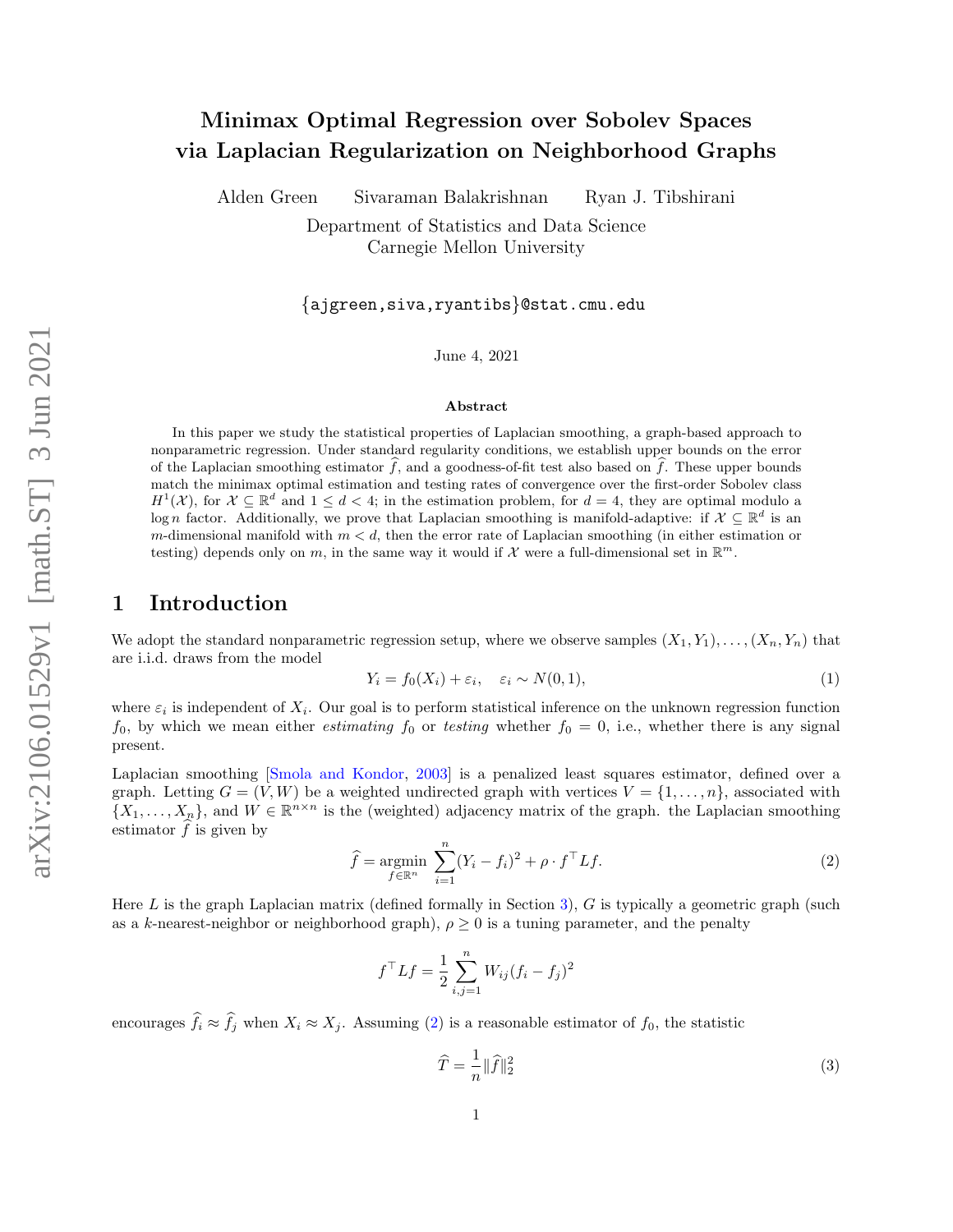is in turn a natural test statistic to test if  $f_0 = 0$ .

Of course there are many methods for nonparametric regression (see, e.g., Györfi et al. [\[2006\]](#page-14-0), [Wasserman](#page-15-1) [\[2006\]](#page-15-1), [Tsybakov](#page-15-2) [\[2008\]](#page-15-2)), but Laplacian smoothing has its own set of advantages. For instance:

- Computational ease. Laplacian smoothing is fast, easy, and stable to compute. The estimate  $\hat{f}$  can be computed by solving a symmetric diagonally dominant linear system. There are by now various nearly-linear-time solvers for this problem (see e.g., the seminal papers of [Spielman and Teng](#page-15-3) [\[2011,](#page-15-3) [2013,](#page-15-4) [2014\]](#page-15-5), or the overview by [Vishnoi](#page-15-6) [\[2012\]](#page-15-6) and references therein).
- Generality. Laplacian smoothing is well-defined whenever one can associate a graph with observed responses. This generality lends itself to many different data modalities, e.g., text and image classification, as in [Kondor and Lafferty](#page-14-1) [\[2002\]](#page-14-1), [Belkin and Niyogi](#page-12-0) [\[2003\]](#page-12-0), [Belkin et al.](#page-12-1) [\[2006\]](#page-12-1).
- Weak supervision. Although we study Laplacian smoothing in the supervised problem setting [\(1\)](#page-0-1), the method can be adapted to the semi-supervised or unsupervised settings, as in [Zhu et al.](#page-15-7) [\[2003\]](#page-15-7), [Zhou](#page-15-8) [et al.](#page-15-8) [\[2005\]](#page-15-8), [Nadler et al.](#page-14-2) [\[2009\]](#page-14-2).

For these reasons, a body of work has emerged that analyzes the statistical properties of Laplacian smoothing, and graph-based methods more generally. Roughly speaking, this work can be divided into two categories, based on the perspective they adopt.

- Fixed design perspective. Here one treats the design points  $X_1, \ldots, X_n$  and the graph G as fixed, and carries out inference on  $f_0(X_i)$ ,  $i = 1, \ldots, n$ . In this problem setting, tight upper bounds have been derived on the error of various graph-based methods (e.g., [Wang et al.](#page-15-9) [\[2016\]](#page-14-3), Hütter and Rigollet [2016], [Sadhanala et al.](#page-14-4) [\[2016,](#page-14-4) [2017\]](#page-15-10), [Kirichenko and van Zanten](#page-14-5) [\[2017\]](#page-14-5), [Kirichenko et al.](#page-14-6) [\[2018\]](#page-14-6)) and tests (e.g., [Sharpnack and Singh](#page-15-11) [\[2010\]](#page-15-11), [Sharpnack et al.](#page-15-12) [\[2013a,](#page-15-12)[b,](#page-15-13) [2015\]](#page-15-14)), which certify that such procedures are optimal over "function" classes (in quotes because these classes really model the n-dimensional vector of evaluations). The upside of this work is its generality: in this setting  $G$  need not be a geometric graph, but in principle it could be any graph over  $V = \{1, \ldots, n\}$ . The downside is that, in the context of nonparametric regression, it is arguably not as natural to think of the evaluations of  $f_0$  as exhibiting smoothness over some fixed pre-defined graph  $G$ , and more natural to speak of the smoothness of the function  $f_0$  itself.
- Random design perspective. Here one treats the design points  $X_1, \ldots, X_n$  as independent samples from some distribution P supported on a domain  $\mathcal{X} \subseteq \mathbb{R}^d$ . Inference is drawn on the regression function  $f_0: \mathcal{X} \to \mathbb{R}$ , which is typically assumed to be smooth in some *continuum* sense, e.g., it possesses a first derivative bounded in  $L^{\infty}$  (Hölder) or  $L^2$  (Sobolev) norm. To conduct graph-based inference, the user first builds a neighborhood graph over the random design points—so that  $W_{ij}$  is large when  $X_i$  and  $X_j$  are close in (say) Euclidean distance—and then computes e.g., [\(2\)](#page-0-0) or [\(3\)](#page-0-2). In this context, various graph-based procedures have been shown to be *consistent*: as  $n \to \infty$ , they converge to a continuum limit (see [Belkin and Niyogi](#page-12-2) [\[2007\]](#page-12-2), [von Luxburg et al.](#page-15-15) [\[2008\]](#page-15-15), García Trillos and Slepčev [\[2018b\]](#page-13-0) among others). However, until recently such statements were not accompanied by error rates, and even so, such error rates as have been proved [\[Lee et al.,](#page-14-7)  $2016$ , García Trillos and Murray,  $2020$ ] are not optimal over continuum function spaces, such as Hölder or Sobolev classes.

The random design perspective bears a more natural connection with nonparametric regression (the focus in this paper), as it allows us to formulate smoothness based on  $f_0$  itself (how it behaves as a continuum function, and not just its evaluations at the design points). In this paper, we will adopt the random design perspective, and seek to answer the following question:

When we assume the regression function  $f_0$  is smooth in a continuum sense, does Laplacian smoothing achieve optimal performance for estimation and goodness-of-fit testing?

This is no small question—arguably, it is the central question of nonparametric regression—and without an answer one cannot fully compare the statistical properties of Laplacian smoothing to alternative methods. It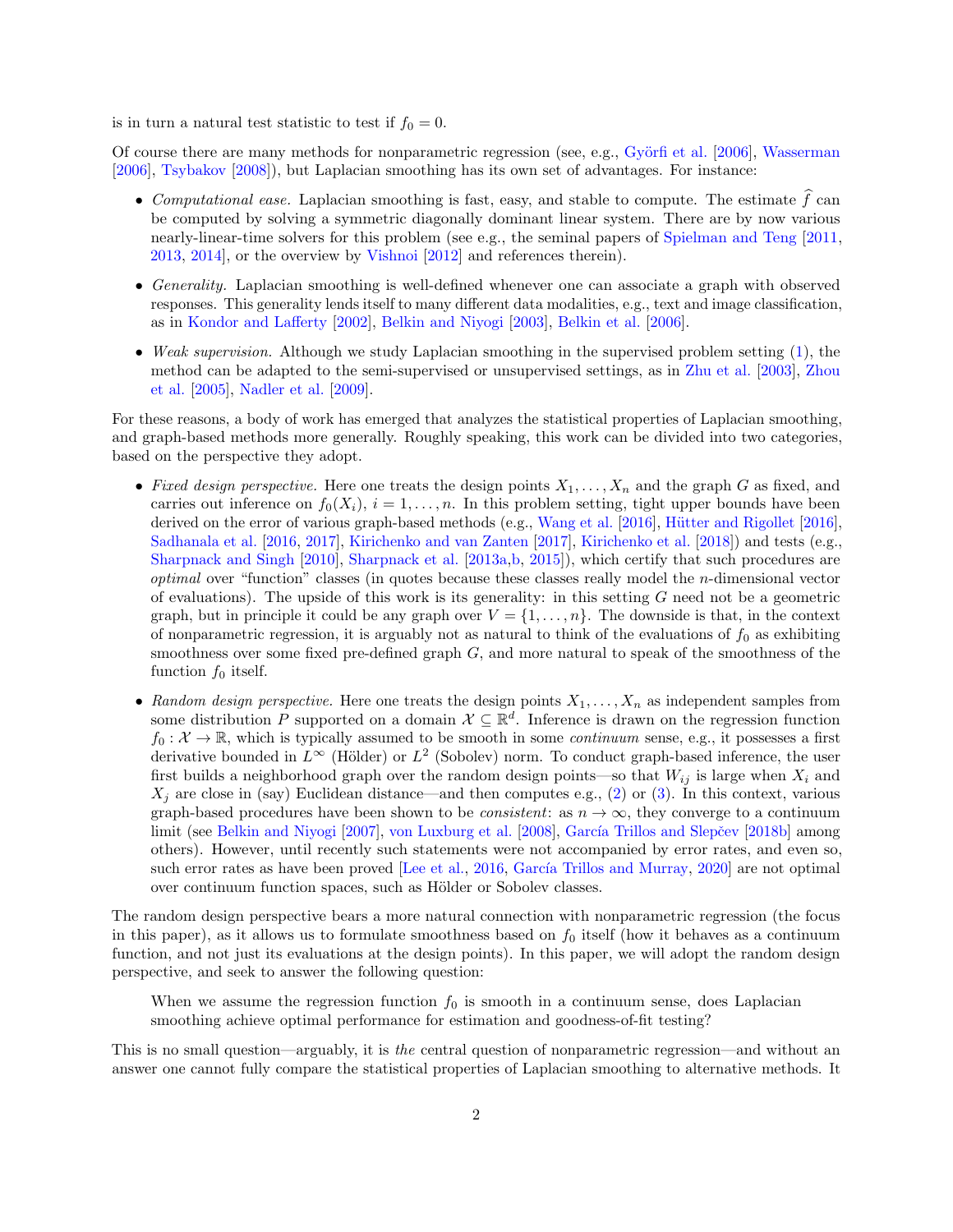also seems difficult to answer: as we discuss next, there is a fundamental gap between the discrete smoothness imposed by the penalty  $f^{\top} L f$  in problem [\(2\)](#page-0-0) and the *continuum* smoothness assumed on  $f_0$ , and in order to obtain sharp upper bounds we will need to bridge this gap in a suitable sense.

## <span id="page-2-1"></span>2 Summary of Results

Advantages of the Discrete Approach. In light of the potential difficulty in bridging the gap between discrete and continuum notions of smoothness, it is worth asking whether there is any *statistical* advantage to solving a discrete problem such as [\(2\)](#page-0-0) (setting aside computational considerations for the moment). After all, we could have instead solved the following variational problem:

<span id="page-2-0"></span>
$$
\widetilde{f} = \underset{f:\mathcal{X}\to\mathbb{R}}{\operatorname{argmin}} \sum_{i=1}^{n} \left(Y_i - f(X_i)\right)^2 + \rho \int_{\mathcal{X}} \|\nabla f(x)\|_2^2 dx, \tag{4}
$$

where the optimization is performed over all continuous functions f that have a weak derivative  $\nabla f$  in  $L^2(\mathcal{X})$ . Analogously, for testing, we could use:

<span id="page-2-2"></span>
$$
\widetilde{T} = \|\widetilde{f}\|_{n}^{2} := \frac{1}{n} \sum_{i=1}^{n} \widetilde{f}(X_{i})^{2}.
$$
\n(5)

The penalty term in  $(4)$  leverages the assumption that  $f_0$  has a smooth derivative in a seemingly natural way. Indeed, the estimator f and statistic T are well-known: for  $d = 1$ , f is the familiar smoothing spline, and for  $d > 1$ , it is a type of *thin-plate spline*. The statistical properties of smoothing and thin-plate splines are well-understood [\[van de Geer,](#page-15-16) [2000,](#page-15-16) [Liu et al.,](#page-14-8) [2019\]](#page-14-8). As we discuss later, the Laplacian smoothing problem [\(2\)](#page-0-0) can be viewed as a discrete and noisy approximation to [\(4\)](#page-2-0). At first blush, this suggests that Laplacian smoothing should at best inherit the statistical properties of [\(4\)](#page-2-0), and at worst may have meaningfully larger error.

However, as we shall see the actual story is quite different: remarkably, Laplacian smoothing enjoys optimality properties even in settings where the thin-plate spline estimator  $(4)$  is not well-posed (to be explained shortly); Tables [1](#page-3-0) and [2](#page-3-1) summarize. As we establish in Theorems [1-](#page-6-0)[5,](#page-11-0) when computed over an appropriately formed neighborhood graph, Laplacian smoothing estimators and tests are minimax optimal over first-order continuum Sobolev balls. This holds true either when  $\mathcal{X} \subseteq \mathbb{R}^d$  is a full-dimensional domain and  $d = 1, 2$ , or 3, or when X is a manifold embedded in  $\mathbb{R}^d$  of intrinsic dimension  $m = 1, 2$ , or 3. Additionally, the estimator  $\widehat{f}$ is nearly minimax optimal (to within a  $(\log n)^{1/3}$  factor) when  $d = 4$  (or  $m = 4$  in the manifold case).

By contrast, smoothing splines are optimal only when  $d = 1$ . When  $d > 1$ , the thin-plate spline estimator [\(4\)](#page-2-0) is not even well-posed, in the following sense: for any  $(X_1, Y_1), \ldots, (X_n, Y_n)$  and any  $\delta > 0$ , there exists (e.g., [Green and Silverman](#page-13-2) [\[1993\]](#page-13-2) give a construction using "bump" functions) a differentiable function  $f$  such that  $f(X_i) = Y_i, i = 1, ..., n$ , and

$$
\int_{\mathcal{X}} \|\nabla f(x)\|_2^2 \le \delta.
$$

In other words, f achieves perfect (zero) data loss and arbitrarily small penalty in the problem [\(4\)](#page-2-0). This will clearly not lead to a consistent estimator of  $f_0$  across the design points (as it always yields  $Y_i$  at each  $X_i$ ). In this light, our results when  $d > 1$  favorably distinguish Laplacian smoothing from its natural variational analog.

Future Directions. To be clear, there is still much left to be investigated. For one, the Laplacian smoothing estimator f is only defined at  $X_1, \ldots, X_n$ . In this work we study its in-sample mean squared error

$$
\|\hat{f} - f_0\|_n^2 := \frac{1}{n} \sum_{i=1}^n \left(\hat{f}_i - f_0(X_i)\right)^2.
$$
 (6)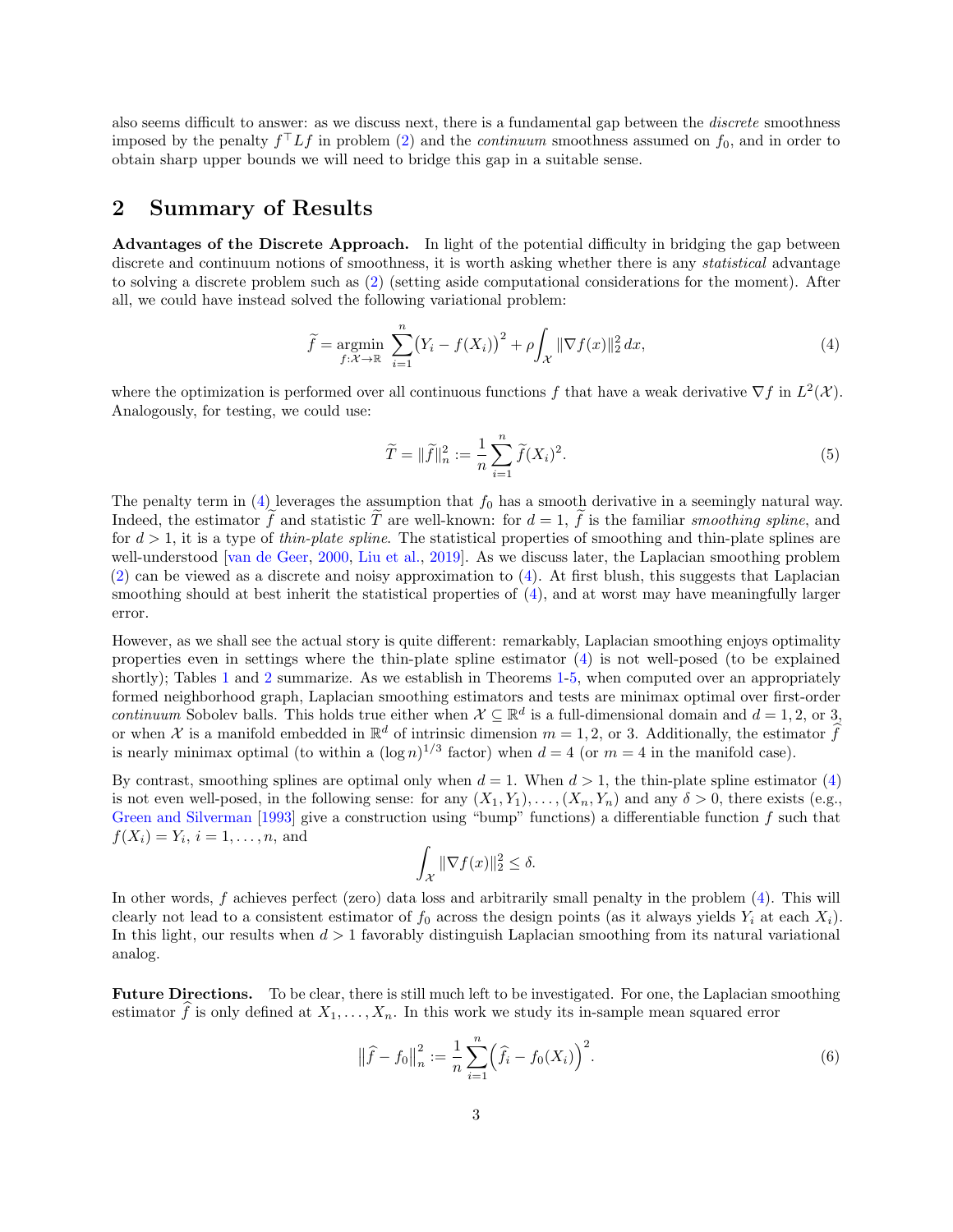| Dimension  | Laplacian                                         | Thin-plate    |
|------------|---------------------------------------------------|---------------|
|            | smoothing $(2)$                                   | splines $(4)$ |
| $d=1$      | $n^{-2/3}$                                        |               |
| $d = 2, 3$ | $n^{-2/(2+d)}$                                    |               |
| $d=4$      |                                                   |               |
| $d \geq 5$ | $n^{-1/3}(\log n)^{1/3}$<br>$(\log n/n)^{4/(3d)}$ |               |

<span id="page-3-0"></span>Table 1: Summary of estimation rates over first-order Sobolev balls. Black font marks new results from this paper, red font marks previously-known results; bold font marks minimax optimal rates. Although we suppress it for simplicity, in all cases the dependence of the error rate on the radius of the Sobolev ball is also optimal. The rates for thin-plate splines with  $d \geq 2$  assume the estimator f interpolates the responses.  $\tilde{f}(X_i) = Y_i$  for  $i = 1, \ldots, n$ ; see the discussion in Section [2.](#page-2-1) Here, we use "1" to indicate inconsistency (error not converging to 0). Lastly, when X is an m-dimensional manifold embedded in  $\mathbb{R}^d$ , all Laplacian smoothing results hold with  $d$  replaced by  $m$ , without any change to the method itself.

| Dimension  | Laplacian       | Thin-plate    |
|------------|-----------------|---------------|
|            | smoothing $(3)$ | splines $(5)$ |
| $d=1$      | $n^{-4/5}$      | $n^{-4/5}$    |
| $d = 2, 3$ | $n^{-4/(4+d)}$  | $n^{-1/2}$    |
| d > 4      | $n^{-1/2}$      | $n^{-1/2}$    |

<span id="page-3-1"></span>Table 2: Summary of testing rates over first-order Sobolev balls; black, red, and bold fonts are used as in Table [1.](#page-3-0) The rates for thin-plate splines with  $d \geq 2$  assume the test statistic T is computed using an f that interpolates the responses,  $\tilde{f}(X_i) = Y_i$  for  $i = 1, ..., n$ . Rates for  $d \ge 4$  assume that  $f_0 \in L^4(\mathcal{X}, M)$ . Lastly, when X is an m-dimensional manifold embedded in  $\mathbb{R}^d$ , all rates hold with d replaced by m.

In Section [4,](#page-5-0) we discuss how to extend  $\widehat{f}$  to a function over all X, in such a way that the out-of-sample mean squared error  $\|\hat{f} - f_0\|_{L^2(\mathcal{X})}^2$  should remain small, but leave a formal analysis to future work.

In a different direction, problem [\(4\)](#page-2-0) is only a special, first-order case of thin-plate splines. In general, the kth order thin-plate spline estimator is defined as

$$
\widetilde{f} = \underset{f: \mathcal{X} \to \mathbb{R}^d}{\text{argmin}} \sum_{i=1}^n (Y_i - f(X_i))^2 + \rho \sum_{|\alpha| = k} \int_{\mathcal{X}} (D^{\alpha} f(x))^2 dx,
$$

where for each multi-index  $\alpha = (\alpha_1, \ldots, \alpha_d)$  we write  $D^{\alpha} f(x) = \partial^k f / \partial x_1^{\alpha_1} \cdots \partial x_d^{\alpha_d}$ . This problem is in general well-posed whenever  $2k > d$ . In this regime, assuming that the kth order partial derivatives  $D^{\alpha} f_0$  are all  $L^2(\mathcal{X})$  bounded, the degree k thin-plate spline has error on the order of  $n^{-2k/(2k+d)}$  [\[van de Geer,](#page-15-16) [2000\]](#page-15-16), which is minimax rate-optimal for such functions. Of course, assuming  $f_0$  has k bounded derivatives for some  $2k > d$  is a very strong condition, but at present we do not know if (adaptations of) Laplacian smoothing on neighborhood graphs achieve these rates.

**Notation.** For an integer  $p \geq 1$ , we use  $L^p(\mathcal{X})$  for the set of functions f such that

$$
||f||_{L^p(\mathcal{X})}^p := \int_{\mathcal{X}} |f(x)|^p dx < \infty,
$$

and  $C^p(\mathcal{X})$  for the set of functions that are p times continuously differentiable. For sequences  $a_n, b_n$ , we write  $a_n \lesssim b_n$  to mean  $a_n \leq Cb_n$  for a constant  $C > 0$  and large enough n, and  $a_n \lesssim b_n$  to mean  $a_n \lesssim b_n$ and  $b_n \lesssim a_n$ . Lastly, we use  $a \wedge b = \min\{a, b\}.$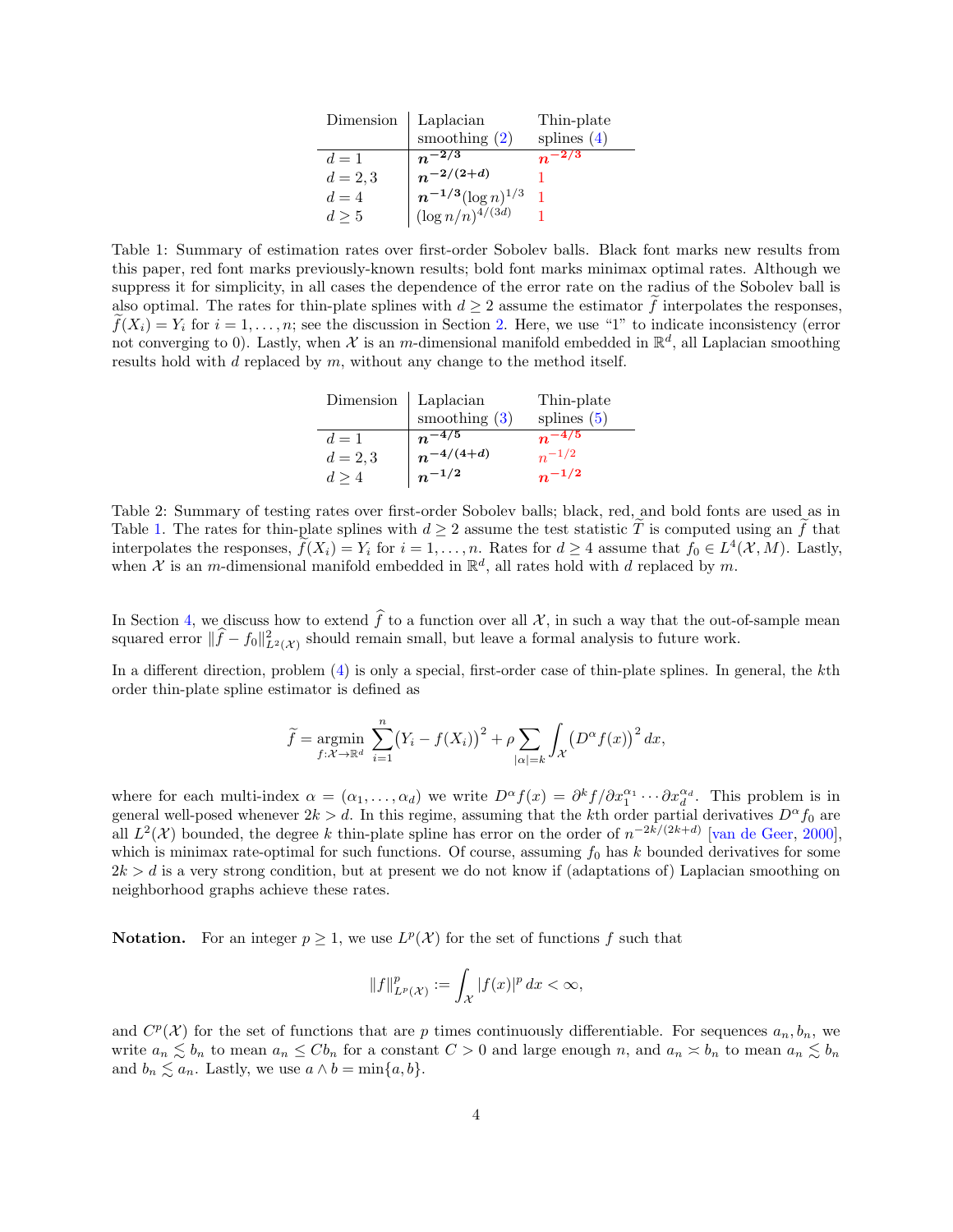### <span id="page-4-0"></span>3 Background

Before we present our main results in Section [4,](#page-5-0) we define neighborhood graph Laplacians, and review known minimax rates over first-order Sobolev spaces.

Neighborhood Graph Laplacians. In the graph-based approach to nonparametric regression, we first build a neighborhood graph  $G_{n,r} = (V, W)$ , for  $V = \{1, \ldots, n\}$ , to capture the geometry of P (the design distribution) and X (the domain) in a suitable sense. The  $n \times n$  weight matrix  $W = (W_{ij})$  encodes proximity between pairs of design points; for a kernel function  $K : [0, \infty) \to \mathbb{R}$  and radius  $r > 0$ , we have

$$
W_{ij} = K\left(\frac{\|X_i - X_j\|_2}{r}\right),\,
$$

with  $\|\cdot\|_2$  denoting the  $\ell_2$  norm on  $\mathbb{R}^d$ . Defining D as the  $n \times n$  diagonal matrix with entries  $D_{ii} = \sum_{j=1}^n W_{ij}$ , the graph Laplacian can then be written as

$$
L = D - W.\t\t(7)
$$

We use  $L = \sum_{k=1}^{n} \lambda_k v_k v_k^{\top}$  for an eigendecomposition of L, and we always assume, by convention, ordered eigenvalues  $0 = \lambda_1 \leq \cdots \leq \lambda_n$ , and unit-norm eigenvectors.

Sobolev Spaces. We step away from graph-based methods for a moment, to briefly recall some classical results regarding minimax rates over Sobolev classes. We say that a function  $f \in L^2(\mathcal{X})$  belongs to the first-order Sobolev space  $H^1(\mathcal{X})$  if, for each  $j=1,\ldots,d$ , the weak partial derivative  $D^jf$  exists and belongs to  $L^2(\mathcal{X})$ . For such functions  $f \in H^1(\mathcal{X})$ , the Sobolev seminorm  $|f|_{H^1(\mathcal{X})}$  is the average size of the gradient  $\nabla f = (D^1 f, \dots, D^d f),$ 

$$
|f|_{H^1(\mathcal{X})}^2 := \int_{\mathcal{X}} \left\| \nabla f(x) \right\|_2^2 dx,
$$

with corresponding Sobolev norm

$$
||f||_{H^1(\mathcal{X})} := ||f||_{L^2(\mathcal{X})} + |f|_{H^1(\mathcal{X})}.
$$

The Sobolev ball  $H^1(\mathcal{X}, M)$  for  $M > 0$  is

$$
H^{1}(\mathcal{X},M):=\Big\{f\in H^{1}(\mathcal{X}):||f||_{H^{1}(\mathcal{X})}^{2}\leq M^{2}\Big\}.
$$

For further details regarding Sobolev spaces see, e.g., [Evans](#page-13-3) [\[2010\]](#page-13-3), [Leoni](#page-14-9) [\[2017\]](#page-14-9).

Minimax Rates. To carry out a minimax analysis of regression in Sobolev spaces, one must impose regularity conditions on the design distribution P. We shall assume the following.

<span id="page-4-1"></span>(P1) P is supported on a domain  $\mathcal{X} \subseteq \mathbb{R}^d$ , which is an open, connected set with Lipschitz boundary.

<span id="page-4-2"></span> $(P2)$  P admits a density p such that

$$
0 < p_{\min} \le p(x) \le p_{\max} < \infty, \quad \text{for all } x \in \mathcal{X}.
$$

Additionally, p is Lipschitz on  $\mathcal{X}$ , with Lipschitz constant  $L_p$ .

Under conditions [\(P1\),](#page-4-1) [\(P2\),](#page-4-2) the minimax estimation rate over a Sobolev ball of radius  $M \geq n^{-1/2}$  is (e.g., [Tsybakov](#page-15-2) [\[2008\]](#page-15-2)):

$$
\inf_{\hat{f}} \sup_{f_0 \in H^1(\mathcal{X}, M)} \mathbb{E}\Big[ \|\hat{f} - f_0\|_{L^2(\mathcal{X})}^2 \Big] \asymp M^{2d/(2+d)} n^{-2/(2+d)}.
$$
\n(8)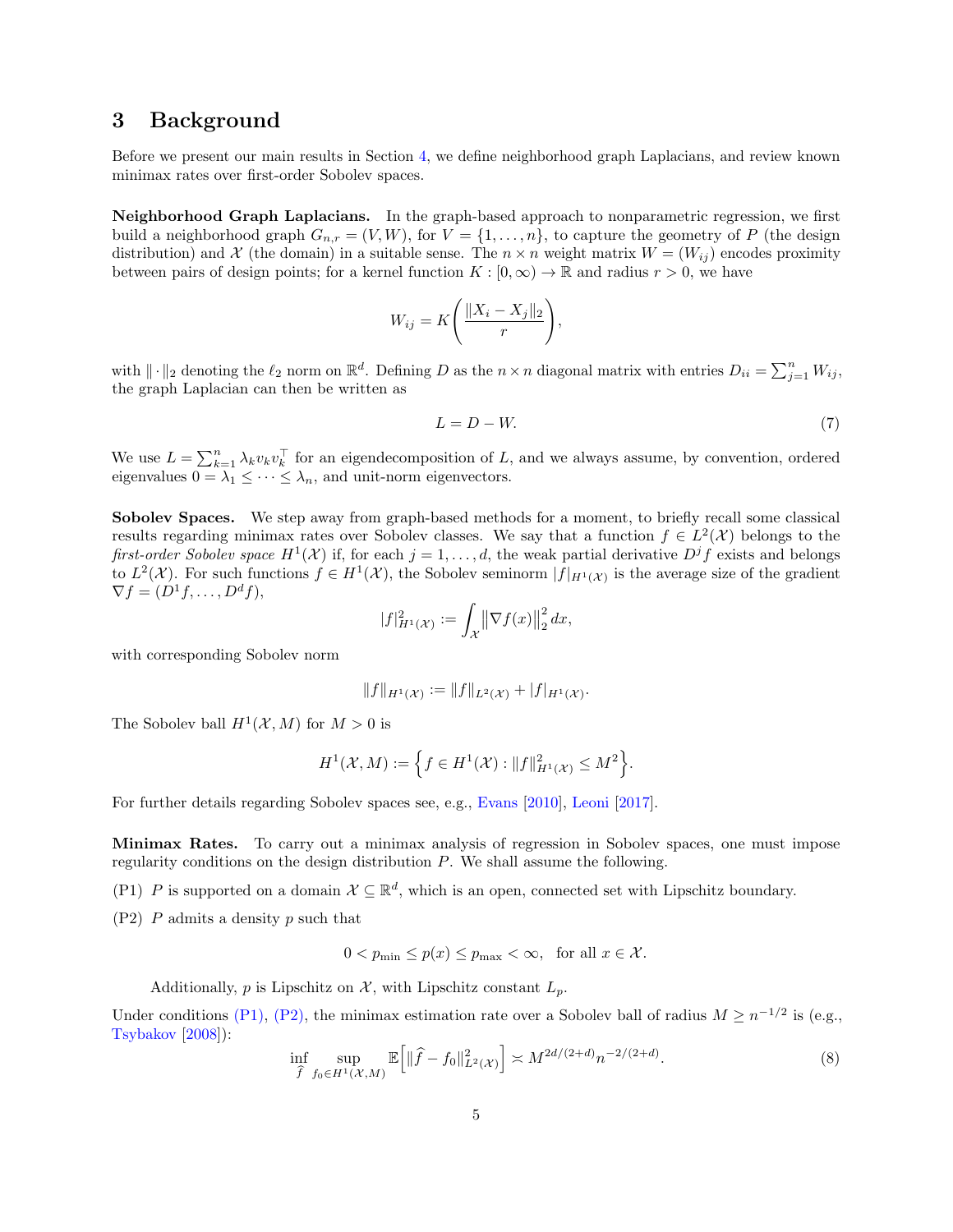(Throughout we assume  $M \geq n^{-1/2}$ , as otherwise the trivial estimator  $\hat{f}=0$  achieves smaller error than the parametric rate  $n^{-1}$ , and the problem does not fit well within the nonparametric setup.)

As minimax rates in nonparametric hypothesis testing are (comparatively) less familiar than those in nonparametric estimation, we briefly summarize the main idea before stating the optimal error rate. In the goodness-of-fit testing problem, we ask for a test function—formally, a Borel measurable function  $\phi$  taking values in  $\{0, 1\}$ —which can distinguish between the hypotheses

$$
\mathbf{H}_0: f_0 = f_0^{\star}, \quad \text{versus} \quad \mathbf{H}_a: f_0 \in \mathcal{F} \setminus \{f_0^{\star}\}. \tag{9}
$$

Typically, the null hypothesis  $f_0 = f_0^* \in \mathcal{F}$  reflects the absence of interesting structure, and  $\mathcal{F} \setminus \{f_0^*\}$  is a set of smooth departures from this null. In this paper, as in [Ingster and Sapatinas](#page-14-10) [\[2009\]](#page-14-10), we focus on the problem of *signal detection* in Sobolev spaces, where  $f_0^* = 0$  and  $\mathcal{F} = H^1(\mathcal{X}, M)$  is a first-order Sobolev ball. This is without loss of generality since our test statistic and its analysis are easily modified to handle the case when  $f_0^*$  is not 0, by simply subtracting  $f_0^*(X_i)$  from each observation  $Y_i$ .

The Type I error of a test  $\phi$  is  $\mathbb{E}_{0}[\phi]$ , and if  $\mathbb{E}_{0}[\phi] \leq \alpha$  for a given  $\alpha \in (0,1)$  we refer to  $\phi$  as a level- $\alpha$  test. The worst-case risk of  $\phi$  over  $\mathcal F$  is

$$
R_n(\phi, \mathcal{F}, \epsilon) := \sup \Big\{ \mathbb{E}_{f_0}[1-\phi] : f_0 \in \mathcal{F}, ||f_0||_{L^2(\mathcal{X})} > \epsilon \Big\},\
$$

and for a given constant  $b \geq 1$ , the minimax critical radius  $\epsilon(\mathcal{F})$  is the smallest value of  $\epsilon$  such that some level- $\alpha$  test has worst-case risk of at most  $1/b$ . Formally,

$$
\epsilon(\mathcal{F}) := \inf \Big\{ \epsilon > 0 : \inf_{\phi} R_n(\phi, \mathcal{F}, \epsilon) \leq 1/b \Big\},\
$$

where in the above the infimum is over all level- $\alpha$  tests  $\phi$ , and  $\mathbb{E}_{f_0}[\cdot]$  is the expectation operator under the regression function  $f_0$ .<sup>[1](#page-5-1)</sup>

The classical approach to hypothesis testing typically focuses on designing test statistics, and studying their (limiting) distribution in order to ensure control of the Type I error. In many cases the Type II error (or risk in our terminology) is not emphasized, or the risk of the test against fixed or directional alternatives (i.e. alternatives which deviate from the null in a fixed direction) is studied. In contrast, in the minimax paradigm the (uniform or worst-case) risk against a large collection of alternatives is the central focus. See [Ingster](#page-14-11) [\[1982,](#page-14-11) [1987\]](#page-14-12), [Ingster and Suslina](#page-14-13) [\[2012\]](#page-14-13), [Arias-Castro et al.](#page-12-3) [\[2018\]](#page-12-3), [Balakrishnan and Wasserman](#page-12-4) [\[2019,](#page-12-4) [2018\]](#page-12-5) for a more extended treatment of the minimax paradigm in nonparametric testing, and for a discussion of its advantages (and disadvantages) over other approaches to studying hypothesis tests.

Testing  $f_0 = 0$  is an easier problem than estimating  $f_0$ , and hence the minimax testing critical radius over  $H^1(\mathcal{X}, M)$  is smaller than the minimax estimation rate, for  $1 \leq d < 4$  (see [Ingster and Sapatinas](#page-14-10) [\[2009\]](#page-14-10)):

<span id="page-5-2"></span>
$$
\epsilon^2(H^1(\mathcal{X}, M)) \asymp M^{2d/(4+d)} n^{-4/(4+d)}.\tag{10}
$$

When  $d \geq 4$  the functions in  $H^1(\mathcal{X})$  are very irregular; formally speaking  $H^1(\mathcal{X})$  does not continuously embed into  $L^4(\mathcal{X})$  when  $d \geq 4$ , and the minimax testing rates in this regime are unknown.

## <span id="page-5-0"></span>4 Minimax Optimality of Laplacian Smoothing

We now formalize the main conclusions of this paper: that Laplacian smoothing methods on neighborhood graphs are minimax rate-optimal over first-order continuum Sobolev classes. We will assume  $(P1)$ ,  $(P2)$  on P, and the following condition on the kernel K.

<span id="page-5-1"></span><sup>&</sup>lt;sup>1</sup>Clearly, the minimax critical radius  $\epsilon$  depends on  $\alpha$  and b. However, we adopt the typical convention of treating  $\alpha \in (0,1)$  and  $b \geq 1$  as small but fixed positive constants; hence they will not affect the testing error rates, and we suppress them notationally.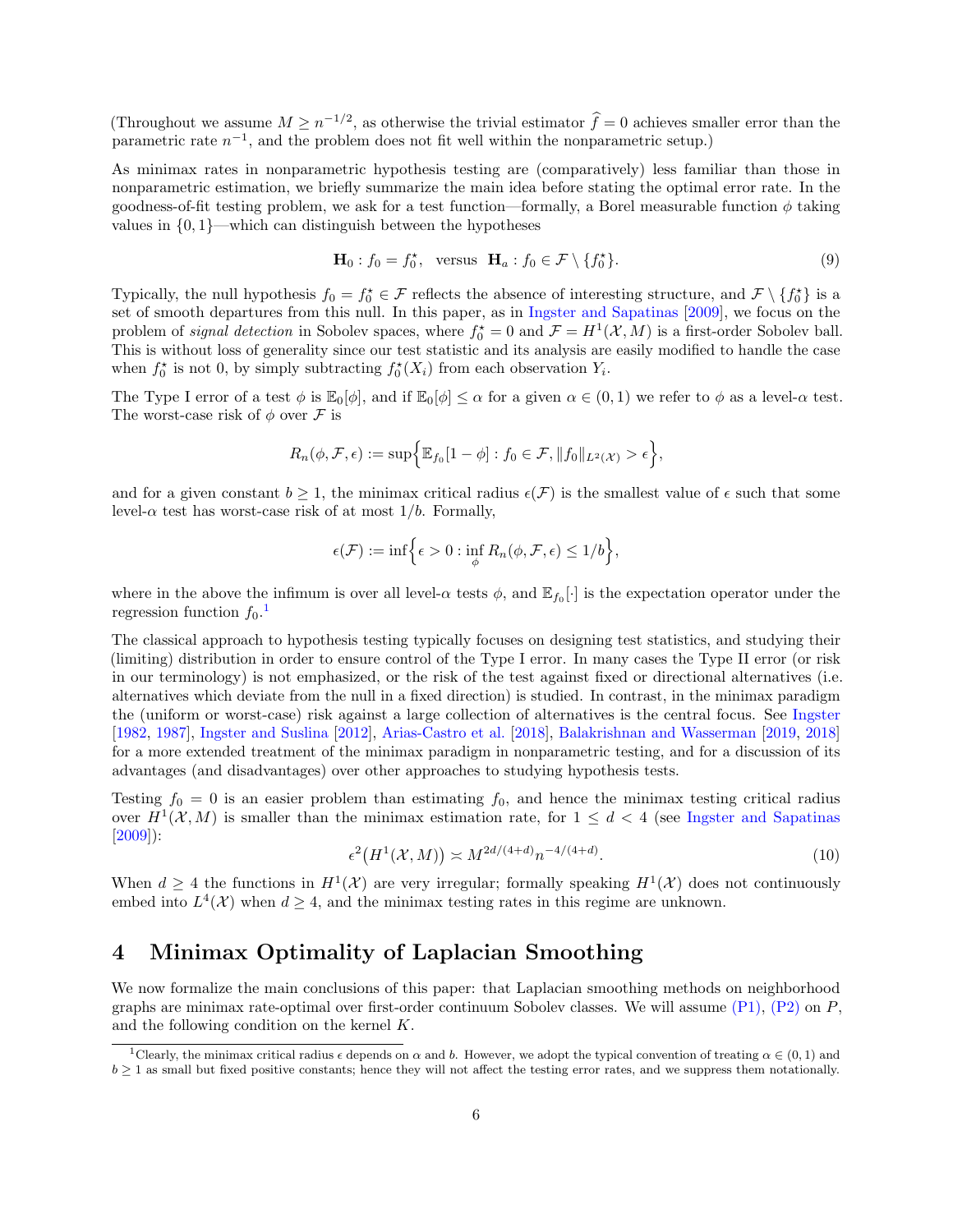<span id="page-6-1"></span> $(K1)$   $K : [0, \infty) \to [0, \infty)$  is a nonincreasing function supported on [0, 1], its restriction to [0, 1] is Lipschitz, and  $K(1) > 0$ . Additionally, it is normalized so that

$$
\int_{\mathbb{R}^d} K(\|z\|_2) dz = 1.
$$

We assume  $\sigma_K = \frac{1}{d} \int_{\mathbb{R}^d} ||x||_2^2 K(||x||_2) dx < \infty$ .

This is a mild condition: recall the choice of kernel is under the control of the user, and moreover [\(K1\)](#page-6-1) covers many common kernel choices.

Estimation Error of Laplacian Smoothing. Under these conditions, the Laplacian smoothing estimator  $\widehat{f}$  achieves an error rate that matches the minimax lower bound over  $H^1(\mathcal{X}, M)$ . This statement will hold whenever the graph  $G_{n,r}$  is computed with radius r in the following range.

<span id="page-6-2"></span>(R1) For constants  $C_0$ ,  $c_0 > 0$ , the neighborhood graph radius r satisfies

$$
C_0 \left(\frac{\log n}{n}\right)^{\frac{1}{d}} \le r \le c_0 \wedge M^{\frac{d-4}{4+2d}} n^{-\frac{3}{4+2d}}.
$$

Next we state Theorem [1,](#page-6-0) our main estimation result. Its proof, as with all proofs of results in this paper, can be found in the appendix.

<span id="page-6-0"></span>**Theorem 1.** Given i.i.d. draws  $(X_i, Y_i)$ ,  $i = 1, ..., n$  from [\(1\)](#page-0-1), assume  $f_0 \in H^1(\mathcal{X}, M)$  where  $\mathcal{X} \subseteq \mathbb{R}^d$ has dimension  $d < 4$  and  $M \leq n^{1/d}$ . Assume [\(P1\),](#page-4-1) [\(P2\)](#page-4-2) on the design distribution P, and assume the neighborhood graph  $G_{n,r}$  is computed with a kernel K satisfying [\(K1\).](#page-6-1) There are constants  $N, C, C_1, c, c_1 > 0$ (not depending on  $f_0$ ) such that for any  $n \geq N$ , and any radius r as in [\(R1\),](#page-6-2) the Laplacian smoothing estimator  $\hat{f}$  in [\(2\)](#page-0-0) with  $\rho = M^{-4/(2+d)} (nr^{d+2})^{-1} n^{-2/(2+d)}$  satisfies

$$
\left\|\widehat{f}-f_0\right\|_n^2 \le \frac{C}{\delta}M^{2d/(2+d)}n^{-2/(2+d)},
$$

with probability at least  $1 - \delta - C_1 n \exp(-c_1 n r^d) - \exp(-c(M^2 n)^{d/(2+d)})$ .

To summarize: for  $d = 1, 2$ , or 3, with high probability, the Laplacian smoothing estimator  $\hat{f}$  has in-sample mean squared error that is within a constant factor of the minimax error. Some remarks:

- The first-order Sobolev space  $H^1(\mathcal{X})$  does not continuously embed into  $C^0(\mathcal{X})$  when  $d > 1$  (in general, the kth order space  $H^k(\mathcal{X})$  does not continuously embed into  $C^0(\mathcal{X})$  except if  $2k > d$ ). For this reason, one really cannot speak of pointwise evaluation of a Sobolev function  $f_0 \in H^1(\mathcal{X})$  when  $d > 1$  (as we do in Theorem [1](#page-6-0) by defining our target of estimation to be  $f_0(X_i)$ ,  $i = 1, \ldots, n$ ). We can resolve this by appealing to what are known as Lebesgue points, as explained in Appendix [A.](#page-15-17)
- The assumption  $M \leq n^{1/d}$  ensures that the upper bound provided in the theorem is meaningful (i.e., ensures it is of at most a constant order).
- The lower bound on r imposed in condition  $(R1)$  is compatible with practice, where by far the most common choice of radius is the connectivity threshold  $r \asymp (\log(n)/n)^{1/d}$ , which makes  $G_{n,r}$  as sparse as possible while still being connected, for maximum computational efficiency. The upper bound may seem a bit more mysterious—we need it for technical reasons to ensure that  $\hat{f}$  does not overfit, but we note that as a practical matter one rarely chooses  $r$  to be so large anyway.
- It is possible to extend  $\hat{f}$  to be defined on all of X and then evaluate the error of such an extension (as measured against  $f_0$ ) in  $L^2(\mathcal{X})$  norm. When  $\hat{f}$  and  $f_0$  are suitably smooth, tools from empirical process theory (see e.g., Chapter 14 of [Wainwright](#page-15-18) [\[2019\]](#page-15-18)) or approximation theory (e.g., Section 15.5 of [Johnstone](#page-14-14) [\[2011\]](#page-14-14)) guarantee that the  $L^2(\mathcal{X})$  error is not too much greater than its in-sample counterpart.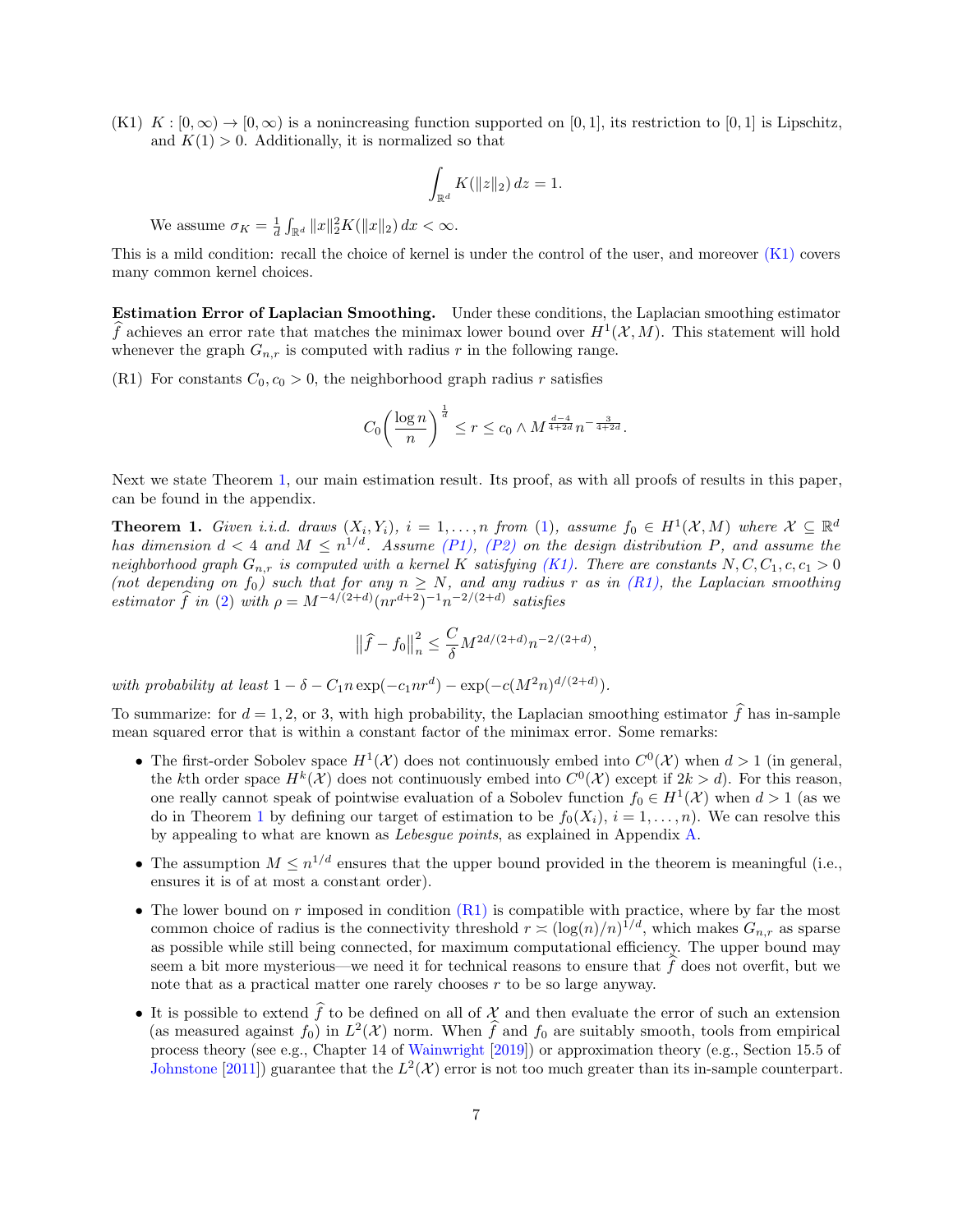In fact, as shown in Appendix [G.1,](#page-40-0) if  $f_0$  is Lipschitz smooth and we extend  $\hat{f}$  to be piecewise constant over the Voronoi tessellation induced by  $X_1, \ldots, X_n$ , then the out-of-sample error  $||f - f_0||_{L^2(\mathcal{X})}$  is within a negligible factor of the in-sample error  $\|\hat{f} - f_0\|_n$ . We leave analysis of the Sobolev case to future work.

• When  $f_0$  is Lipschitz smooth, we can also replace the factor of  $\delta$  in the high probability bound by a factor of  $\delta^2/n$ , which is always smaller than  $\delta$  when  $\delta \in (0,1)$ .

When  $d = 4$ , our analysis results in an upper bound for the error of Laplacian smoothing that is within a  $(\log n)^{1/3}$  factor of the minimax error rate. But when  $d \geq 5$ , our upper bounds do not match the minimax rates.

<span id="page-7-1"></span>**Theorem 2.** Under the assumptions of Theorem [1,](#page-6-0) if instead X has dimension  $d = 4$ ,  $r \approx (\log n/n)^{1/4}$  and  $\rho = M^{-2/3} (nr^6)^{-1} (\log n/n)^{1/3}$ , then we obtain

$$
\left\|\widehat{f} - f_0\right\|_n^2 \le \frac{C}{\delta} M^{4/3} \left(\frac{\log n}{n}\right)^{1/3},
$$

with the same probability guarantee as in Theorem [1.](#page-6-0) If the dimension of X is  $d \geq 5$ ,  $r \asymp (\log n/n)^{1/d}$  and  $\rho = M^{-2/3} (nr^{2+d})^{-1} n^{-4/(3d)}$ , then

$$
\left\|\widehat{f} - f_0\right\|_n^2 \le \frac{C}{\delta} M^{4/3} \left(\frac{\log n}{n}\right)^{4/(3d)}
$$

,

again with the same probability guarantee.

This mirrors the conclusions of [Sadhanala et al.](#page-14-4) [\[2016\]](#page-14-4) who investigate estimation rates of Laplacian smoothing over the d-dimensional grid graph. These authors argue that their analysis is tight, and that it is likely the estimator, not the analysis, that is deficient when  $d \geq 5$ . Formalizing such a claim turns out to be harder in the random design setting than in the fixed design setting, and we leave it for future work.

However, we do investigate the matter empirically. In Figure [1,](#page-8-0) we study the (in-sample) mean squared error of the Laplacian smoothing estimator as the dimension d grows. Here  $X_1, \ldots, X_n$  are sampled uniformly over  $\mathcal{X} = [-1,1]^d$ , and the regression function is taken as  $f_0(x) \propto \prod_{i=1}^d \cos(a\pi x_i)$ , where  $a = 2$  for  $d = 2$ , and  $a = 1$ for  $d \geq 3$ . This regression function  $f_0$  is quite smooth, and for  $d = 2$  and  $d = 3$  Laplacian smoothing appears to achieve or exceed the minimax rate. When  $d = 4$ , Laplacian smoothing appears modestly suboptimal; this fits with our theoretical upper bound, which includes a  $(\log n)^{1/3}$  factor that plays a non-negligible role for these problem sizes ( $n = 1000$  to  $n = 10000$ ). On the other hand, when  $d = 5$ , Laplacian smoothing seems to be decidedly suboptimal.

**Testing Error of Laplacian Smoothing.** For a given  $0 < \alpha < 1$ , define a threshold  $\hat{t}_{\alpha}$  as

$$
\widehat{t}_{\alpha} = \frac{1}{n} \sum_{k=1}^{n} \frac{1}{(\rho \lambda_k + 1)^2} + \frac{1}{n} \sqrt{\frac{2}{\alpha} \sum_{k=1}^{n} \frac{1}{(\rho \lambda_k + 1)^4}},
$$

where we recall  $\lambda_k$  is the kth smallest eigenvalue of L. The Laplacian smoothing test is then simply

$$
\widehat{\varphi} = \mathbf{1}\big\{\widehat{T} > \widehat{t}_{\alpha}\big\}.
$$

We show in Appendix [B](#page-16-0) that  $\hat{f}$  is a level- $\alpha$  test. In the next theorem, we upper bound the worst-case risk  $R_n(\hat{\varphi}, H^1(\mathcal{X}, M), \epsilon)$  of  $\hat{\varphi}$ , whenever  $\epsilon$  is at least (a constant times) the critical radius given in [\(10\)](#page-5-2). For this to hold, we will require a tighter range of scalings for the graph radius  $r$ .

<span id="page-7-0"></span>(R2) For constants  $C_0$ ,  $c_0 > 0$ , the neighborhood graph radius r satisfies

$$
C_0 \left(\frac{\log n}{n}\right)^{\frac{1}{d}} \le r \le c_0 \wedge M^{\frac{(d-8)}{8+2d}} n^{\frac{d-20}{32+8d}}.
$$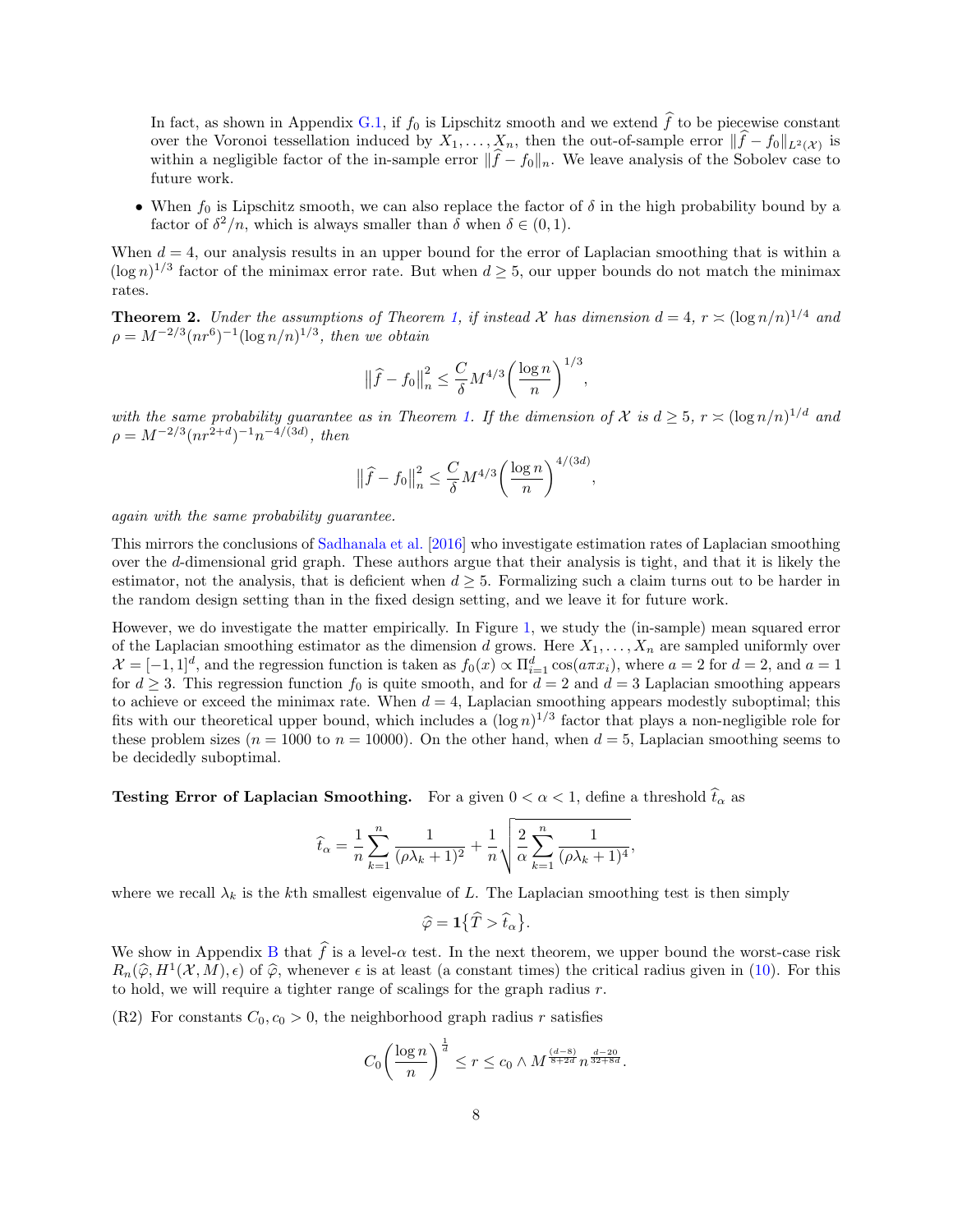

<span id="page-8-0"></span>Figure 1: Mean squared error of Laplacian smoothing  $(LS)$  as a function of sample size n. Each plot is on the log-log scale, and the results are averaged over 5 repetitions, with Laplacian smoothing tuned for optimal average mean squared error. The black line shows the minimax rate (in slope only; the intercept is chosen to match the observed error).

We will also require that the radius of the Sobolev class not be too large. Precisely, we will require  $M \leq M_{\text{max}}(d)$ , where we define

$$
M_{\max}(d) := \begin{cases} n^{1/8} & d = 1\\ n^{(4-d)/(4d)} & d \ge 2. \end{cases}
$$

We now give Theorem [3,](#page-8-1) our main testing result.

<span id="page-8-1"></span>**Theorem 3.** Given i.i.d. draws  $(X_i, Y_i)$ ,  $i = 1, ..., n$  from [\(1\)](#page-0-1), assume  $f_0 \in H^1(\mathcal{X}, M)$  where  $\mathcal{X} \subseteq \mathbb{R}^d$ with  $d < 4$ , and  $M \leq M_{\text{max}}(d)$ . Assume [\(P1\),](#page-4-1) [\(P2\)](#page-4-2) on the design distribution P, and assume  $G_{n,r}$ is computed with a kernel K satisfying  $(K1)$ . There exist constants  $N, C, C_1, c_1 > 0$  such that for any  $n \geq N$ , and any radius r as in [\(R2\),](#page-7-0) the Laplacian smoothing test  $\hat{\varphi}$  based on the estimator  $\hat{f}$  in [\(2\)](#page-0-0), with  $\rho = (nr^{d+2})^{-1}n^{-4/(4+d)}M^{-8/(4+d)}$ , satisfies the following: for any  $b \ge 1$ , if

<span id="page-8-2"></span>
$$
\epsilon^2 \ge CM^{2d/(4+d)}n^{-4/(4+d)}\left(b^2 + b\sqrt{\frac{1}{\alpha}}\right),\tag{11}
$$

then the worst-case risk satisfies the upper bound:  $R_n(\hat{\varphi}, H^1(\mathcal{X}, M), \epsilon) \le C/b + C_1 n \exp(-c_1 n r^d)$ .

Some remarks:

• As mentioned earlier, Sobolev balls  $H^1(\mathcal{X}, M)$  for  $d \geq 4$  include quite irregular functions  $f \notin L^4(\mathcal{X})$ . Proving tight lower bounds in this case is nontrivial, and as far as we understand such an analysis remains outstanding. On the other hand, if we explicitly assume that  $f_0 \in L^4(\mathcal{X}, M)$ , then [Guerre](#page-14-15) [and Lavergne](#page-14-15) [\[2002\]](#page-14-15) show that the testing problem is characterized by a dimension-free lower bound  $\epsilon^2(L^4(\mathcal{X}, M)) \gtrsim n^{-1/2}$ . Moreover, by setting  $\rho = 0$  so that the resulting estimator  $\hat{f}$  interpolates the responses  $Y_1, \ldots, Y_n$ , the subsequent test  $\hat{\varphi}$  will achieve (up to constants) this lower bound. That is, for any  $f_0 \in L^4(\mathcal{X}, M)$  such that  $||f_0||^2_{L^2(\mathcal{X})} \geq C(b^2 + \sqrt{1/\alpha})n^{-1/2}$ , we have that  $\mathbb{E}_0[\hat{\varphi}] \leq \alpha$  and

<span id="page-8-3"></span>
$$
\mathbb{E}_{f_0}\left[1-\widehat{\varphi}\right] \le \frac{C(1+M^4)}{b^2}.\tag{12}
$$

• To compute the data-dependent threshold  $\hat{t}_\alpha$ , one must know all of the eigenvalues  $\lambda_1, \ldots, \lambda_n$ . Computing all these eigenvalues is far more expensive (cubic-time) than computing  $\hat{T}$  in the first place (nearlylinear-time). But in practice we would not recommend using  $\hat{t}_{\alpha}$  anyway, and would instead we make the standard recommendation to calibrate via a permutation test [\[Hoeffding,](#page-14-16) [1952\]](#page-14-16). Recent work [Kim](#page-14-17) [et al.](#page-14-17) [\[2020\]](#page-14-17), has shown that in a variety of closely related settings, calibration of a test statistic via the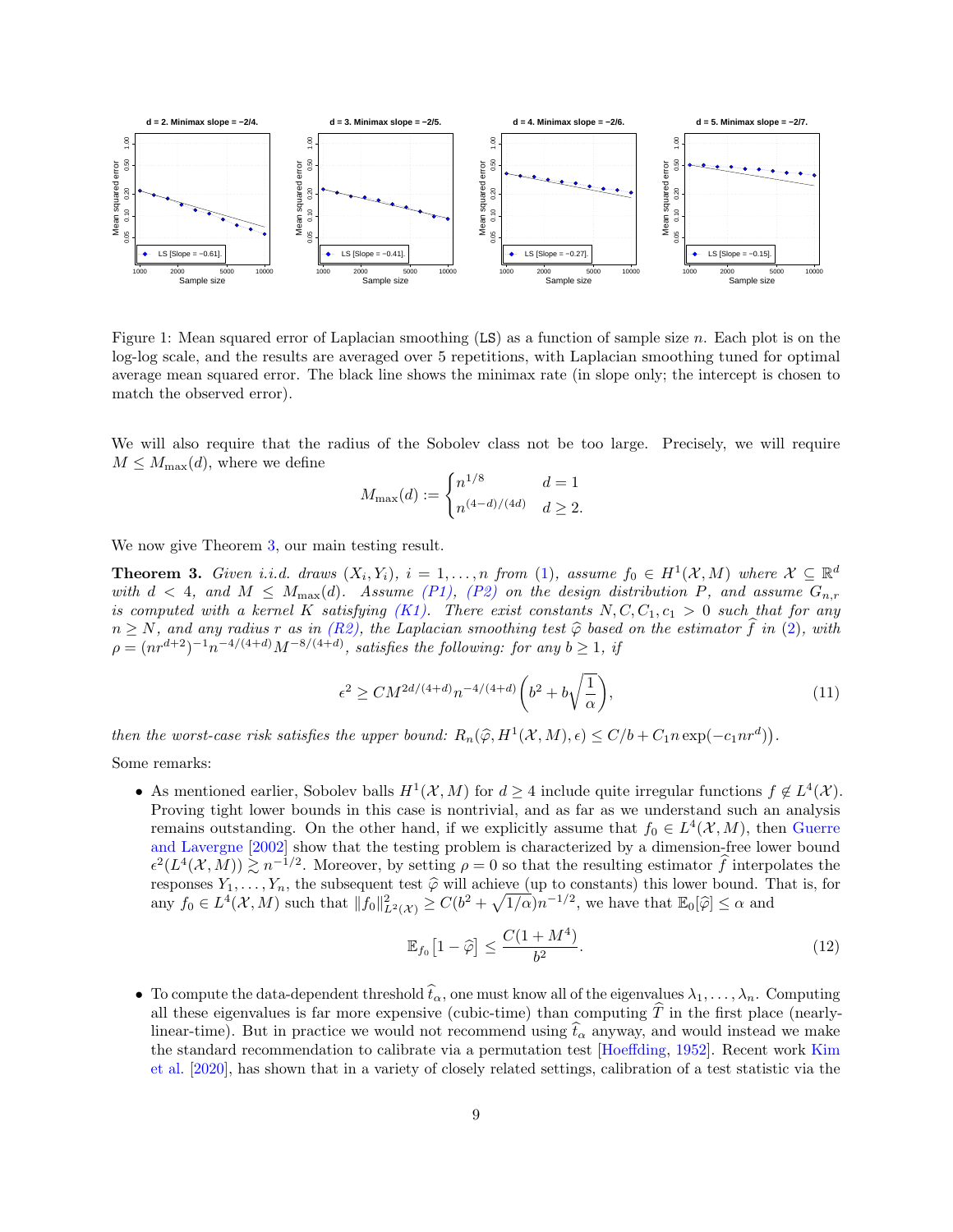permutation test often retains minimax-optimal power, and we expect similar results to hold for the Laplacian smoothing-based test statistic.

More Discussion of Variational Analog. With some results in hand, let us pause to offer some explanation of why Laplacian smoothing can be optimal in settings where thin-plate splines are not even consistent. First, we elaborate on why this difference in performance is so surprising. As mentioned previously, the penalties in [\(2\)](#page-0-0), [\(4\)](#page-2-0) can be closely tied together: [Bousquet et al.](#page-13-4) [\[2004\]](#page-13-4) show that for  $f \in C^2(\mathcal{X})$ ,

<span id="page-9-1"></span>
$$
\lim \frac{1}{n^2 r^{d+2}} f^\top L f = \int_{\mathcal{X}} f(x) \cdot \Delta_P f(x) p(x) dx
$$

$$
= \int_{\mathcal{X}} ||\nabla f(x)||_2^2 p^2(x) dx.
$$
 (13)

In the above, the limit is as  $n \to \infty$  and  $r \to 0$ ,  $\Delta_P$  is the (weighted) Laplace-Beltrami operator

$$
\Delta_P f := -\frac{1}{p} \text{div} (p^2 \nabla f),
$$

and the second equality follows using integration by parts.<sup>[2](#page-9-0)</sup> To be clear, this argument does not formally imply that the Laplacian eigenmaps estimator  $\hat{f}$  and the thin-plate spline estimator  $\tilde{f}$  are close (for one, note that [\(13\)](#page-9-1) holds for  $f \in C^2(\mathcal{X})$ , whereas the optimization in [\(4\)](#page-2-0) considers a much broader set of continuous functions with weak derivatives in  $L^2(\mathcal{X})$ . But it does seem to suggest that the two estimators should behave somewhat similarly.

Of course, we know this is not the case:  $\hat{f}$  and  $\tilde{f}$  look very different when  $d > 1$ . What is driving this difference? The key point is that the discretization imposed by the graph  $G_{n,r}$ —which might seem problematic at first glance—turns out to be a blessing. The problem with [\(4\)](#page-2-0) is that the class  $H^1(\mathcal{X})$ , which fundamentally underlies the criterion, is far "too big" for  $d > 1$ . This is meant in various related senses. By the Sobolev embedding theorem, for  $d > 1$ , the class  $H^1(\mathcal{X})$  does not continuously embed into any Hölder space; and in fact it does not even continuously embed into  $C^0(\mathcal{X})$ . Thus we cannot really restrict the optimization to *continuous* and weakly differentiable functions, as we could when  $d = 1$  (the smoothing spline case), without throwing out a substantial subset of functions in  $H^1(\mathcal{X})$ . Even among continuous and differentiable functions  $f$ , as we explained previously, we can use "bump" functions (as in [Green and Silverman](#page-13-2) [\[1993\]](#page-13-2)) to construct f that interpolates the pairs  $(X_i, Y_i)$ ,  $i = 1, ..., n$  and achieves arbitrarily small penalty (and hence criterion) in [\(4\)](#page-2-0). In this sense, any estimator resulting from solving [\(4\)](#page-2-0) will clearly be inconsistent.

On the other hand, problem [\(2\)](#page-0-0) is finite-dimensional. As a result  $\hat{f}$  has far less capacity to overfit than does  $\tilde{f}$ , for any given sample size n. Discretization is not the only way to make the problem [\(4\)](#page-2-0) more tractable: for instance, one can replace the penalty  $\int_{\mathcal{X}} \|\nabla f(x)\|_2^2 dx$  with a stricter choice like  $\operatorname{ess \, sup}_{x \in \mathcal{X}} \|\nabla f(x)\|_2$ , or conduct the optimization over some finite-dimensional linear subspace of  $H^1(\mathcal{X})$  (i.e., use a sieve). While these solutions do improve the statistical properties of f for  $d > 1$  (see e.g., Birgé and Massart [\[1993,](#page-13-5) [1998\]](#page-13-6), [van de Geer](#page-15-16) [\[2000\]](#page-15-16)), Laplacian smoothing is generally speaking much simpler and more computationally friendly. In addition, the other approaches are usually specifically tailored to the domain  $\mathcal{X}$ , in stark contrast to  $f$ .

Overview of Analysis. The comparison with thin-plate splines highlights some surprising differences between f and f. Such differences also preclude us from analyzing f by, say, using [\(13\)](#page-9-1) to establish a coupling between f and f—we know this cannot work, because we would like to prove meaningful error bounds on f in regimes where no such bounds exist for  $f$ .

Instead we take a different approach, and directly analyze the error of  $\hat{f}$  and  $\hat{T}$  using a bias-variance

<span id="page-9-0"></span><sup>2</sup>Assuming f satisfies Neumann boundary conditions.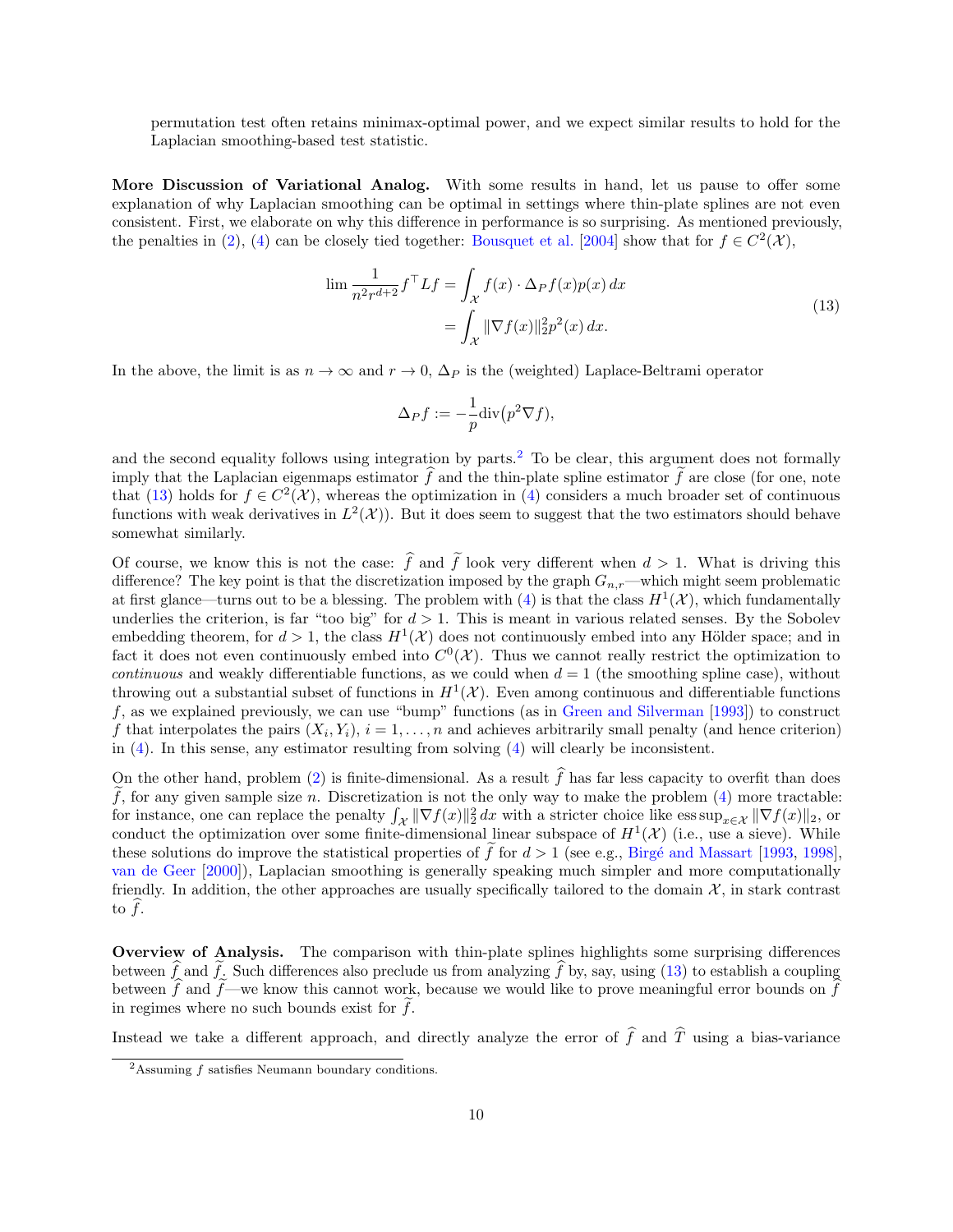decomposition (conditional on  $X_1, \ldots, X_n$ ). A standard calculation shows that

$$
\left\|\widehat{f} - f_0\right\|_n^2 \le \underbrace{\frac{2\rho}{n} (f_0^{\top} L f_0)}_{\text{bias}} + \underbrace{\frac{10}{n} \sum_{k=1}^n \frac{1}{(\rho \lambda_k + 1)^2}}_{\text{variance}},
$$

and likewise that  $\hat{\varphi}$  has small risk whenever

$$
||f_0||_n^2 \ge \frac{2\rho}{n} \left(f_0^\top L f_0\right) + \frac{2\sqrt{2/\alpha} + 2b}{n} \sqrt{\sum_{k=1}^n \frac{1}{(\rho \lambda_k + 1)^4}}.
$$

The bias and variance terms are each functions of the random graph  $G_{n,r}$ , and hence are themselves random. To upper bound them, we build on some recent works [\[Burago et al.,](#page-13-7) [2014,](#page-13-7) García Trillos et al., [2019,](#page-13-8) [Calder](#page-13-9) and García Trillos, [2019\]](#page-13-9) regarding the consistency of neighborhood graphs to establish the following lemmas. These lemmas assume  $(P1)$ ,  $(P2)$  on the design distribution P, and  $(K1)$  on the kernel used to compute the neighborhood graph  $G_{n,r}$ .

<span id="page-10-0"></span>**Lemma 1.** There are constants  $N, C_2 > 0$  such that for  $n \ge N$ ,  $r \le c_0$ , and  $f \in H^1(\mathcal{X})$ , with probability at least  $1 - \delta$ , it holds that

<span id="page-10-2"></span>
$$
f^{\top}Lf \le \frac{C_2}{\delta} n^2 r^{d+2} |f|_{H^1(\mathcal{X})}^2. \tag{14}
$$

<span id="page-10-1"></span>**Lemma 2.** There are constants  $N, C_1, C_3, c_1, c_3 > 0$  such that for  $n \ge N$  and  $C_0(\log n/n)^{1/d} \le r \le c_0$ , with probability at least  $1 - C_1 n \exp(-c_1 nr^d)$ , it holds that

<span id="page-10-3"></span>
$$
c_3 A_{n,r}(k) \le \lambda_k \le C_3 A_{n,r}(k), \quad \text{for } 2 \le k \le n,
$$
\n
$$
(15)
$$

where  $A_{n,r}(k) = \min\{nr^{d+2}k^{2/d}, nr^d\}.$ 

Lemma [1](#page-10-0) gives a direct upper bound on the bias term. Lemma [2](#page-10-1) leads to a sufficiently tight upper bound on the variance term whenever the radius  $r$  is sufficiently small; precisely, when  $r$  is upper bounded as in  $(R1)$  for estimation, or  $(R2)$  for testing. The parameter  $\rho$  is then chosen to minimize the sum of these upper bounds on bias and variance, as usual, and some straightforward calculations give Theorems [1-](#page-6-0)[3.](#page-8-1)

It may be useful to give one more perspective on our approach. A common strategy in analyzing penalized least squares estimators is to assume two properties: first, that the regression function  $f_0$  lies in (or near) a ball defined by the penalty operator; second, that this ball is reasonably small, e.g., as measured by metric entropy, or Rademacher complexity, etc. In contrast, in Laplacian smoothing, the penalty induces a ball

$$
H^1(G_{n,r}, M) := \{ f : f^\top L f \le M^2 \}
$$

that is data-dependent and random, and so we do not have access to either of the aforementioned properties a priori, and instead, must prove they hold with high probability. In this sense, our analysis is different than the typical one in nonparametric regression.

## 5 Manifold Adaptivity

The minimax rates  $n^{-2/(2+d)}$  and  $n^{-4/(4+d)}$ , in estimation and testing, suffer from the curse of dimensionality. However, in practice it can be often reasonable to assume a manifold hypothesis: that the data  $X_1, \ldots, X_n$ lie on a manifold X of  $\mathbb{R}^d$  that has intrinsic dimension  $m < d$ . Under such an assumption, it is known [\[Bickel](#page-13-10) [and Li,](#page-13-10) [2007,](#page-13-10) [Arias-Castro et al.,](#page-12-3) [2018\]](#page-12-3) that the optimal rates over  $H^1(\mathcal{X})$  are now  $n^{-2/(2+m)}$  (for estimation) and  $n^{-4/(4+m)}$  (for testing), which are much faster than the full-dimensional error rates when  $m \ll d$ .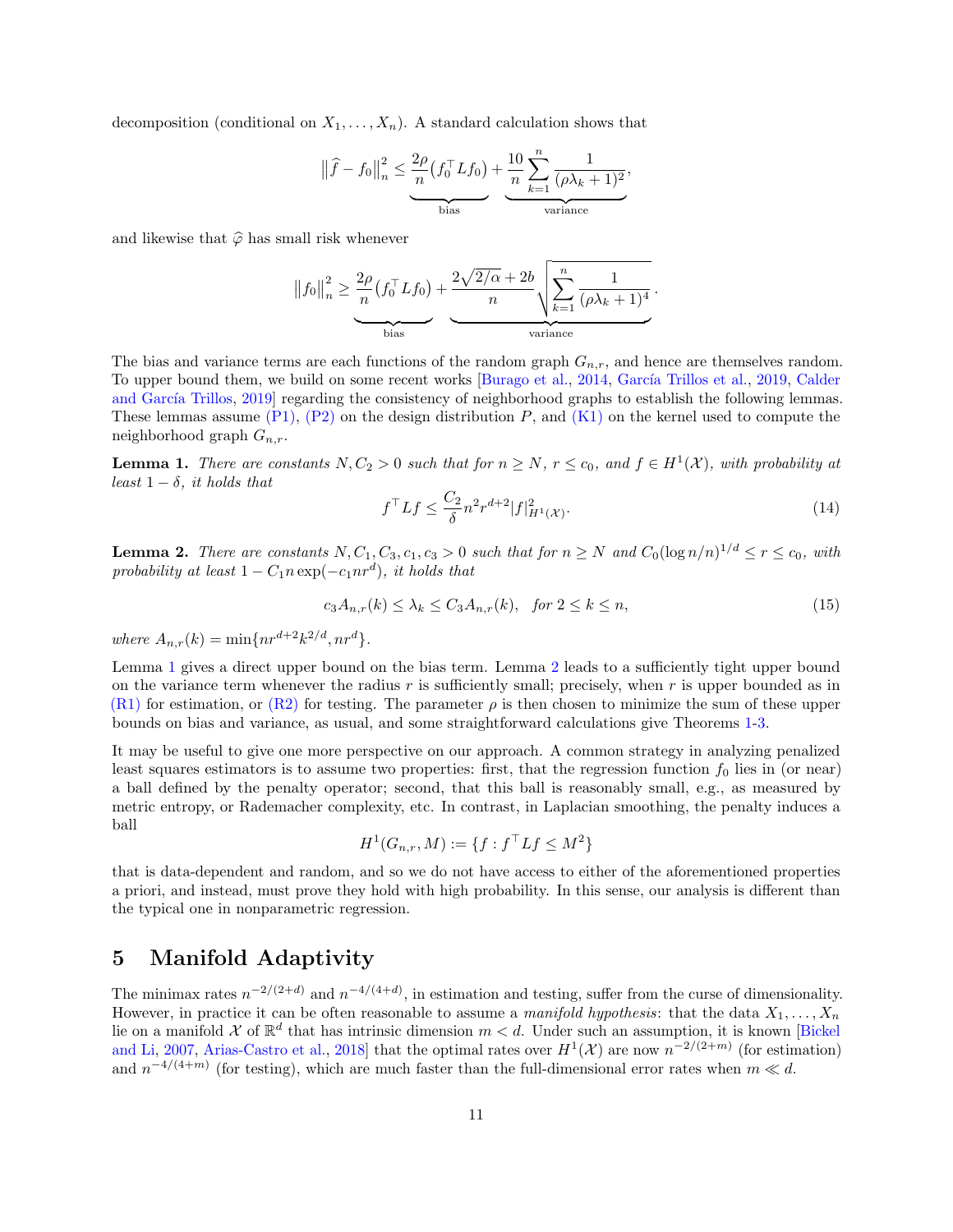On the other hand, a theory has been developed [\[Belkin,](#page-12-6) [2003,](#page-12-6) [Belkin and Niyogi,](#page-12-7) [2008,](#page-12-7) [Niyogi et al.,](#page-14-18) [2008,](#page-14-18) [Niyogi,](#page-14-19) [2013,](#page-14-19) [Balakrishnan et al.,](#page-12-8) [2012,](#page-12-8) [2013\]](#page-12-9) establishing that the neighborhood graph  $G_{n,r}$  can "learn" the manifold X in various senses, so long as X is locally linear. We contribute to this line of work by showing that under the manifold hypothesis, Laplacian smoothing achieves the tighter minimax rates over  $H^1(\mathcal{X})$ .

Error Rates Assuming the Manifold Hypothesis. The conditions and results presented here will be largely similar to the previous ones, except with the ambient dimension d replaced by the intrinsic dimension m. For the remainder, we assume the following.

- <span id="page-11-1"></span>(P3) P is supported on a compact, connected, smooth manifold X embedded in  $\mathbb{R}^d$ , of dimension  $m \leq d$ . The manifold is without boundary and has positive reach [\[Federer,](#page-13-11) [1959\]](#page-13-11).
- <span id="page-11-2"></span>(P4) P admits a density p with respect to the volume form of  $\mathcal X$  such that

$$
0 < p_{\min} \le p(x) \le p_{\max} < \infty, \quad \text{for all } x \in \mathcal{X}.
$$

Additionally, p is Lipschitz on  $\mathcal{X}$ , with Lipschitz constant  $L_p$ .

Under the assumptions  $(P3)$ ,  $(P4)$ , and  $(K1)$ , and for a suitable range of r, the error bounds on the estimator f and test  $\hat{\varphi}$  will depend on m instead of d.

<span id="page-11-3"></span>(R4) For constants  $C_0$ ,  $c_0 > 0$ , the neighborhood graph radius r satisfies

$$
C_0 \left(\frac{\log n}{n}\right)^{\frac{1}{m}} \le r \le c_0 \wedge M^{\frac{(m-4)}{(4+2m)}} n^{\frac{-3}{(4+2m)}}.
$$

<span id="page-11-5"></span>**Theorem 4.** As in Theorem [1,](#page-6-0) but where  $\mathcal{X} \subseteq \mathbb{R}^d$  is a manifold with intrinsic dimension  $m < 4$ , the design distribution P obeys [\(P3\),](#page-11-1) [\(P4\),](#page-11-2) and  $M \leq n^{1/m}$ . There are constants N, C, c > 0 (not depending on  $f_0$ ) such that for any  $n \ge N$ , and any r as in  $(R_4)$ , the Laplacian smoothing estimator f in [\(2\)](#page-0-0), with  $L = L_{n,r}$  and  $\rho = M^{-4/(2+m)}(nr^{m+2})^{-1}n^{-2/(2+m)}$ , satisfies

$$
\left\|\widehat{f}-f_0\right\|_n^2 \le \frac{C}{\delta}M^{2m/(2+m)}n^{-2/(2+m)},
$$

with probability at least  $1 - \delta - Cn \exp(-cnr^m) - \exp(-c(M^2n)^{m/(2+m)})$ .

In a similar vein, we obtain results for manifold adaptive testing under the following condition on the graph radius parameter.

<span id="page-11-4"></span>(R5) For constants  $C_0$ ,  $c_0 > 0$ , the neighborhood graph radius r satisfies

$$
C_0 \left(\frac{\log n}{n}\right)^{\frac{1}{m}} \le r \le c_0 \wedge M^{\frac{(m-8)}{8+2m}} n^{\frac{m-20}{32+8m}}.
$$

<span id="page-11-0"></span>**Theorem 5.** As in Theorem [3,](#page-8-1) but where  $\mathcal{X} \subseteq \mathbb{R}^d$  is a manifold with intrinsic dimension  $m < 4$ ,  $M \leq$  $M_{\text{max}}(m)$ , and the design distribution P obeys [\(P3\),](#page-11-1) [\(P4\).](#page-11-2) There are constants  $N, C, c > 0$  such that for any  $n \geq N$ , and any r as in [\(R5\),](#page-11-4) the Laplacian smoothing test  $\hat{\varphi}$  based on the estimator  $\hat{f}$  in [\(2\)](#page-0-0), with  $\rho = (nr^{m+2})^{-1}n^{-4/(4+m)}M^{-8/(4+m)}$ , satisfies the following: for any  $b \ge 1$ , if

$$
\epsilon^2 \ge CM^{2m/(4+m)} n^{-4/(4+m)} \left(b^2 + b\sqrt{\frac{1}{\alpha}}\right),\tag{16}
$$

then the worst-case risk satisfies the upper bound:  $R_n(\hat{\varphi}, H^1(\mathcal{X}, M), \epsilon) \leq C/b + Cn \exp(-cnr^m)$ .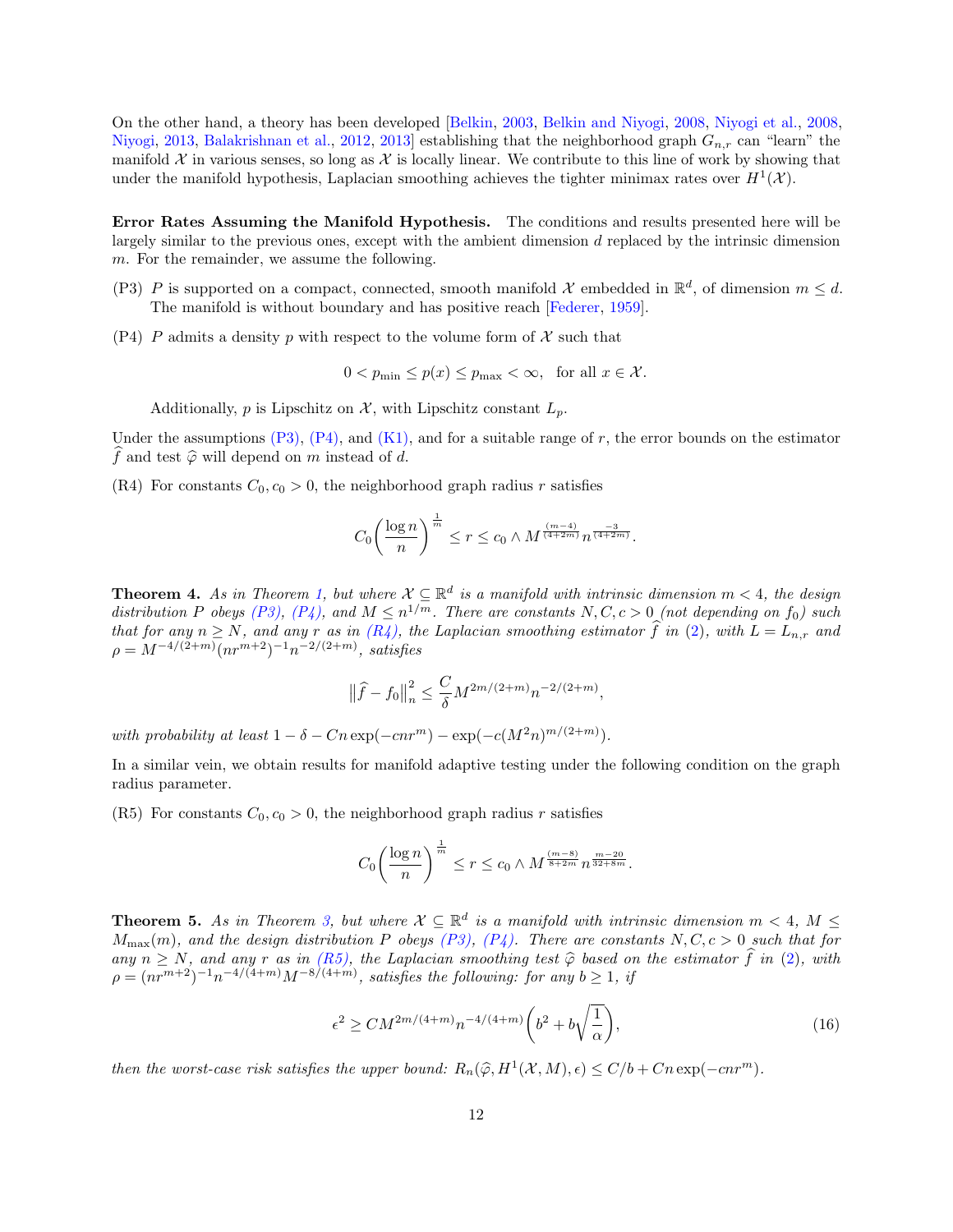The proofs of Theorems [4](#page-11-5) and [5](#page-11-0) proceed in a similar manner to that of Theorems [1](#page-6-0) and [3.](#page-8-1) The key difference is that in the manifold setting, the equations  $(14)$  and  $(15)$  used to upper bound bias and variance will hold with  $d$  replaced by  $m$ .

We emphasize that little about  $\mathcal X$  need be known for Theorems [4](#page-11-5) and [5](#page-11-0) to hold. Indeed, all that is needed is the intrinsic dimension m, to properly tune r and  $\rho$  (from a theoretical point of view), and otherwise f and  $\hat{\varphi}$ are computed without regard to  $\mathcal{X}$ . In contrast, the penalty in [\(4\)](#page-2-0) would have to be specially tailored to work in this setting, revealing another advantage of the discrete approach over the variational one.

### 6 Discussion

We have shown that Laplacian smoothing, computed over a neighborhood graph, can be optimal for both estimation and goodness-of-fit testing over Sobolev spaces. There are many extensions worth pursuing, and several have already been mentioned. We conclude by mentioning a couple more. In practice, it is more common to use a k-nearest-neighbor (kNN) graph than a neighborhood graph, due to the guaranteed connectivity and sparsity of the former; we suspect that by building on the work of Calder and García Trillos [\[2019\]](#page-13-9), one can show that our main results all hold under the kNN graph as well. In another direction, one can also generalize Laplacian smoothing by replacing the penalty  $f<sup>T</sup> L f$  with  $f<sup>T</sup> L<sup>s</sup> f$ , for an integer  $s > 1$ . The hope is that this would then achieve minimax optimal rates over the higher-order Sobolev class  $H^s(\mathcal{X})$ .

#### Acknowledgments

AG and RJT were supported by ONR grant N00014-20-1-2787. AG and SB were supported by NSF grants DMS-1713003 and CCF-1763734.

#### References

- <span id="page-12-3"></span>Ery Arias-Castro, Bruno Pelletier, and Venkatesh Saligrama. Remember the curse of dimensionality: the case of goodness-of-fit testing in arbitrary dimension. Journal of Nonparametric Statistics, 30(2):448–471, 2018.
- <span id="page-12-5"></span>Sivaraman Balakrishnan and Larry Wasserman. Hypothesis testing for high-dimensional multinomials: A selective review. The Annals of Applied Statistics,  $12(2)$ :727 – 749, 2018.
- <span id="page-12-4"></span>Sivaraman Balakrishnan and Larry Wasserman. Hypothesis testing for densities and high-dimensional multinomials: Sharp local minimax rates. Annals of Statistics, 47(4):1893–1927, 2019.
- <span id="page-12-8"></span>Sivaraman Balakrishnan, Alesandro Rinaldo, Don Sheehy, Aarti Singh, and Larry Wasserman. Minimax rates for homology inference. In *International Conference on Artificial Intelligence and Statistics*, volume 22, 2012.
- <span id="page-12-9"></span>Sivaraman Balakrishnan, Srivatsan Narayanan, Alessandro Rinaldo, Aarti Singh, and Larry Wasserman. Cluster trees on manifolds. In Advances in Neural Information Processing Systems, volume 26, 2013.
- <span id="page-12-6"></span>Mikhail Belkin. Problems of Learning on Manifolds. PhD thesis, University of Chicago, 2003.
- <span id="page-12-0"></span>Mikhail Belkin and Partha Niyogi. Laplacian eigenmaps for dimensionality reduction and data representation. Neural Computation, 15(6):1373–1396, 2003.
- <span id="page-12-2"></span>Mikhail Belkin and Partha Niyogi. Convergence of Laplacian eigenmaps. In Advances in Neural Information Processing Systems, volume 20, 2007.
- <span id="page-12-7"></span>Mikhail Belkin and Partha Niyogi. Towards a theoretical foundation for Laplacian-based manifold methods. Journal of Computer and System Sciences, 74(8):1289–1308, 2008.
- <span id="page-12-1"></span>Mikhail Belkin, Partha Niyogi, and Vikas Sindhwani. Manifold regularization: A geometric framework for learning from labeled and unlabeled examples. Journal of Machine Learning Research, 7:2399–2434, 2006.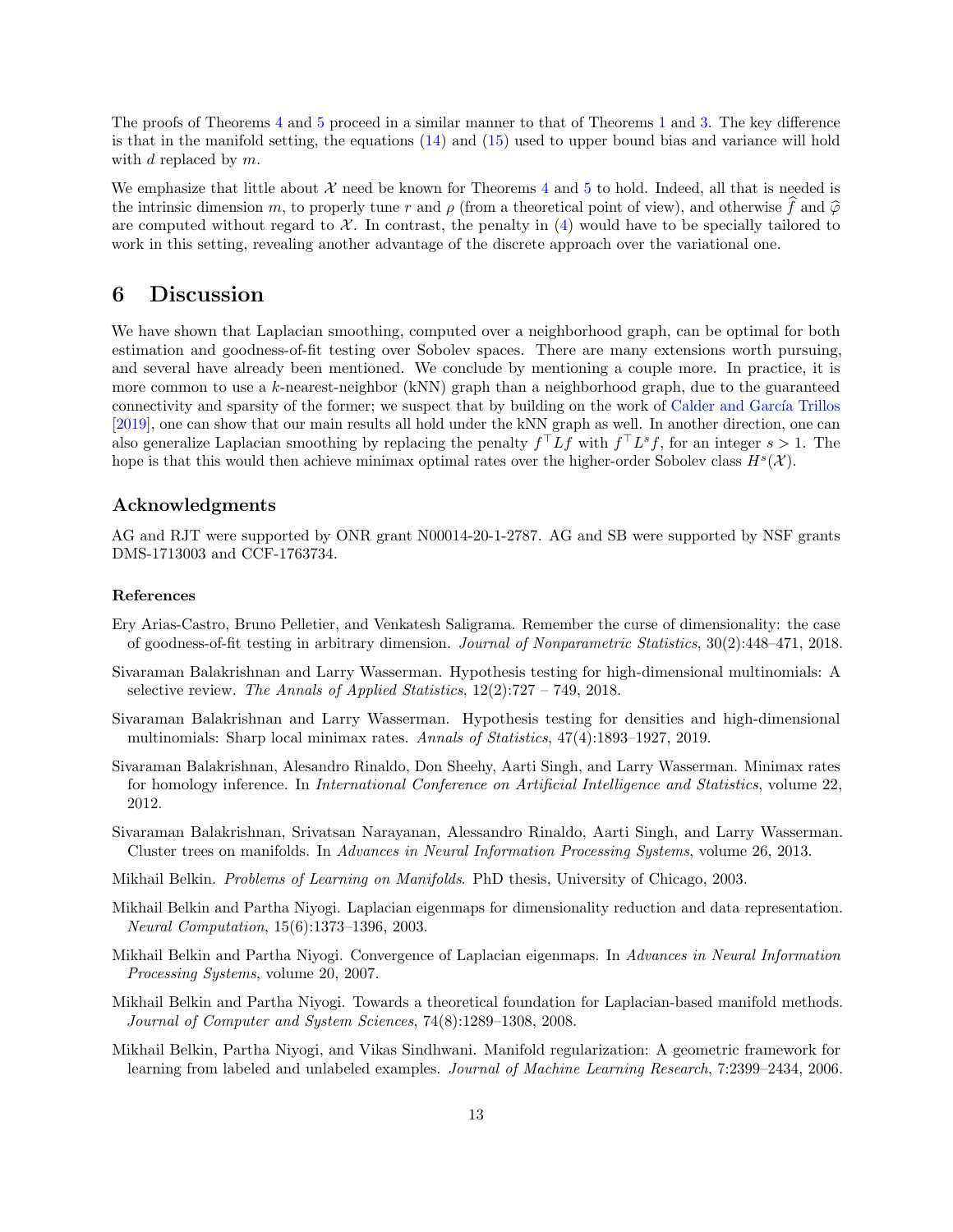- <span id="page-13-14"></span>Mikhail Belkin, Qichao Que, Yusu Wang, and Xueyuan Zhou. Toward understanding complex spaces: Graph laplacians on manifolds with singularities and boundaries. In Shie Mannor, Nathan Srebro, and Robert C. Williamson, editors, *Proceedings of the 25th Annual Conference on Learning Theory*, volume 23 of Proceedings of Machine Learning Research, pages 36.1–36.26, Edinburgh, Scotland, 25–27 Jun 2012. JMLR Workshop and Conference Proceedings.
- <span id="page-13-10"></span>Peter J Bickel and Bo Li. Local polynomial regression on unknown manifolds. In *Complex datasets and* inverse problems, volume 54, pages 177–186. Institute of Mathematical Statistics, 2007.
- <span id="page-13-5"></span>Lucien Birgé and Pascal Massart. Rates of convergence for minimum contrast estimators. Probability Theory and Related Fields, 97(1-2):113–150, 1993.
- <span id="page-13-6"></span>Lucien Birg´e and Pascal Massart. Minimum contrast estimators on sieves: exponential bounds and rates of convergence. Bernoulli, 4(3):329–375, 1998.
- <span id="page-13-4"></span>Olivier Bousquet, Olivier Chapelle, and Matthias Hein. Measure based regularization. In Advances in Neural Information Processing Systems, volume 16, 2004.
- <span id="page-13-7"></span>Dmitri Burago, Sergei Ivanov, and Yaroslav Kurylev. A graph discretization of the Laplace-Beltrami operator. Journal of Spectral Theory, 4(4):675–714, 2014.
- <span id="page-13-9"></span>Jeff Calder and Nicolás García Trillos. Improved spectral convergence rates for graph Laplacians on epsilongraphs and k-NN graphs. arXiv preprint arXiv:1910.13476, 2019.
- <span id="page-13-18"></span>Kamalika Chaudhuri and Sanjoy Dasgupta. Rates of convergence for the cluster tree. In Advances in Neural Information Processing Systems 23, pages 343–351. Curran Associates, Inc., 2010.
- <span id="page-13-16"></span>Fan RK Chung and Fan Chung Graham. Spectral graph theory. American Mathematical Soc., 1997.
- <span id="page-13-15"></span>Matthew M Dunlop, Dejan Slepčev, Andrew M Stuart, and Matthew Thorpe. Large data and zero noise limits of graph-based semi-supervised learning algorithms. Applied and Computational Harmonic Analysis, 49(2):655–697, 2020.
- <span id="page-13-3"></span>Lawrence C. Evans. Partial Differential Equations. American Mathematical Society, 2010.
- <span id="page-13-12"></span>Lawrence Craig Evans and Ronald F Gariepy. Measure theory and fine properties of functions. Chapman and Hall/CRC, 2015.
- <span id="page-13-11"></span>Herbert Federer. Curvature measures. Transactions of the American Mathematical Society, 93(3):418–491, 1959.
- <span id="page-13-1"></span>Nicolás García Trillos and Ryan W. Murray. A maximum principle argument for the uniform convergence of graph Laplacian regressors. SIAM Journal on Mathematics of Data Science, 2(3):705–739, 2020.
- <span id="page-13-17"></span>Nicolás García Trillos and Dejan Slepčev. On the rate of convergence of empirical measures in infinitytransportation distance. Canadian Journal of Mathematics, 67(6):1358–1383, 2015.
- <span id="page-13-13"></span>Nicolás García Trillos and Dejan Slepčev. A variational approach to the consistency of spectral clustering. Applied and Computational Harmonic Analysis, 45(2):239–281, 2018a.
- <span id="page-13-0"></span>Nicolás García Trillos and Dejan Slepčev. A variational approach to the consistency of spectral clustering. Applied and Computational Harmonic Analysis, 45(2):239–281, 2018b.
- <span id="page-13-8"></span>Nicolás García Trillos, Moritz Gerlach, Matthias Hein, and Dejan Slepcev. Error estimates for spectral convergence of the graph Laplacian on random geometric graphs toward the Laplace–Beltrami operator. Foundations of Computational Mathematics, 20:1–61, 2019.
- <span id="page-13-2"></span>Peter J. Green and Bernard W. Silverman. Nonparametric Regression and Generalized Linear Models: A Roughness Penalty Approach. Chapman & Hall/CRC Press, 1993.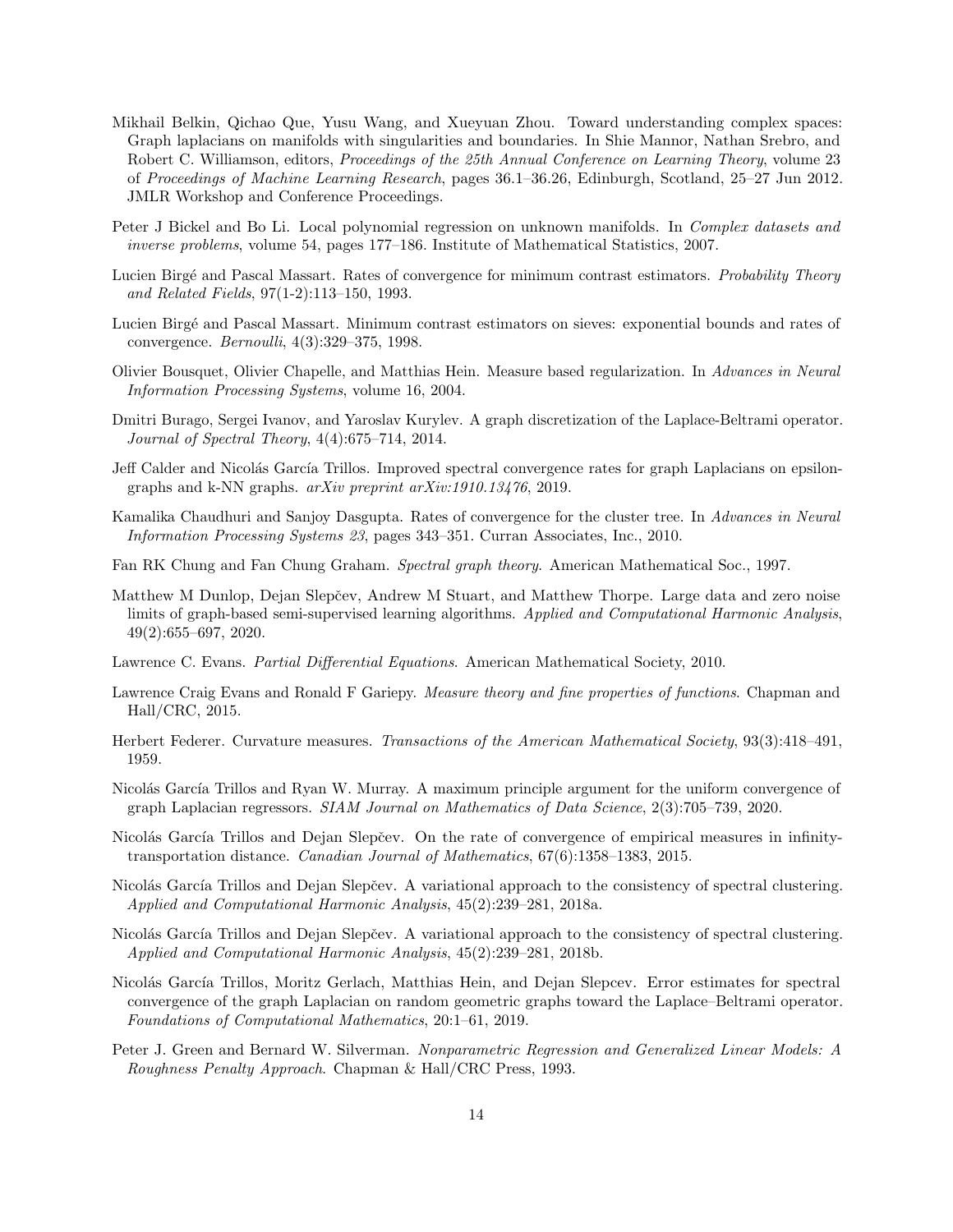- <span id="page-14-15"></span>Emmanuel Guerre and Pascal Lavergne. Optimal minimax rates for nonparametric specification testing in regression models. Econometric Theory, 18(5):1139–1171, 2002.
- <span id="page-14-0"></span>László Györfi, Michael Kohler, Adam Krzyzak, and Harro Walk. A Distribution-Free Theory of Nonparametric Regression. Springer, 2006.
- <span id="page-14-16"></span>Wassily Hoeffding. The large-sample power of tests based on permutations of observations. Annals of Mathematical Statistics, 23(2):169–192, 1952.
- <span id="page-14-3"></span>Jan-Christian Hütter and Philippe Rigollet. Optimal rates for total variation denoising. In Conference on Learning Theory, volume 29, 2016.
- <span id="page-14-11"></span>Yuri I. Ingster. Minimax nonparametric detection of signals in white Gaussian noise. Problems in Information Transmission, 18:130–140, 1982.
- <span id="page-14-12"></span>Yuri I. Ingster. Minimax testing of nonparametric hypotheses on a distribution density in the  $L_p$  metrics. Theory of Probability  $\mathcal B$  Its Applications, 31(2):333-337, 1987.
- <span id="page-14-10"></span>Yuri I. Ingster and Theofanis Sapatinas. Minimax goodness-of-fit testing in multivariate nonparametric regression. Mathematical Methods of Statistics, 18(3):241–269, 2009.
- <span id="page-14-13"></span>Yuri I. Ingster and Irina A. Suslina. Nonparametric goodness-of-fit testing under Gaussian models. Springer Science & Business Media, 2012.
- <span id="page-14-14"></span>Iain M. Johnstone. Gaussian estimation: Sequence and wavelet models. Unpublished manuscript, 2011.
- <span id="page-14-17"></span>Ilmun Kim, Sivaraman Balakrishnan, and Larry Wasserman. Minimax optimality of permutation tests. arXiv preprint arXiv:2003.13208, 2020.
- <span id="page-14-5"></span>Alisa Kirichenko and Harry van Zanten. Estimating a smooth function on a large graph by Bayesian Laplacian regularisation. Electronic Journal of Statistics, 11(1):891–915, 2017.
- <span id="page-14-6"></span>Alisa Kirichenko, Harry van Zanten, et al. Minimax lower bounds for function estimation on graphs. Electronic Journal of Statistics, 12(1):651–666, 2018.
- <span id="page-14-1"></span>Risi Kondor and John Lafferty. Diffusion kernels on graphs and other discrete structures. In International Conference on Machine Learning, volume 19, 2002.
- <span id="page-14-20"></span>Beatrice Laurent and Pascal Massart. Adaptive estimation of a quadratic functional by model selection. Annals of Statistics, pages 1302–1338, 2000.
- <span id="page-14-7"></span>Ann B. Lee, Rafael Izbicki, et al. A spectral series approach to high-dimensional nonparametric regression. Electronic Journal of Statistics, 10(1):423–463, 2016.
- <span id="page-14-9"></span>Giovanni Leoni. A first Course in Sobolev Spaces. American Mathematical Society, 2017.
- <span id="page-14-8"></span>Meimei Liu, Zuofeng Shang, and Guang Cheng. Sharp theoretical analysis for nonparametric testing under random projection. In *Conference on Learning Theory*, volume 32, 2019.
- <span id="page-14-2"></span>Boaz Nadler, Nathan Srebro, and Xueyuan Zhou. Semi-supervised learning with the graph Laplacian: The limit of infinite unlabelled data. In Neural Information Processing Systems, volume 19, 2009.
- <span id="page-14-19"></span>Partha Niyogi. Manifold regularization and semi-supervised learning: Some theoretical analyses. Journal of Machine Learning Research, 14(1):1229–1250, 2013.
- <span id="page-14-18"></span>Partha Niyogi, Stephen Smale, and Shmuel Weinberger. Finding the homology of submanifolds with high confidence from random samples. Discrete & Computational Geometry,  $39(1):419-441$ ,  $2008$ .
- <span id="page-14-4"></span>Veeranjaneyulu Sadhanala, Yu-Xiang Wang, and Ryan J Tibshirani. Total variation classes beyond 1d: Minimax rates, and the limitations of linear smoothers. In Advances in Neural Information Processing Systems, volume 29, 2016.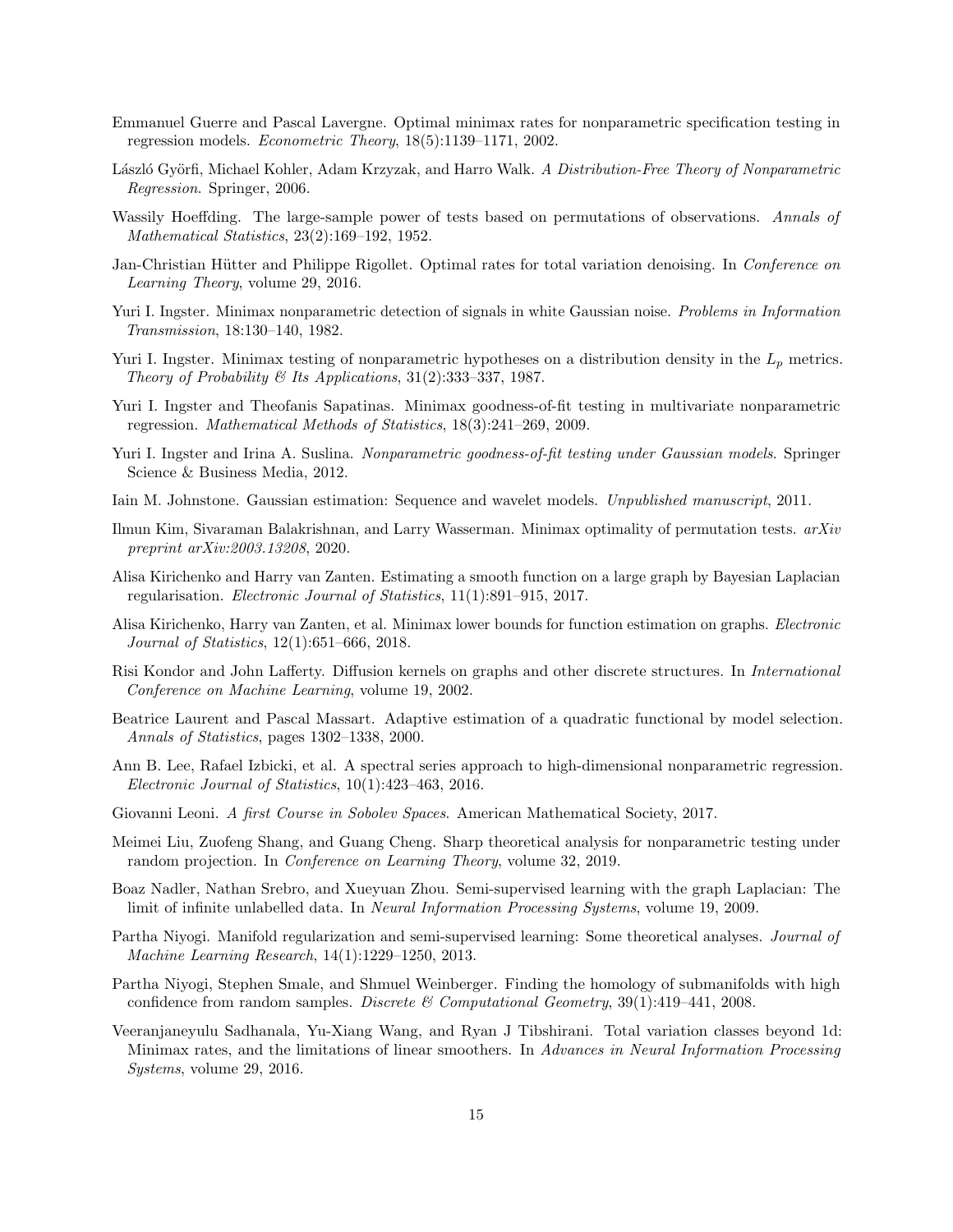- <span id="page-15-10"></span>Veeranjaneyulu Sadhanala, Yu-Xiang Wang, James L Sharpnack, and Ryan J Tibshirani. Higher-order total variation classes on grids: Minimax theory and trend filtering methods. In Advances in Neural Information Processing Systems, volume 30, 2017.
- <span id="page-15-11"></span>James Sharpnack and Aarti Singh. Identifying graph-structured activation patterns in networks. In Advances in Neural Information Processing Systems, volume 23, 2010.
- <span id="page-15-12"></span>James Sharpnack, Akshay Krishnamurthy, and Aarti Singh. Near-optimal anomaly detection in graphs using Lovasz extended scan statistic. In Advances in Neural Information Processing Systems, volume 26, 2013a.
- <span id="page-15-13"></span>James Sharpnack, Aarti Singh, and Akshay Krishnamurthy. Detecting activations over graphs using spanning tree wavelet bases. In International Conference on Artificial Intelligence and Statistics, volume 16, 2013b.
- <span id="page-15-14"></span>James Sharpnack, Alessandro Rinaldo, and Aarti Singh. Detecting anomalous activity on networks with the graph Fourier scan statistic. IEEE Transactions on Signal Processing, 64(2):364–379, 2015.
- <span id="page-15-0"></span>Alexander J. Smola and Risi Kondor. Kernels and regularization on graphs. In Learning Theory and Kernel Machines, pages 144–158. Springer, 2003.
- <span id="page-15-3"></span>Daniel A. Spielman and Shang-Hua Teng. Spectral sparsification of graphs. SIAM Journal on Computing, 40 (4):981–1025, 2011.
- <span id="page-15-4"></span>Daniel A. Spielman and Shang-Hua Teng. A local clustering algorithm for massive graphs and its application to nearly linear time graph partitioning.  $SIAM\ Journal\ on\ Computing\ 42(1):1-26, 2013.$
- <span id="page-15-5"></span>Daniel A. Spielman and Shang-Hua Teng. Nearly linear time algorithms for preconditioning and solving symmetric, diagonally dominant linear systems. *SIAM Journal on Matrix Analysis and Applications*, 35(3): 835–885, 2014.
- <span id="page-15-2"></span>Alexandre B. Tsybakov. Introduction to Nonparametric Estimation. Springer, 2008.
- <span id="page-15-16"></span>Sara van de Geer. Empirical Processes in M-estimation. Cambridge University Press, 2000.
- <span id="page-15-6"></span>Nisheeth K. Vishnoi. Laplacian solvers and their algorithmic applications. Foundations and Trends in Theoretical Computer Science, 8(1-2):1–141, 2012.
- <span id="page-15-15"></span>Ulrike von Luxburg, Mikhail Belkin, and Olivier Bousquet. Consistency of spectral clustering. Annals of Statistics, 36(2):555–586, 2008.
- <span id="page-15-18"></span>Martin J Wainwright. *High-Dimensional Dtatistics: A Non-Asymptotic Biewpoint*. Cambridge University Press, 2019.
- <span id="page-15-9"></span>Yu-Xiang Wang, James Sharpnack, Alexander J. Smola, and Ryan J. Tibshirani. Trend filtering on graphs. Journal of Machine Learning Research, 17(1):3651–3691, 2016.
- <span id="page-15-1"></span>Larry Wasserman. All of Nonparametric Statistics. Springer, 2006.
- <span id="page-15-8"></span>Dengyong Zhou, Jiayuan Huang, and Bernhard Scholkopf. Learning from labeled and unlabeled data on a directed graph. In International Conference on Machine Learning, volume 22, 2005.
- <span id="page-15-7"></span>Xiaojin Zhu, Zoubin Ghahramani, and John Lafferty. Semi-supervised learning using Gaussian fields and harmonic functions. In *International Conference on Machine Learning*, volume 20, 2003.

## <span id="page-15-17"></span>A Preliminaries

In the appendix, we provide complete proofs of all results. Our main theorems (Theorems [1-](#page-6-0)[5\)](#page-11-0) all follow the same general proof strategy of first establishing bounds in the fixed-design setup. In Section [B,](#page-16-0) we establish (estimation or testing) error bounds which hold for any graph G; these bounds are stated with respect to (functionals of) the graph G, and allow us to upper bound the error of f and  $\hat{\varphi}$  conditional on the design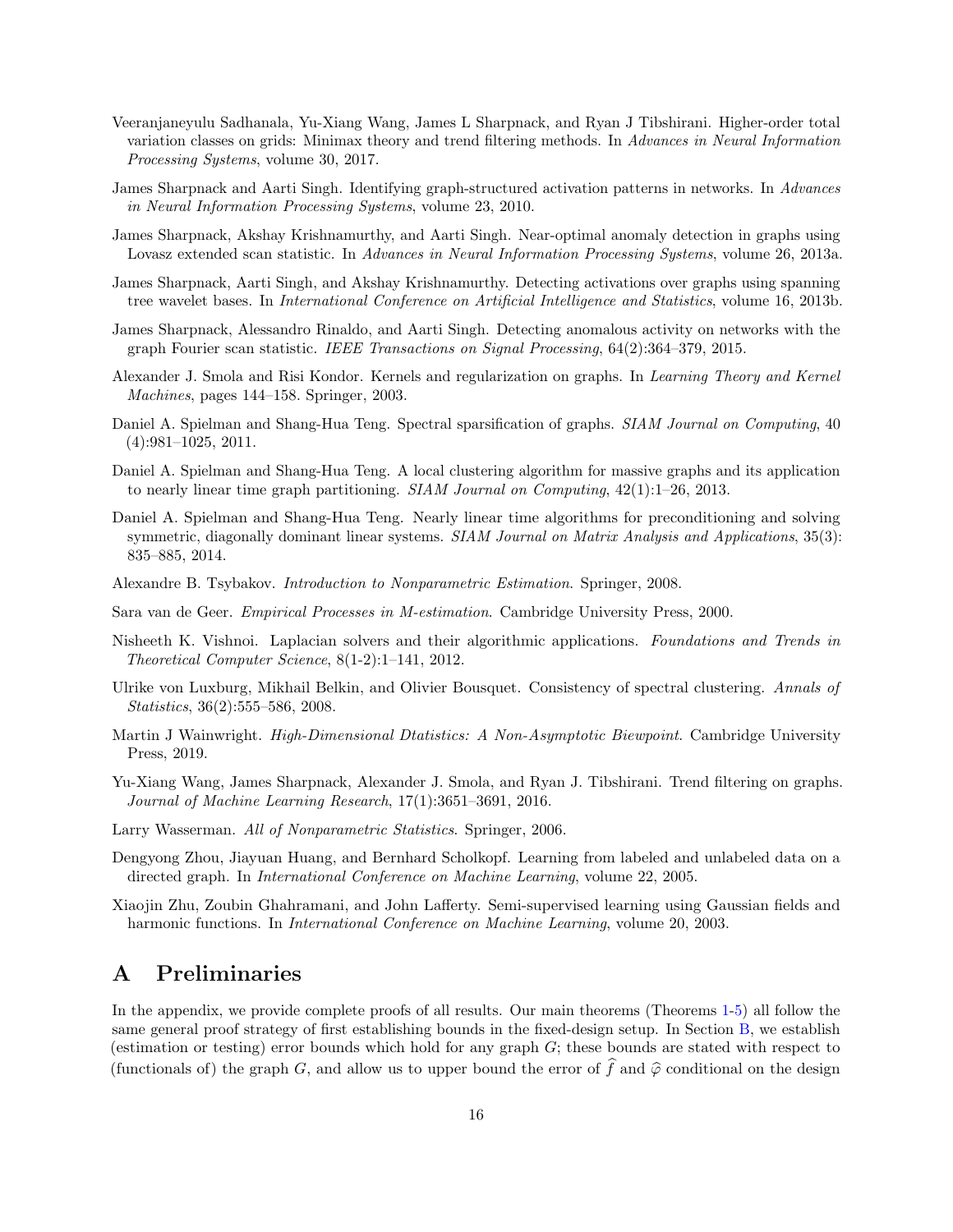$\{X_1,\ldots,X_n\} = \{x_1,\ldots,x_n\}.$  In Sections [C,](#page-20-0) [D,](#page-23-0) [E,](#page-38-0) and [F](#page-39-0) we develop all the necessary probabilistic estimates on these functionals, for the particular random neighborhood graph  $G = G_{n,r}$ . It is in these sections where we invoke our various assumptions on the distribution  $P$  and regression function  $f_0$ . In Section [G,](#page-40-1) we prove our main theorems and some other results. In Section [H,](#page-45-0) we state a few concentration bounds that we use repeatedly in our proofs.

Pointwise evaluation of Sobolev functions. First, however, as promised in our main text we clarify what is meant by pointwise evaluation of the regression function  $f_0$ . Strictly speaking, each  $f \in H^1(X)$  is really an equivalence class, defined only up to sets of Lebesgue measure 0. In order to make sense of the evaluation  $x \mapsto f(x)$ , one must therefore pick a representative  $f^* \in f$ . When  $d = 1$ , this is resolved in a standard way—since  $H^1(\mathcal{X})$  embeds continuously into  $C^0(\mathcal{X})$ , there exists a continuous version of every  $f \in H^1(\mathcal{X})$ , and we take this continuous version as the representative  $f^*$ . On the other hand, when  $d \geq 2$ , the Sobolev space  $H^1(\mathcal{X})$  does not continuously embed into  $C^0(\mathcal{X})$ , and we must choose representatives in a different manner. In this case we let  $f^*$  be the precise representative [\[Evans and Gariepy,](#page-13-12) [2015\]](#page-13-12), defined pointwise at points  $x \in \mathcal{X}$  as

$$
f^{\star}(x) = \begin{cases} \lim_{\varepsilon \to 0} \frac{1}{\nu(B(x,\varepsilon))} \int_{B(x,\varepsilon)} f(z) dz, & \text{if the limit exists,} \\ 0, & \text{otherwise.} \end{cases}
$$

Note that when  $d = 1$ , the precise representative of any  $f \in H^1(\mathcal{X})$  is continuous.

Now we explain why the particular choice of representative is not crucial, using the notion of a Lebesgue point. Recall that for a locally Lebesgue integrable function f, a given point  $x \in \mathcal{X}$  is a Lebesgue point of f if the limit of  $1/(\nu(B(x, \varepsilon))) \int_{B(x, \varepsilon)} f(x) dx$  as  $\varepsilon \to 0$  exists, and satisfies

$$
\lim_{\varepsilon \to 0} \frac{1}{\nu(B(x,\varepsilon))} \int_{B(x,\varepsilon)} f(x) dx = f(x).
$$

Let  $E$  denote the set of Lebesgue points of  $f$ . By the Lebesgue differentiation theorem [\[Evans and Gariepy,](#page-13-12) [2015\]](#page-13-12), if  $f \in L^1(\mathcal{X})$  then almost every  $x \in \mathcal{X}$  is a Lebesgue point,  $\nu(\mathcal{X} \setminus E) = 0$ . Since  $f_0 \in H^1(\mathcal{X}) \subseteq L^1(\mathcal{X})$ , we can conclude that any function  $g_0 \in f_0$  disagrees with the precise representative  $f_0^*$  only on a set of Lebesgue measure 0. Moreover, since we always assume the design distribution  $P$  has a continuous density, with probability 1 it holds that  $g_0(X_i) = f_0^*(X_i)$  for all  $i = 1, \ldots, n$ . This justifies the notation  $f_0(X_i)$  used in the main text.

## <span id="page-16-0"></span>B Graph-dependent error bounds

In this section, we adopt the fixed design perspective; or equivalently, condition on  $X_i = x_i$  for  $i = 1, ..., n$ . Let  $G = ([n], W)$  be a fixed graph on  $\{1, \ldots, n\}$  with Laplacian matrix  $L = D - W$ . The randomness thus all comes from the responses

$$
Y_i = f_0(x_i) + \varepsilon_i \tag{17}
$$

where the noise variables  $\varepsilon_i$  are independent  $N(0, 1)$ . In the rest of this section, we will mildly abuse notation and write  $f_0 = (f_0(x_1), \ldots, f_0(x_n)) \in \mathbb{R}^n$ . We will also write  $\mathbf{Y} = (Y_1, \ldots, Y_n)$ .

Recall [\(2\)](#page-0-0) and [\(3\)](#page-0-2): the Laplacian smoothing estimator of  $f_0$  on G is

$$
\widehat{f} := \underset{f \in \mathbb{R}^n}{\text{argmin}} \left\{ \sum_{i=1}^n (Y_i - f_i)^2 + \rho \cdot f^\top L f \right\} = (\rho L + I)^{-1} \mathbf{Y}.
$$

and the Laplacian smoothing test statistic is

 $\widehat{T} := \frac{1}{n}$  $\frac{1}{n}$  $\|\widehat{f}\|_2^2$ .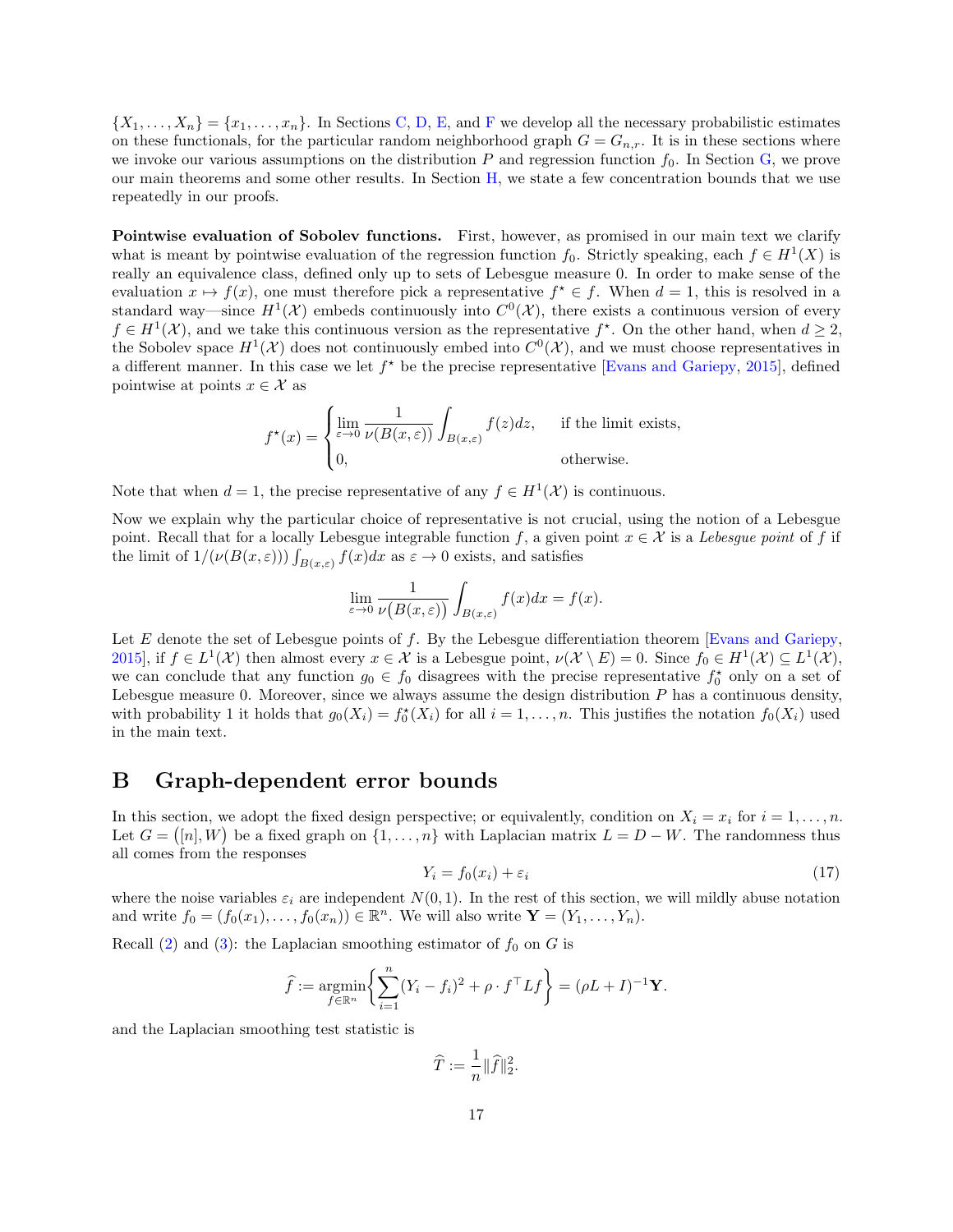We note that in this section, many of the derivations involved in upper bounding the estimation error of  $\hat{f}$  are similar to those of [Sadhanala et al.](#page-14-4) [\[2016\]](#page-14-4), with the difference being that we seek bounds in high probability rather than in expectation. We keep the work here self-contained for purposes of completeness.

#### B.1 Error bounds for linear smoothers

Let  $S \in \mathbb{R}^{n \times n}$  be a fixed square, symmetric matrix, and let

$$
\widecheck{f}:= SY
$$

be a linear estimator of  $f_0$ . In Lemma [3](#page-17-0) we upper bound the error  $\frac{1}{n} \|\check{f} - f_0\|_2^2$  as a function of the eigenvalues of S. Let  $\lambda(S) = (\lambda_1(S), \ldots, \lambda_n(S)) \in \mathbb{R}^n$  denote these eigenvalues, and let  $v_k(S)$  denote the corresponding unit-norm eigenvectors, so that  $S = \sum_{k=1}^{n} \lambda_k(S) \cdot v_k(S)v_k(S)^\top$ . Denote  $Z_k = v_k(S)^\top \varepsilon$ , and observe that  $\mathbf{Z} = (Z_1, \ldots, Z_n) \sim N(0, I).$ 

<span id="page-17-0"></span>**Lemma 3.** Let  $\check{f} = SY$  for a square, symmetric matrix,  $S \in \mathbb{R}^{n \times n}$ . Then

$$
\mathbb{P}_{f_0}\left(\frac{1}{n}\left\|\check{f}-f_0\right\|_2^2 \ge \frac{10}{n}\left\|\boldsymbol{\lambda}(S)\right\|_2^2 + \frac{2}{n}\left\|(S-I)f_0\right\|_2^2\right) \le 1 - \exp\left(-\left\|\boldsymbol{\lambda}(S)\right\|_2^2\right)
$$

Here we have written  $\mathbb{P}_{f_0}(\cdot)$  for the probability law under the regression "function"  $f_0 \in \mathbb{R}^n$ .

In Lemma [4,](#page-17-1) we upper bound the error of a test involving the statistic  $\|\check{f}\|_2^2 = \mathbf{Y}^\top S^2 \mathbf{Y}$ . We will require that S be a contraction, meaning that it has operator norm no greater than 1,  $||Sv||_2 \le ||v||_2$  for all  $v \in \mathbb{R}^n$ .

<span id="page-17-1"></span>**Lemma 4.** Let  $\check{T} = \mathbf{Y}^\top S^2 \mathbf{Y}$  for a square, symmetric matrix  $S \in \mathbb{R}^{n \times n}$ . Suppose S is a contraction. Define the threshold  $\check{t}_{\alpha}$  to be

<span id="page-17-5"></span>
$$
\check{t}_{\alpha} := \|\boldsymbol{\lambda}(S)\|_{2}^{2} + \sqrt{\frac{2}{\alpha}} \|\boldsymbol{\lambda}(S)\|_{4}^{2}.
$$
\n(18)

It holds that:

• Type I error.

<span id="page-17-2"></span>
$$
\mathbb{P}_0(\check{T} > \check{t}_\alpha) \le \alpha. \tag{19}
$$

• Type II error. Under the further assumption

<span id="page-17-4"></span>
$$
f_0^{\top} S^2 f_0 \ge \left( 2\sqrt{\frac{2}{\alpha}} + 2b \right) \cdot \|\lambda(S)\|_4^2, \tag{20}
$$

then

<span id="page-17-3"></span>
$$
\mathbb{P}_{f_0}(\check{T}\leq \check{t}_\alpha) \leq \frac{1}{b^2} + \frac{16}{b\|\lambda(S)\|_4^2}.\tag{21}
$$

**Proof of Lemma [3.](#page-17-0)** The expectation  $\mathbb{E}_{f_0}[\check{f}] = Sf_0$ , and by the triangle inequality,

$$
\frac{1}{n} \left\| \check{f} - f_0 \right\|_2^2 \le \frac{2}{n} \left( \left\| \check{f} - \mathbb{E}_{f_0}[\check{f}] \right\|_2^2 + \left\| \mathbb{E}_{f_0}[\check{f}] - f_0 \right\|_2^2 \right) \n= \frac{2}{n} \left( \left\| S \varepsilon \right\|_2^2 + \left\| (S - I) f_0 \right\|_2^2 \right).
$$

Writing  $||S_{\varepsilon}||_2^2 = \sum_{k=1}^n \lambda_k(S)^2 Z_k^2$ , the claim follows from the result of [Laurent and Massart](#page-14-20) [\[2000\]](#page-14-20) on concentration of  $\chi^2$ -random variables, which for completeness we restate in Lemma [16.](#page-45-1) To be explicit, taking  $t = \|\lambda(S)\|_2^2$  in Lemma [16](#page-45-1) completes the proof of Lemma [3.](#page-17-0)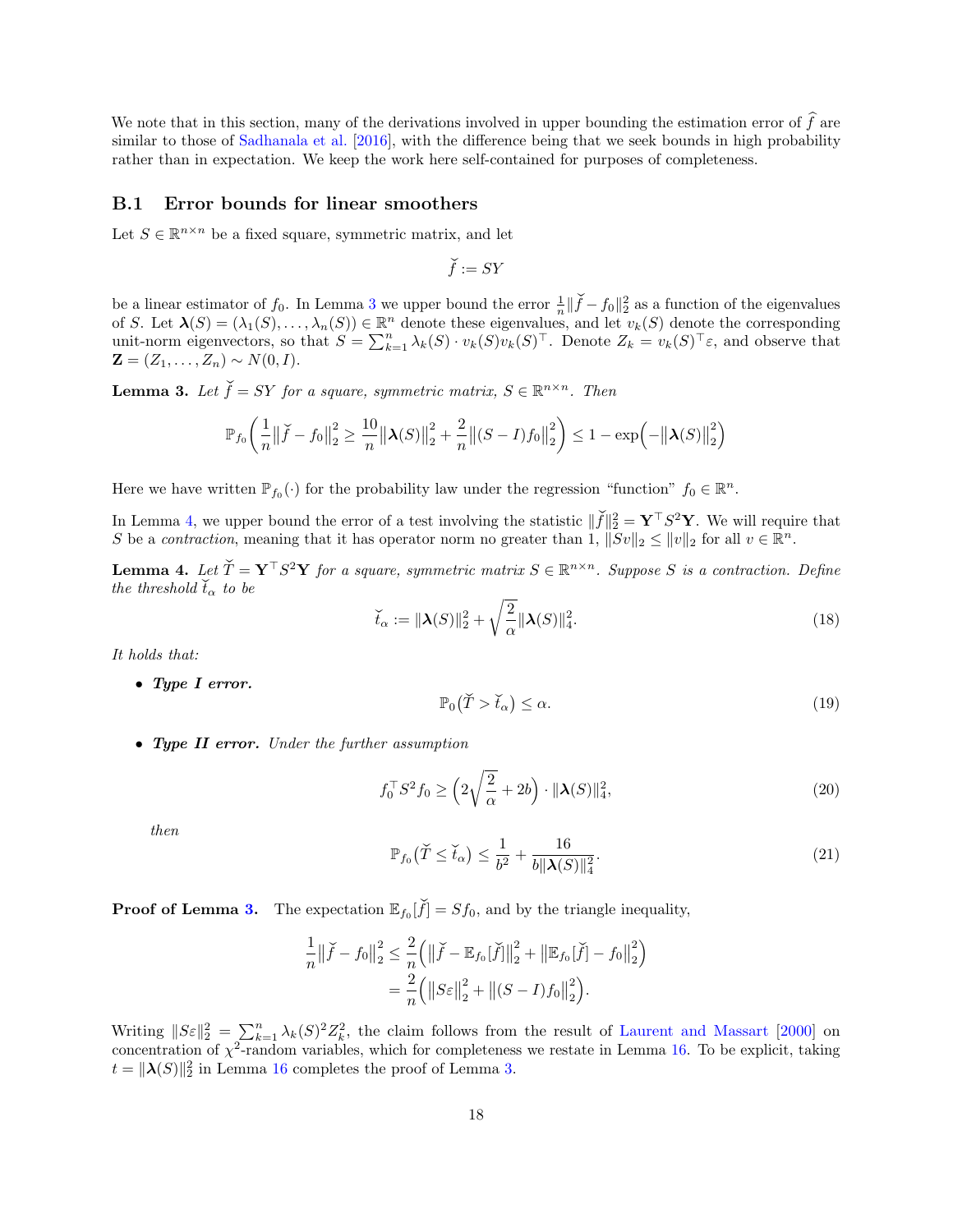**Proof of Lemma [4.](#page-17-1)** We compute the mean and variance of T as a function of  $f_0$ , then apply Chebyshev's inequality.

*Mean.* We make use of the eigendecomposition  $S = \sum_{k=1}^{n} \lambda_k(S) \cdot v_k(S) v_k(S)^\top$  to obtain

<span id="page-18-0"></span>
$$
\check{T} = f_0^{\top} S^2 f_0 + 2f_0^{\top} S^2 \varepsilon + \varepsilon^{\top} S^2 \varepsilon \n= f_0^{\top} S^2 f_0 + 2f_0^{\top} S^2 \varepsilon + \sum_{k=1}^n (\lambda_k(S))^2 (\varepsilon^{\top} v_k(S))^2 \n= f_0^{\top} S^2 f_0 + 2f_0^{\top} S^2 \varepsilon + \sum_{k=1}^n (\lambda_k(S))^2 Z_k^2,
$$
\n(22)

implying

<span id="page-18-1"></span>
$$
\mathbb{E}_{f_0}\left[\check{T}\right] = f_0^\top S^2 f_0 + \sum_{k=1}^n \left(\lambda_k(S)\right)^2. \tag{23}
$$

Variance. We start from [\(22\)](#page-18-0). Recalling that  $\text{Var}(Z_k^2) = 2$ , it follows from the Cauchy-Schwarz inequality that

<span id="page-18-2"></span>
$$
\text{Var}_{f_0}[\tilde{T}] \le 8f_0^{\top}S^4f_0 + 4\sum_{k=1}^n (\lambda_k(S))^4.
$$
 (24)

*Bounding Type I and Type II error.* The upper bound  $(19)$  on Type I error follows immediately from  $(23)$ , [\(24\)](#page-18-2), and Chebyshev's inequality.

We now establish the upper bound [\(21\)](#page-17-3) on Type II error. From assumption [\(20\)](#page-17-4), we see that  $f_0^{\top}S^2f_0^{\top}-\breve{t}_{\alpha}\leq 0$ . As a result,

$$
\mathbb{P}_{f_0}(\widetilde{T} \leq \widetilde{t}_\alpha) = \mathbb{P}_{f_0}(\widetilde{T} - \mathbb{E}_{f_0}[\widetilde{T}] \leq \widetilde{t}_\alpha - \mathbb{E}_{f_0}[\widetilde{T}])
$$
  
\n
$$
\leq \mathbb{P}_{f_0}(|\widetilde{T} - \mathbb{E}_{f_0}[\widetilde{T}]| \geq |\widetilde{t}_\alpha - \mathbb{E}_{f_0}[\widetilde{T}]|)
$$
  
\n
$$
\leq \frac{\text{Var}_{f_0}[\widetilde{T}]}{(\widetilde{t}_\alpha - \mathbb{E}_{f_0}[\widetilde{T}])^2},
$$

where the last line follows from Chebyshev's inequality. Plugging in the expressions [\(23\)](#page-18-1) and [\(24\)](#page-18-2) for the mean and variance of  $\check{T}$ , as well as the definition of  $\check{t}_{\alpha}$  in [\(18\)](#page-17-5), we obtain that

<span id="page-18-3"></span>
$$
\mathbb{P}_{f_0}\left(\tilde{T}\leq \check{t}_\alpha\right) \leq \frac{4\|\boldsymbol{\lambda}(S)\|_4^4}{\left(f_0^\top S^2 f_0 - \sqrt{2/\alpha} \|\boldsymbol{\lambda}(S)\|_4^2\right)^2} + \frac{8f_0^\top S^4 f_0}{\left(f_0^\top S^2 f_0 - \sqrt{2/\alpha} \|\boldsymbol{\lambda}(S)\|_4^2\right)^2}.
$$
\n(25)

We now use the assumed lower bound  $f_0^{\top}S^2 f_0 \geq (2\sqrt{2/\alpha} + 2b) \|\lambda(S)\|_4^2$  to separately upper bound each of the two terms on the right hand side of  $(25)$ . It follows immediately that

<span id="page-18-4"></span>
$$
\frac{4\|\lambda(S)\|_4^4}{\left(f_0^\top S^2 f_0 - \sqrt{2/\alpha} \|\lambda(S)\|_4^2\right)^2} \le \frac{1}{b^2},\tag{26}
$$

giving a sufficient upper bound on the first term. Now we upper bound the second term,

<span id="page-18-5"></span>
$$
\frac{8f_0^{\top}S^4f_0}{\left(f_0^{\top}S^2f_0 - \sqrt{2/\alpha} \|\lambda(S)\|_4^2\right)^2} \le \frac{32f_0^{\top}S^4f_0}{\left(f_0^{\top}S^2f_0\right)^2} \le \frac{16}{b\|\lambda(S)\|_4^2} \frac{f_0^{\top}S^4f_0}{f_0^{\top}S^2f_0} \le \frac{16}{b\|\lambda(S)\|_4^2},\tag{27}
$$

where the final inequality is satisfied because S is a contraction. Plugging  $(26)$  and  $(27)$  back into  $(25)$  then gives the desired result.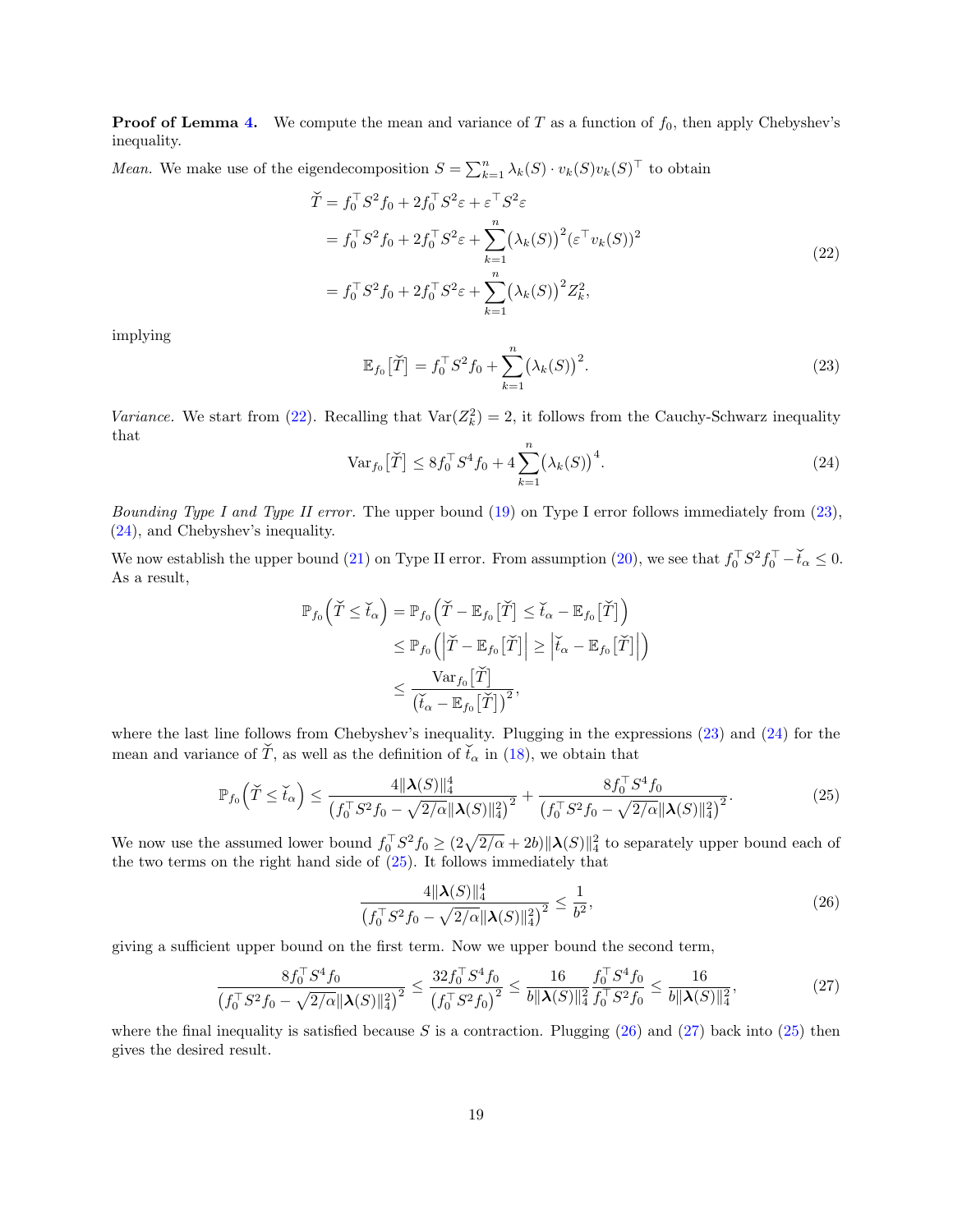#### B.2 Analysis of Laplacian smoothing

Upper bounds on the mean squared error of  $\hat{f}$ , and Type I and Type II error of  $\hat{T}$ , follow from setting  $S = (\rho L + I)^{-1}$  in Lemmas [3](#page-17-0) and [4.](#page-17-1) We give these results in Lemma [5](#page-19-0) and [6,](#page-19-1) and prove them immediately. Recall that  $\lambda_1, \ldots, \lambda_n$  are the *n* eigenvalues of L (sorted in ascending order).

<span id="page-19-0"></span>Lemma 5. For any  $\rho > 0$ ,

$$
\frac{1}{n} \left\| \widehat{f} - f_0 \right\|_2^2 \le \frac{2\rho}{n} \left( f_0^\top L f_0 \right) + \frac{10}{n} \sum_{k=1}^n \frac{1}{\left( \rho \lambda_k + 1 \right)^2},\tag{28}
$$

with probability at least  $1 - \exp(-\sum_{k=1}^{n} (\rho \lambda_k + 1)^{-2}).$ 

Recall that

$$
\widehat{t}_{\alpha} := \frac{1}{n} \sum_{k=1}^{n} \frac{1}{(\rho \lambda_k + 1)^2} + \frac{1}{n} \sqrt{\frac{2}{\alpha} \sum_{k=1}^{n} \frac{1}{(\rho \lambda_k + 1)^4}}.
$$

<span id="page-19-1"></span>**Lemma 6.** For any  $\rho > 0$  and any  $b \ge 1$ , it holds that:

• Type I error.

<span id="page-19-2"></span>
$$
\mathbb{P}_0(\widehat{T} > \widehat{t}_\alpha) \le \alpha. \tag{29}
$$

• Type II error. If

<span id="page-19-3"></span>
$$
\frac{1}{n}||f_0||_2^2 \ge \frac{2\rho}{n} \left(f_0^\top L f_0\right) + \frac{2\sqrt{2/\alpha} + 2b}{n} \left(\sum_{k=1}^n \frac{1}{(\rho \lambda_k + 1)^4}\right)^{1/2},\tag{30}
$$

then

<span id="page-19-4"></span>
$$
\mathbb{P}_{f_0}\left(\widehat{T}(G) \le \widehat{t}_\alpha\right) \le \frac{1}{b^2} + \frac{16}{b} \left(\sum_{k=1}^n \frac{1}{(\rho \lambda_k + 1)^4}\right)^{-1/2}.\tag{31}
$$

.

**Proof of Lemma [5.](#page-19-0)** Let  $\widehat{S} = (I + \rho L)^{-1}$ , the estimator  $\widehat{f} = \widehat{S}Y$ , and

$$
\left\|\lambda(\widehat{S})\right\|_2^2 = \sum_{k=1}^n \frac{1}{\left(1 + \rho \lambda_k\right)^2}
$$

We deduce the following upper bound on the bias term,

$$
\begin{aligned} \left\| (\widehat{S} - I)f_0 \right\|_2^2 &= f_0^\top L^{1/2} L^{-1/2} (\widehat{S} - I)^2 L^{-1/2} L^{1/2} f_0 \\ &\le f_0^\top L f_0 \cdot \lambda_n \left( L^{-1/2} (\widehat{S} - I)^2 L^{-1/2} \right) \\ &= f_0^\top L f_0 \cdot \max_{k \in [n]} \left\{ \frac{1}{\lambda_k} \left( 1 - \frac{1}{\rho \lambda_k + 1} \right)^2 \right\} \\ &\le f_0^\top L f_0 \cdot \rho. \end{aligned}
$$

In the above, we have written  $L^{-1/2}$  for the square root of the pseudoinverse of L, the maximum is over all indices k such that  $\lambda_k > 0$ , and the last inequality follows from the basic algebraic identity  $1 - 1/(1 + x)^2 \leq 2x$ for any  $x > 0$ . The claim of the Lemma then follows from Lemma [3.](#page-17-0)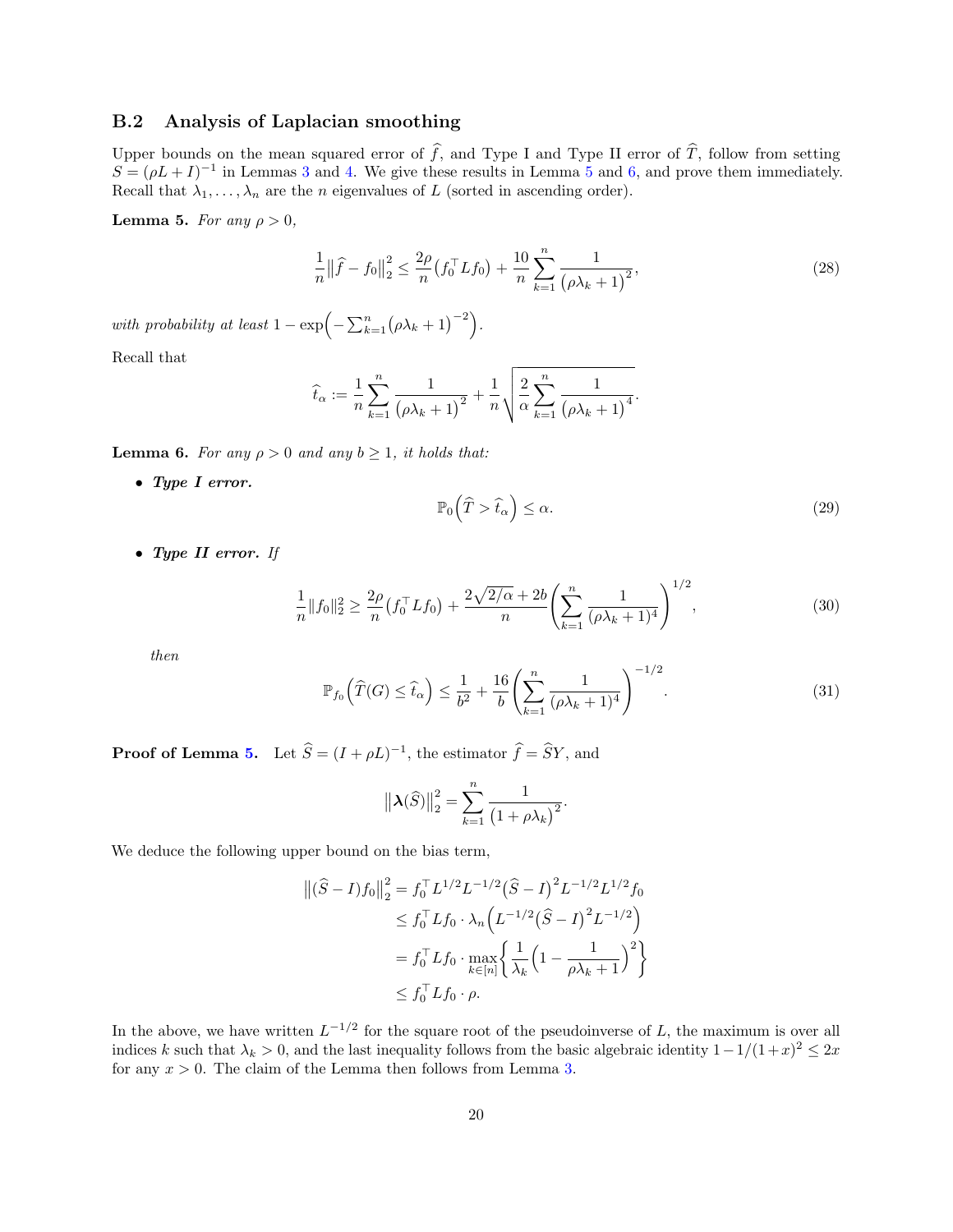**Proof of Lemma [6.](#page-19-1)** Let  $\widehat{S} := (I + \rho L)^{-1}$ , so that  $\widehat{T} = \frac{1}{n} \mathbf{Y}^{\top} \widehat{S}^2 \mathbf{Y}$ . Note that  $\widehat{S}$  is a contraction, so that we may invoke Lemma [4.](#page-17-1) The bound on Type I error [\(29\)](#page-19-2) follows immediately from (19 bound on Type II error, we must lower bound  $f_0^T \hat{S}^2 f_0$ . We first note that by assumption [\(30\)](#page-19-3),

$$
f_0^{\top} \hat{S}^2 f_0 = ||f_0||_2^2 - f_0^{\top} (I - \hat{S}^2) f_0
$$
  
\n
$$
\geq 2\rho (f_0^{\top} L f_0) - f_0^{\top} (I - \hat{S}^2) f_0 + \left(2\sqrt{\frac{2}{\alpha}} + 2b\right) \cdot \left(\sum_{k=1}^n \frac{1}{(\rho \lambda_k + 1)^4}\right)^{-1/2}.
$$

Upper bounding  $f_0^{\top} (I - \hat{S}^2) f_0$  as follows:

$$
f_0^{\top} (I - \hat{S}^2) f_0 = f_0^{\top} L^{1/2} L^{-1/2} (I - \hat{S}^2) L^{-1/2} L^{1/2} f_0
$$
  
\n
$$
\leq f_0^{\top} L f_0 \cdot \lambda_n (L^{-1/2} (I - \hat{S}^2) L^{-1/2})
$$
  
\n
$$
= f_0^{\top} L f_0 \cdot \max_k \left\{ \frac{1}{\lambda_k} \left( 1 - \frac{1}{(\rho \lambda_k + 1)^2} \right) \right\}
$$
  
\n
$$
\leq f_0^{\top} L f_0 \cdot 2\rho,
$$

—where in the above the maximum is over all indices k such that  $\lambda_k > 0$ —we deduce that

$$
f_0^{\top} \hat{S}^2 f_0 \ge \left(2\sqrt{\frac{2}{\alpha}} + 2b\right) \cdot \left(\sum_{k=1}^n \frac{1}{(\rho \lambda_k + 1)^4}\right)^{-1/2}.
$$

The upper bound on Type II error [\(31\)](#page-19-4) then follows from Lemma [4.](#page-17-1)

## <span id="page-20-0"></span>C Neighborhood graph Sobolev semi-norm

In this section, we prove Lemma [1,](#page-10-0) which states an upper bound on  $f<sup>T</sup>Lf$  that holds when f is bounded in Sobolev norm. We also establish stronger bounds in the case when  $f$  has a bounded Lipschitz constant; this latter result justifies one of our remarks after Theorem [1.](#page-6-0)

Throughout this proof, we will assume that  $f \in H^1(\mathcal{X})$  has zero-mean, meaning  $\int_{\mathcal{X}} f(x) dx = 0$ . This is without loss of generality—assuming for the moment that [\(14\)](#page-10-2) holds for zero-mean functions, for any  $f \in H^1(\mathcal{X})$ , taking  $a = \int_{\mathcal{X}} f(x) dx$  and  $g = f - a$ , we have that

$$
f^{\top}Lf = g^{\top}Lg \le \frac{C_2}{\delta} n^2 r^{d+2} |g|_{H^1(\mathcal{X})}^2 = \frac{C_2}{\delta} n^2 r^{d+2} |f|_{H^1(\mathcal{X})}^2
$$

.

Now, for any zero-mean function  $f \in H^1(\mathcal{X})$  it follows by the Poincare inequality (see Section 5.8, Theorem 1 of [Evans](#page-13-3) [\[2010\]](#page-13-3)) that  $||f||_{H^1(\mathcal{X})}^2 \leq C_8 |f|_{H^1(\mathcal{X})}^2$ , for some constant  $C_8$  that does not depend on f. Therefore, to prove Lemma [1,](#page-10-0) it suffices to show that

$$
\mathbb{E}\Big[f^\top Lf\Big] \leq Cn^2r^{d+2} \|f\|_{H^1(\mathcal{X})}^2,
$$

since the high-probability upper bound then follows immediately by Markov's inequality. (Recall that  $L$  is positive semi-definite, and therefore  $f^{\top} L f$  is a non-negative random variable).

Since

$$
f^{\top} L f = \frac{1}{2} \sum_{i,j=1}^{n} (f(X_i) - f(X_j))^{2} W_{ij},
$$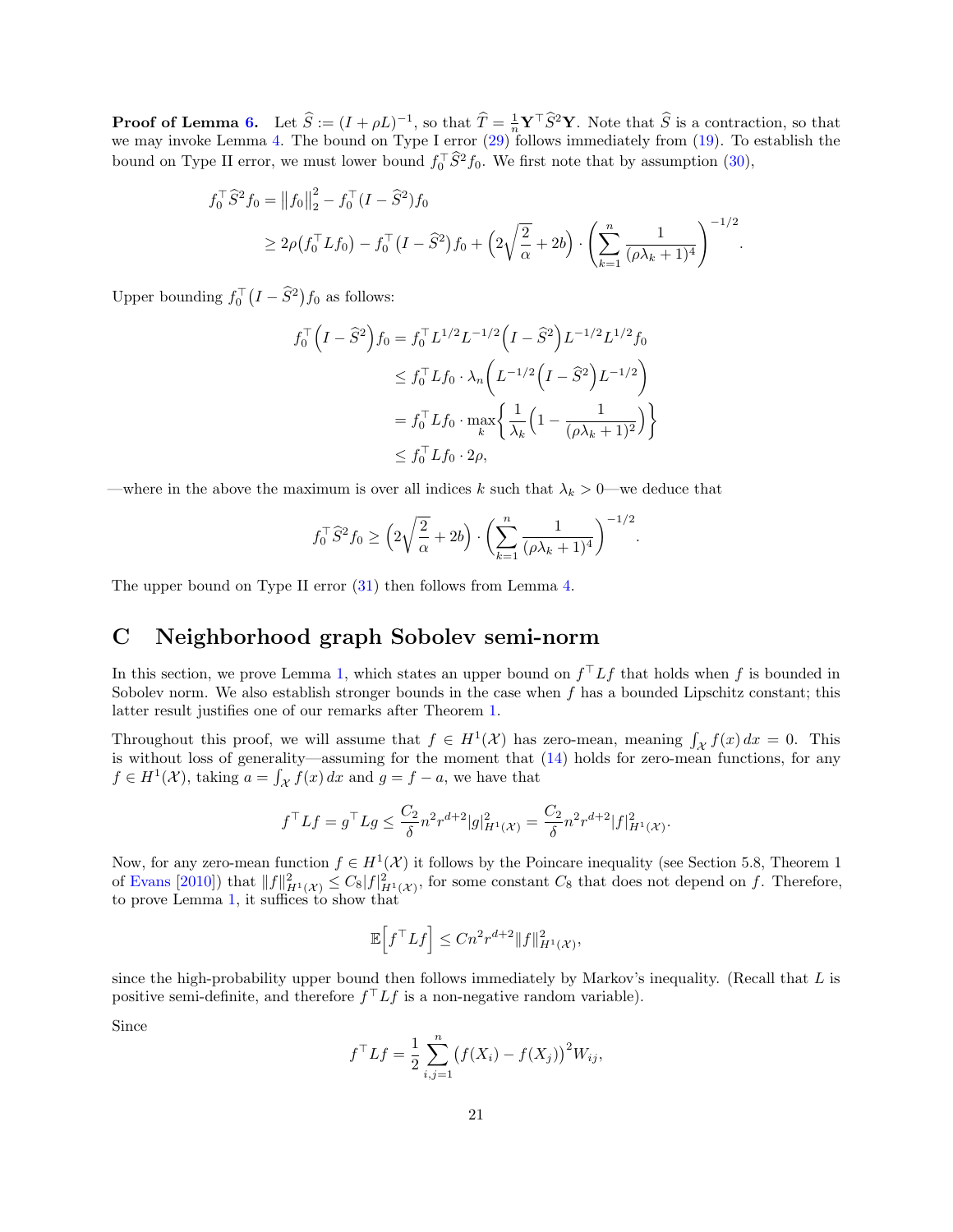it follows that

<span id="page-21-0"></span>
$$
\mathbb{E}\left[f^{\top}Lf\right] = \frac{n(n-1)}{2} \mathbb{E}\left[\left(f(X') - f(X)\right)^2 K\left(\frac{\|X' - X\|}{r}\right)\right],\tag{32}
$$

where X and  $X'$  are random variables independently drawn from  $P$ .

Now, take  $\Omega$  to be an arbitrary bounded open set such that  $B(x, c_0) \subseteq \Omega$  for all  $x \in \mathcal{X}$ . For the remainder of this proof, we will assume that (i)  $f \in H^1(\Omega)$  and additionally (ii)  $||f||_{H^1(\Omega)} \leq C_5 ||f||_{H^1(\mathcal{X})}$  for a constant  $C_5$ that does not depend on  $f$ . This is without loss of generality, since by Theorem 1 in Chapter 5.4 of [Evans](#page-13-3) [\[2010\]](#page-13-3) there exists an extension operator  $E: H^1(\mathcal{X}) \to H^1(\Omega)$  for which the extension  $Ef$  satisfies both (i) and (ii). Additionally, we will assume  $f \in C^{\infty}(\Omega)$ . Again, this is without loss of generality, as  $C^{\infty}(\Omega)$  is dense in  $H^1(\Omega)$  and the expectation on the right hand side of  $(32)$  is continuous in  $H^1(\Omega)$ . The reason for dealing with a smooth extension  $f \in C^{\infty}(\Omega)$  is so that we can make sense of the following equality for any x and  $x'$  in  $\mathcal{X}$ :

<span id="page-21-1"></span>
$$
f(x') - f(x) = \int_0^1 \nabla f(x + t(x' - x))^{\top} (x' - x) dt.
$$
 (33)

**Obviously** 

$$
\mathbb{E}\left[\left(f(X') - f(X)\right)^2 K\left(\frac{\|X' - X\|}{r}\right)\right] \le p_{\text{max}}^2 \int_{\mathcal{X}} \int_{\mathcal{X}} \left(f(x') - f(x)\right)^2 K\left(\frac{\|x' - x\|}{r}\right) dx' dx,\tag{34}
$$

so that it remains now to bound the double integral. Replacing difference by integrated derivative as in [\(33\)](#page-21-1), we obtain

$$
\int_{\mathcal{X}} \int_{\mathcal{X}} (f(x') - f(x))^2 K \left( \frac{\|x' - x\|}{r} \right) dx' dx = \int_{\mathcal{X}} \int_{\mathcal{X}} \left[ \int_0^1 \nabla f(x + t(x' - x))^{\top} (x' - x) dt \right]^2 K \left( \frac{\|x' - x\|}{r} \right) dx' dx
$$
  
\n
$$
\stackrel{(i)}{\leq} \int_{\mathcal{X}} \int_{\mathcal{X}} \int_0^1 \left[ \nabla f(x + t(x' - x))^{\top} (x' - x) \right]^2 K \left( \frac{\|x' - x\|}{r} \right) dt dx' dx
$$
  
\n
$$
\stackrel{(ii)}{\leq} r^{d+2} \int_{\mathcal{X}} \int_{B(0,1)} \int_0^1 \left[ \nabla f(x + trz)^{\top} z \right]^2 K (\|z\|) dt dz dx
$$
  
\n
$$
\stackrel{(iii)}{\leq} r^{d+2} \int_{\Omega} \int_{B(0,1)} \int_0^1 \left[ \nabla f(\tilde{x})^{\top} z \right]^2 K (\|z\|) dt dz d\tilde{x}, \tag{35}
$$

where (i) follows by Jensen's inequality, (ii) follows by substituting  $z = (x'-x)/r$  and [\(K1\),](#page-6-1) and (iii) by exchanging integrals, substituting  $\tilde{x} = x + trz$ , and noting that  $x \in \mathcal{X}$  implies that  $\tilde{x} \in \Omega$ .

Now, writing  $(\nabla f(\widetilde{x})^{\top} z)^2 = (\sum_{i=1}^d z_i f^{(e_i)}(x))^2$ , expanding the square and integrating, we have that for any  $\widetilde{x} \in \mathcal{X},$ 

<span id="page-21-2"></span>
$$
\int_{B(0,1)} \left[\nabla f(\widetilde{x})^\top z\right]^2 K\big(\|z\|\big) dz = \sum_{i,j=1}^d f^{(e_i)}(\widetilde{x}) f^{(e_j)}(\widetilde{x}) \int_{\mathbb{R}^d} z_i z_j K(\|z\|) dz
$$

$$
= \sum_{i=1}^d \left(f^{(e_i)}(\widetilde{x})\right)^2 \int_{B(0,1)} z_i^2 K\big(\|z\|\big) dz
$$

$$
= \sigma_K \|\nabla f(\widetilde{x})\|^2,
$$

where the last equality follows from the rotational symmetry of  $K(\|z\|)$ . Plugging back into [\(35\)](#page-21-2), we obtain

$$
\int_{\mathcal{X}} \int_{\mathcal{X}} (f(x') - f(x))^2 K\left(\frac{\|x' - x\|}{r}\right) dx' dx \leq r^{d+2} \sigma_K \|f\|_{H^1(\Omega)}^2 \leq C_5 r^{d+2} \sigma_K \|f\|_{H^1(\mathcal{X})}^2,
$$

proving the claim of Lemma [1](#page-10-0) upon taking  $C_2 := C_8 C_5 \sigma_K p_{\text{max}}^2$  in the statement of the lemma.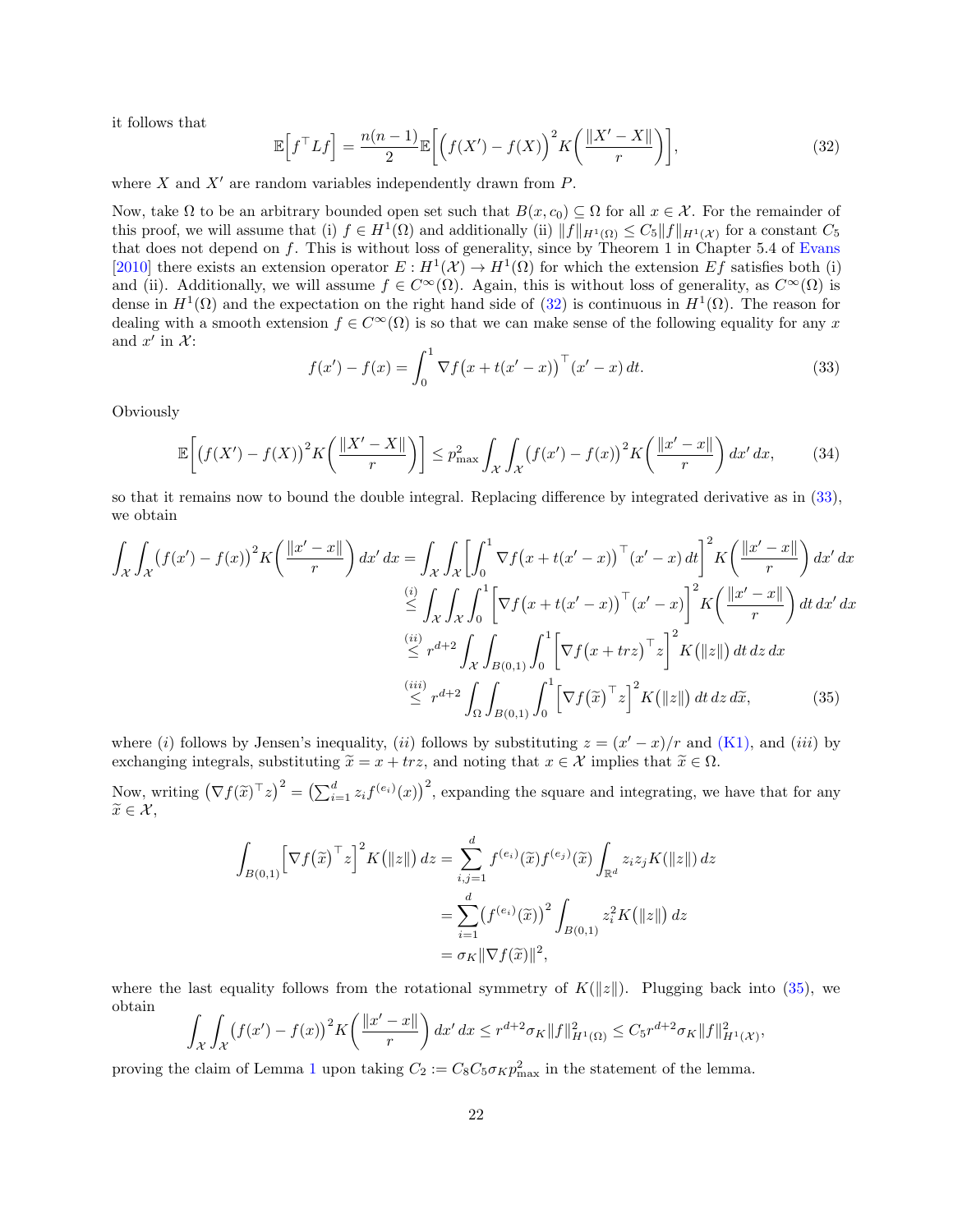#### C.1 Stronger bounds under Lipschitz assumption

Suppose f satisfies  $|f(x') - f(x)| \le M ||x - x||$  for all  $x, x' \in \mathcal{X}$ . Then we can strengthen the high probability bound in Lemma [1](#page-10-0) from  $1 - \delta$  to  $1 - \delta^2/n$ , at the cost of only a constant factor in the upper bound on  $f^\top L f$ .

<span id="page-22-0"></span>**Proposition 1.** Let  $r \geq C_0(\log n/n)^{1/d}$ . For any f such that  $|f(x') - f(x)| \leq M ||x - x||$  for all  $x, x' \in \mathcal{X}$ , with probability at least  $1 - C\delta^2/n$  it holds that

$$
f^{\top}Lf \le \left(\frac{1}{\delta} + C_2\right) n^2 r^{d+2} M^2.
$$

**Proof of Proposition [1.](#page-22-0)** We will prove Proposition [1](#page-22-0) using Chebyshev's inequality, so the key step is to upper bound the variance of  $f^\top L f$ . Putting  $\Delta_{ij} := K(||X_i - X_j||/r) \cdot (f(X_i) - f(X_j))^2$ , we can write the variance of  $f^{\top} L f$  as a sum of covariances,

$$
\text{Var}\big[f^\top Lf\big] = \frac{1}{4} \sum_{i,j=1}^n \sum_{\ell,m=1}^n \text{Cov}\big[\Delta_{ij}, \Delta_{\ell m}\big].
$$

Clearly Cov $[\Delta_{ij}, \Delta_{\ell m}]$  depends on the cardinality of  $I := \{i, j, k, \ell\}$ ; we divide into cases, and upper bound the covariance in each case.

- $|I| = 4$ . In this case  $\Delta_{ij}$  and  $\Delta_{\ell m}$  are independent, and Cov $[\Delta_{ij}, \Delta_{\ell m}] = 0$ .
- $|I|=3$ . Taking  $i=\ell$  without loss of generality, and noting that the expectation of  $\Delta_{ij}$  and  $\Delta_{im}$  is non-negative, we have

$$
\begin{split} \text{Cov}\big[\Delta_{ij}, \Delta_{im}\big] &\leq \mathbb{E}\big[\Delta_{ij}\Delta_{im}\big] \\ &= \int_{\mathcal{X}} \int_{\mathcal{X}} \int_{\mathcal{X}} \left(f(z) - f(x)\right)^2 \left(f(x') - f(x)\right)^2 K\left(\frac{\|x' - x\|}{r}\right) K\left(\frac{\|z - x\|}{r}\right) p(z) p(x') p(x) \, dz \, dx' \, dx \\ &\leq p_{\text{max}}^3 M^4 r^4 \int_{\mathcal{X}} \int_{\mathcal{X}} K\left(\frac{\|x' - x\|}{r}\right) K\left(\frac{\|z - x\|}{r}\right) dz \, dx' \, dx \\ &\leq p_{\text{max}}^3 M^4 r^{4+2d} .\end{split}
$$

 $|I| = 2$ . Taking  $i = \ell$  and  $j = m$  without loss of generality, we have

$$
\operatorname{Var}[\Delta_{ij}] \leq \mathbb{E}[\Delta_{ij}^2]
$$
  
\n
$$
\leq \int_{\mathcal{X}} \int_{\mathcal{X}} (f(x') - f(x))^4 \left[ K \left( \frac{\|x' - x\|}{r} \right) \right]^2 p(x') p(x) dx' dx
$$
  
\n
$$
\leq p_{\max}^2 M^4 r^4 K(0) \int_{\mathcal{X}} \int_{\mathcal{X}} K \left( \frac{\|x' - x\|}{r} \right) dx' dx
$$
  
\n
$$
\leq p_{\max}^2 M^4 r^{4+d} K(0).
$$

 $|I| = 1$ . In this case  $\Delta_{ij} = \Delta_{\ell m} = 0$ .

Therefore

$$
\text{Var}\left[f^\top Lf\right] \le n^3 p_{\text{max}}^3 M^4 r^{4+2d} + n^2 p_{\text{max}}^2 M^4 r^{4+d} K(0) \le C M^4 n^3 r^{4+2d},
$$

where the latter inequality follows since  $nr^d \gg 1$ . For any  $\delta > 0$ , it follows from Chebyshev's inequality that

$$
\mathbb{P}\bigg(\Big|f^\top Lf - \mathbb{E}\big[f^\top Lf\big]\Big| \ge \frac{M^2}{\delta}n^2r^{d+2}\bigg) \le C\frac{\delta^2}{n},
$$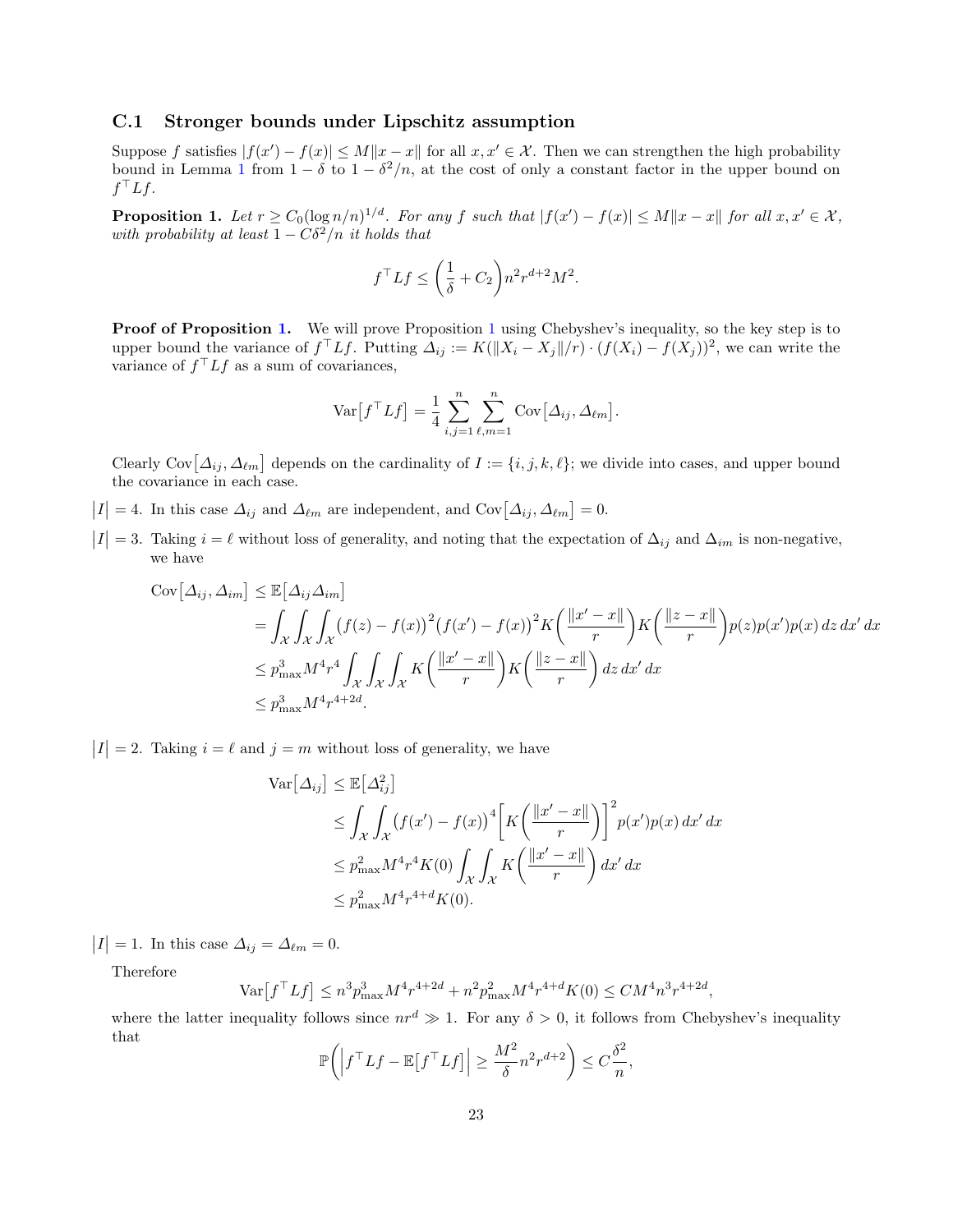and since we have already upper bounded  $\mathbb{E}[f^{\top} Lf] \leq C_2 M^2 n^2 r^{d+2}$ , the proposition follows.

Note that the bound on  $\text{Var}[\Delta_{ij}]$  follows as long as we can control  $\|\nabla f\|_{L^4(\mathcal{X})}$ ; this implies the Lipschitz assumption—which gives us control of  $\|\nabla f\|_{L^\infty(\mathcal{X})}$ —can be weakened. However, the Sobolev assumption which gives us control only over  $\|\nabla f\|_{L^2(\mathcal{X})}$ —will not do the job.

### <span id="page-23-0"></span>D Bounds on neighborhood graph eigenvalues

In this section, we prove Lemma [2,](#page-10-1) following the lead of [Burago et al.](#page-13-7) [\[2014\]](#page-13-7), García Trillos et al. [\[2019\]](#page-13-8), Calder and García Trillos [\[2019\]](#page-13-9), who establish similar results with respect to a manifold without boundary. To prove this lemma, in Theorem [6](#page-23-1) we give estimates on the difference between eigenvalues of the graph Laplacian L and eigenvalues of the weighted Laplace-Beltrami operator  $\Delta_P$ . We recall  $\Delta_P$  is defined as

$$
\Delta_P f(x) := -\frac{1}{p(x)} \text{div} (p^2 \nabla f)(x).
$$

To avoid confusion, in this section we write  $\lambda_k(G_{n,r})$  for the kth smallest eigenvalue of the graph Laplacian matrix L and  $\lambda_k(\Delta_P)$  for the k<sup>th</sup> smallest eigenvalue of  $\Delta_P$ <sup>[3](#page-23-2)</sup>. Some other notation: throughout this section, we will write  $A, A_0, A_1, \ldots$  and  $a, a_0, a_1, \ldots$  for constants which may depend on  $\mathcal{X}, d, K$ , and p, but do not depend on n; we keep track of all such constants explicitly in our proofs. We let  $L_K$  denote the Lipschitz constant of the kernel K. Finally, for notational ease we set  $\theta$  and  $\delta$  to be the following (small) positive numbers:

$$
\widetilde{\delta} := \max\left\{ n^{-1/d}, \min\left\{ \frac{1}{2^{d+3}A_0}, \frac{1}{A_3}, \frac{K(1)}{8L_K A_0}, \frac{1}{8\max\{A_1, A\}c_0} \right\} r \right\}, \text{ and } \theta := \frac{1}{8\max\{A_1, A\}}. \tag{36}
$$

We note that each of  $\tilde{\delta}, \theta$  and  $\tilde{\delta}/r$  are of at most constant order.

<span id="page-23-1"></span>**Theorem 6.** For any  $\ell \in \mathbb{N}$  such that

<span id="page-23-3"></span>
$$
1 - A\left(r\sqrt{\lambda_{\ell}(\Delta_P)} + \theta + \tilde{\delta}\right) \ge \frac{1}{2}
$$
\n(37)

with probability at least  $1 - A_0 n \exp(-a_0 n \theta^2 \tilde{\delta}^d)$ , it holds that

<span id="page-23-4"></span>
$$
a\lambda_k(G_{n,r}) \le nr^{d+2}\lambda_k(\Delta_P) \le A\lambda_k(G_{n,r}), \text{ for all } 1 \le k \le \ell
$$
\n
$$
(38)
$$

Before moving forward to the proofs of Lemma [2](#page-10-1) and Theorem [6,](#page-23-1) it is worth being clear about the differences between Theorem [6](#page-23-1) and the results of [Burago et al.](#page-13-7) [\[2014\]](#page-13-7), García Trillos et al. [\[2019\]](#page-13-8), Calder and García Trillos [\[2019\]](#page-13-9). First of all, the reason we cannot directly use the results of these works in the proof of Lemma [2](#page-10-1) is that they all assume the domain  $\mathcal X$  is without boundary, whereas for our results in Section [4](#page-5-0) we instead assume  $\mathcal X$  has a (Lipschitz smooth) boundary. Fortunately, in this setting the high-level strategy shared by [Burago et al.](#page-13-7) [\[2014\]](#page-13-7), García Trillos et al. [\[2019\]](#page-13-9), Calder and García Trillos [2019] can still be used—indeed we follow it closely, as we summarize in Section [D.1.](#page-25-0) However, many calculations need to be redone, in order to account for points x which are on or sufficiently close to the boundary of  $\mathcal X$ . For completeness and ease of reading, we provide a self-contained proof of Theorem [6,](#page-23-1) but we comment where appropriate on connections between the technical results we use in this proof, and those derived in [Burago et al.](#page-13-7) [\[2014\]](#page-13-7), García Trillos [et al.](#page-13-8)  $[2019]$ , Calder and García Trillos  $[2019]$ .

On the other hand, we should also point out that unlike the results of [Burago et al.](#page-13-7) [\[2014\]](#page-13-7), García Trillos et al. [\[2019\]](#page-13-9), Calder and García Trillos [2019], Theorem [6](#page-23-1) does not imply that  $\lambda_k(G_{n,r})$  is a consistent estimate

<span id="page-23-2"></span><sup>&</sup>lt;sup>3</sup>Under the assumptions [\(P1\)](#page-4-1) and [\(P2\),](#page-4-2) the operator  $\Delta_P$  has a discrete spectrum; see García Trillos and Slepčev [\[2018a\]](#page-13-13) for more details.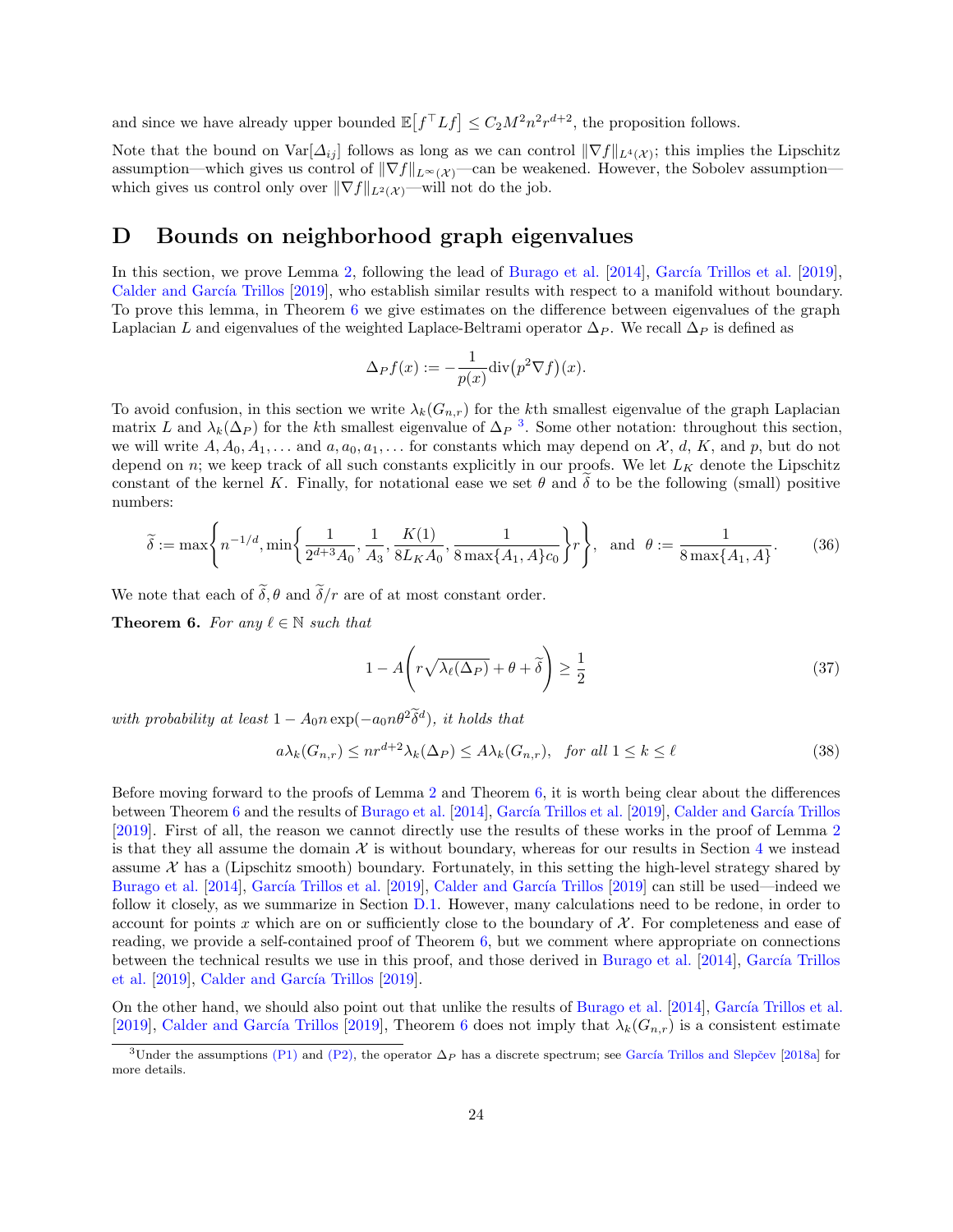of  $\lambda_k(\Delta_P)$ , i.e. it does not imply that  $|(nr^{d+2})^{-1}\lambda_k(G_{n,r}) - \lambda_k(\Delta_P)| \to 0$  as  $n \to \infty, r \to 0$ . The key difficulty in proving consistency when X has a boundary can be summarized as follows: while at points  $x \in \mathcal{X}$ satisfying  $B(x, r) \subset \mathcal{X}$ , the graph Laplacian L is a reasonable approximation of the operator  $\Delta_P$ , at points x near the boundary L is known to approximate a different operator altogether [\[Belkin et al.,](#page-13-14) [2012\]](#page-13-14). This is reminiscent of the boundary effects present in the analysis of kernel smoothing. We believe a more subtle analysis might imply convergence of eigenvalues in this setting. However, the conclusion of Theorem [6—](#page-23-1)that  $\lambda_k(G_{n,r})/(nr^{d+2}\lambda_k(\Delta_P))$  is bounded above and below by constants that do not depend on k—suffices for our purposes.

The bulk of the remainder of this section is devoted to the proof of Theorem [6.](#page-23-1) First, however, we show that under our regularity conditions on p and  $\mathcal{X}$ , Lemma [2](#page-10-1) is a simple consequence of Theorem [6.](#page-23-1) The link between the two is Weyl's Law.

<span id="page-24-0"></span>**Proposition 2** (Weyl's Law). Suppose the density p and the domain X satisfy [\(P1\)](#page-4-1) and [\(P2\).](#page-4-2) Then there exist constants  $a_2$  and  $A_2$  such that

<span id="page-24-1"></span>
$$
a_2 k^{2/d} \le \lambda_k(\Delta_P) \le A_2 k^{2/d} \quad \text{for all } k \in \mathbb{N}, k > 1. \tag{39}
$$

See Lemma 28 of [Dunlop et al.](#page-13-15) [\[2020\]](#page-13-15) for a proof that [\(P1\)](#page-4-1) and [\(P2\)](#page-4-2) imply Weyl's Law.

Proof of Lemma [2.](#page-10-1) Put

$$
\ell_{\star} = \left\lfloor \left( \frac{\left(1/(2A) - (\theta + \widetilde{\delta})\right)}{r A_2^{1/2}} \right)^d \right\rfloor.
$$

Let us verify that  $\lambda_{\ell_{\star}}(\Delta_P)$  satisfies the condition [\(37\)](#page-23-3) of Theorem [6.](#page-23-1) Setting  $c_0 := 1/(2^{1/d} 4A_2^{1/2})$ , the assumed upper bound on the radius  $r \leq c_0$  guarantees that  $\ell_{\star} \geq 2$  $\ell_{\star} \geq 2$ . Therefore, by Proposition 2 we have that

$$
\sqrt{\lambda_{\ell_\star}(\Delta_P)} \le A_2^{1/2} \ell_\star^{1/d} \le \frac{1}{r} \bigg( \frac{1}{2A} - (\theta + \widetilde{\delta}) \bigg).
$$

Rearranging the above inequality shows that condition [\(37\)](#page-23-3) is satisfied.

It is therefore the case that the inequalities in [\(38\)](#page-23-4) hold with probability at least  $1 - A_0 n \exp(-a_0 n \theta^2 \tilde{\delta}^d)$ . Together, [\(38\)](#page-23-4) and [\(39\)](#page-24-1) imply the following bounds on the graph Laplacian eigenvalues:

$$
\frac{a}{A_2}nr^{d+2}k^{2/d} \le \lambda_k(G_{n,r}) \le \frac{A}{a_2}nr^{d+2}k^{2/d} \text{ for all } 2 \le k \le \ell_\star.
$$

It remains to bound  $\lambda_k(G_{n,r})$  for those indices k which are greater than  $\ell_{\star}$ . On the one hand, since the eigenvalues are sorted in ascending order, we can use the lower bound on  $\lambda_{\ell_{\star}}(G_{n,r})$  that we have just derived:

$$
\lambda_k(G_{n,r}) \geq \lambda_{\ell_{\star}}(G_{n,r}) \geq \frac{a_2}{A}nr^{d+2}\ell_{\star}^{2/d} \geq \frac{a_2}{64A^3A_2}nr^d.
$$

On the other hand, for any graph G the maximum eigenvalue of the Laplacian is upper bounded by twice the maximum degree [\[Chung and Graham,](#page-13-16) [1997\]](#page-13-16). Writing  $D_{\text{max}}(G_{n,r})$  for the maximum degree of  $G_{n,r}$ , it is thus a consequence of Lemma [19](#page-46-0) that

$$
\lambda_k(G_{n,r}) \le 2D_{\max}(G_{n,r}) \le 4p_{\max}nr^d,
$$

with probability at least  $1 - 2n \exp(-nr^d p_{\min}/(3K(0)^2))$ . In sum, we have shown that with probability at least  $1 - A_0 n \exp(-a_0 n\theta^2 \widetilde{\delta}^d) - 2n \exp(-n r^d p_{\min}/(3K(0)^2)),$ 

$$
\min\left\{\frac{a_2}{A}nr^{d+2}k^{2/d}, \frac{a_2}{A^364A_3}nr^d\right\} \le \lambda_k(G_{n,r}) \le \min\left\{\frac{A_2}{a}nr^{2+d}k^{2/d}, 4p_{\max}nr^d\right\} \text{ for all } 2 \le k \le n.
$$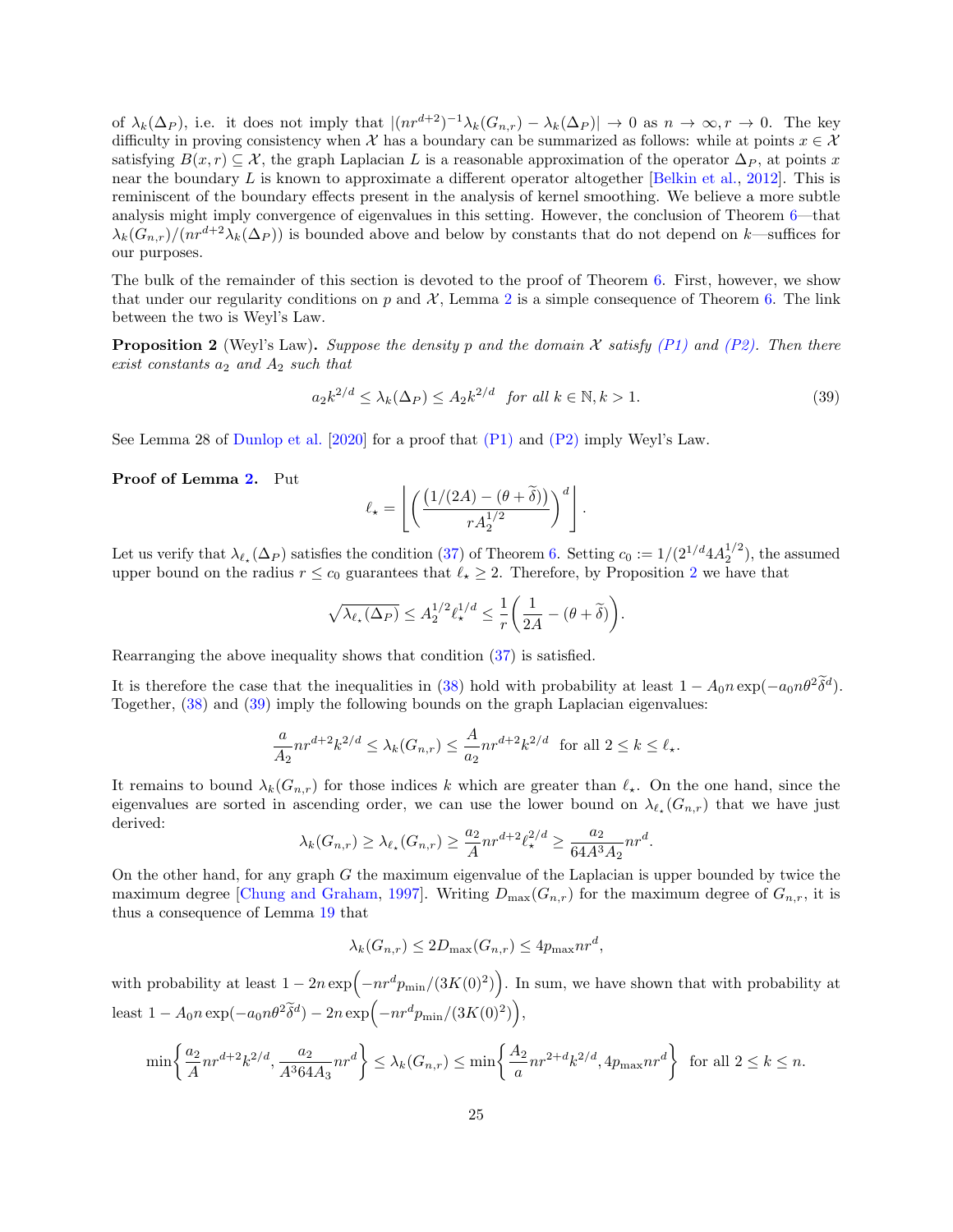Lemma [2](#page-10-1) then follows upon setting

$$
C_1 := \max\{2A_0, 4\}, \qquad c_1 := \min\left\{\frac{p_{\min}}{3K(0)^2}, \frac{\theta^2\tilde{\delta}}{r}\right\}
$$
  

$$
C_3 := \max\left\{\frac{A_2}{a}, 4p_{\max}\right\}, \qquad c_3 := \min\left\{\frac{a_2}{A}, \frac{a_2}{A^364A_3}\right\}.
$$

in the statement of that Lemma.

#### <span id="page-25-0"></span>D.1 Proof of Theorem [6](#page-23-1)

In this section we prove Theorem  $6$ , following closely the approach of [Burago et al.](#page-13-7) [\[2014\]](#page-13-7), García Trillos [et al.](#page-13-8) [\[2019\]](#page-13-9), Calder and García Trillos [2019]. As in these works, we relate  $\lambda_k(\Delta_P)$  and  $\lambda_k(G_{n,r})$  by means of the Dirichlet energies

$$
b_r(u):=\frac{1}{n^2r^{d+2}}u^{\top}Lu
$$

and

$$
D_2(f) := \begin{cases} \int_{\mathcal{X}} ||\nabla f(x)||^2 p^2(x) dx & \text{if } f \in H^1(\mathcal{X})\\ \infty & \text{otherwise,} \end{cases}
$$

Let us pause briefly to motivate the relevance of  $b_r(u)$  and  $D_2(f)$ . In the following discussion, recall that for a function  $u: \{X_1, \ldots, X_n\} \to \mathbb{R}$ , the empirical norm is defined as  $||u||_n^2 := \frac{1}{n} \sum_{i=1}^n (u(X_i))^2$ , and the class  $L^2(P_n)$  consists of those  $u \in \mathbb{R}^n$  for which  $||u||_n < \infty$ . Similarly, for a function  $f: \mathcal{X} \to \mathbb{R}$ , the  $L^2(P)$  norm of  $f$  is

$$
||f||_P^2 := \int_{\mathcal{X}} |f(x)|^2 p(x) \, dx,
$$

and the class  $L^2(P)$  consists of those f for which  $||f||_P < \infty$ . Now, suppose one could show the following two results:

- (1) an upper bound of  $b_r(u)$  by  $D_2(\mathcal{I}(u))$  for an appropriate choice of interpolating map  $\mathcal{I}: L^2(P_n) \to L^2(\mathcal{X}),$ and vice versa an upper bound of  $D_2(f)$  by  $b_r(\mathcal{P}(f))$  for an appropriate choice of discretization map  $\mathcal{P}: L^2(\mathcal{X}) \to L^2(P_n),$
- (2) that I and P were near-isometries, meaning  $||\mathcal{I}(u)||_P \approx ||u||_n$  and  $||\mathcal{P}(f)||_P \approx ||f||_n$ .

Then, by using the variational characterization of eigenvalues  $\lambda_k(\Delta_P)$  and  $\lambda_k(G_{n,r})$ —i.e. the Courant-Fischer Theorem—one could obtain estimates on the error  $\left| nr^{d+2}\lambda_k(\Delta_P) - \lambda_k(G_{n,r}) \right|$ .

We will momentarily define particular maps  $\tilde{\mathcal{I}}$  and  $\tilde{\mathcal{P}}$ , and establish that they satisfy both (1) and (2). In order to define these maps, we must first introduce a particular probability measure  $\tilde{P}_n$  that, with high probability, is close in transportation distance to both  $P_n$  and P. This estimate on the transportation distance—which we now give—will be the workhorse that allows us to relate  $b_r$  to  $D_2$ , and  $\|\cdot\|_p$  to  $\|\cdot\|_P$ .

**Transportation distance between**  $P_n$  and P. For a measure  $\mu$  defined on X and map  $T : X \to X$ , let  $T_{\sharp}\mu$  denote the *push-forward* of  $\mu$  by T, i.e the measure for which

$$
\bigl(T_\sharp\mu\bigr)(U):=\mu\bigl(T^{-1}(U)\bigr)
$$

for any Borel subset  $U \subseteq \mathcal{X}$ . Suppose  $T_{\sharp}\mu = P_n$ ; then the map T is referred to as transportation map between  $\mu$  and  $P_n$ . The  $\infty$ -transportation distance between  $\mu$  and  $P_n$  is then

<span id="page-25-1"></span>
$$
d_{\infty}(\mu, P_n) := \inf_{T: T_{\sharp}\mu = P_n} ||T - \mathrm{Id}||_{L^{\infty}(\mu)}
$$
\n(40)

where  $Id(x) = x$  is the identity mapping.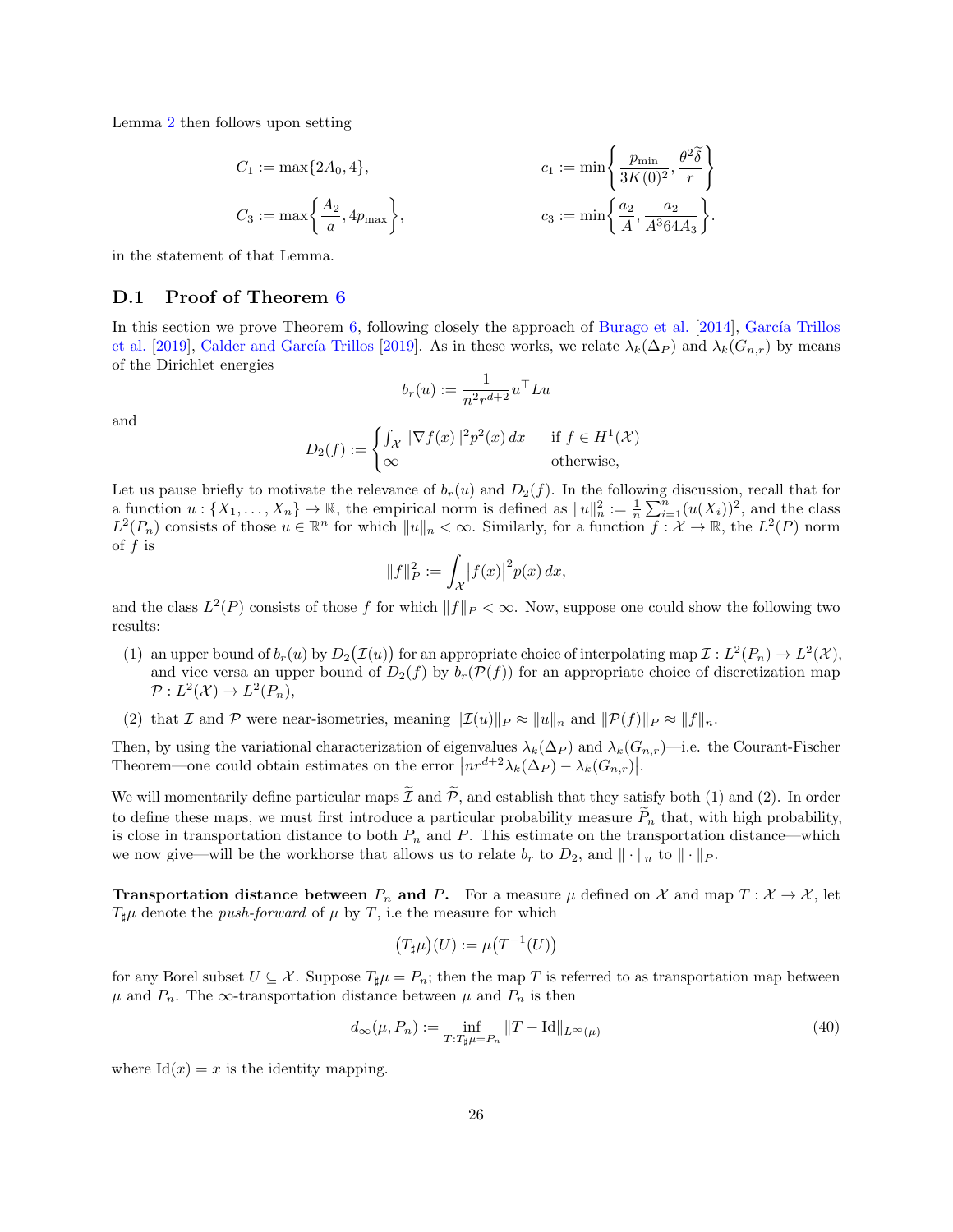Calder and García Trillos [\[2019\]](#page-13-9) take X to be a smooth submanifold of  $\mathbb{R}^d$  without boundary, i.e. they assume X satisfies [\(P3\).](#page-11-1) In this setting, they exhibit an absolutely continuous measure  $\widetilde{P}_n$  with density  $\widetilde{p}_n$ that with high probability is close to  $P_n$  in transportation distance, and for which  $||p - \widetilde{p}_n||_{L^{\infty}}$  is also small. In Proposition [3,](#page-26-0) we adapt this result to the setting of full-dimensional manifolds with boundary.

<span id="page-26-0"></span>**Proposition 3.** Suppose X satisfies [\(P1\)](#page-4-1) and p satisfies [\(P2\).](#page-4-2) Then with probability at least  $1-A_0n \exp\{-a_0n\theta^2\delta^d\}$ , the following statement holds: there exists a probability measure  $\tilde{P}_n$  with density  $\tilde{p}_n$  such that:

$$
d_{\infty}(\widetilde{P}_n, P_n) \le A_0 \widetilde{\delta}
$$
\n<sup>(41)</sup>

and

<span id="page-26-3"></span>
$$
\|\widetilde{p}_n - p\|_{\infty} \le A_0(\widetilde{\delta} + \theta). \tag{42}
$$

For the rest of this section, we let  $\tilde{P}_n$  be a probability measure with density  $\tilde{p}_n$ , that satisfies the conclusions of Proposition [3.](#page-26-0) Additionally we denote by  $\widetilde{T}_n$  an *optimal transport map* between  $\widetilde{P}_n$  and  $P_n$ , meaning a transportation map which achieves the infimum in [\(40\)](#page-25-1). Finally, we write  $U_1, \ldots, U_n$  for the preimages of  $X_1, \ldots, X_n$  under  $\widetilde{T}_n$ , meaning  $U_i = \widetilde{T}_n^{-1}(X_i)$ .

**Interpolation and discretization maps.** The discretization map  $\tilde{\mathcal{P}}$  :  $L^2(\mathcal{X}) \to L^2(P_n)$  is given by averaging over the cells  $U_1, \ldots, U_n$ ,

$$
\big(\widetilde{\mathcal{P}}f\big)(X_i) := n \cdot \int_{U_i} f(x) \widetilde{p}_n(x) \, dx.
$$

On the other hand, the interpolation map  $\tilde{\mathcal{I}}: L^2(P_n) \to L^2(\mathcal{X})$  is defined as  $\tilde{\mathcal{I}}u := \Lambda_{r-2A_0\tilde{\delta}}(\tilde{\mathcal{P}}^*u)$ . Here,  $\widetilde{\mathcal{P}}^{\star} = u \circ \widetilde{T}$  is the adjoint of  $\widetilde{\mathcal{P}}$ , i.e.

$$
(\widetilde{\mathcal{P}}^{\star}u)(x) = \sum_{j=1}^{n} u(x_i) \mathbf{1}\{x \in U_i\}
$$

and  $\Lambda_{r-2A_0\tilde{\delta}}$  is a kernel smoothing operator, defined with respect to a carefully chosen kernel  $\psi$ . To be precise, for any  $h > 0$ ,

$$
\Lambda_h(f) := \frac{1}{h^d \tau_h(x)} \int_{\mathcal{X}} \eta_h(x', x) f(x') dx', \quad \eta_h(x', x) := \psi\left(\frac{\|x' - x\|}{r}\right)
$$

where  $\psi(t) := (1/\sigma_K) \int_t^{\infty} sK(s) ds$  and  $\tau_h(x) := (1/h^d) \int_{\mathcal{X}} \eta_h(x', x) dx'$  is a normalizing constant.

Propositions [4](#page-26-1) and [5](#page-27-0) establish our claims regarding  $\tilde{P}$  and  $\tilde{I}$ : first, that they approximately preserve the Dirichlet energies  $b_r$  and  $D_2$ , and second that they are near-isometries for functions  $u \in L^2(P_n)$  (or  $f \in L^2(P)$ ) of small Dirichlet energy  $b_r(u)$  (or  $D_2(f)$ ).

<span id="page-26-1"></span>Proposition 4 (cf. Proposition 4.1 of Calder and García Trillos [\[2019\]](#page-13-9)). With probability at least  $1 - A_0 n \exp(-a_0 n \theta^2 \tilde{\delta}^d)$ , we have the following.

(1) For every  $u \in L^2(P_n)$ ,

<span id="page-26-2"></span>
$$
\sigma_K D_2(\widetilde{\mathcal{I}}u) \le A_8 \left( 1 + A_1(\theta + \widetilde{\delta}) \right) \cdot \left( 1 + A_3 \frac{\widetilde{\delta}}{r} \right) b_r(u). \tag{43}
$$

(2) For every  $f \in L^2(\mathcal{X}),$ 

$$
b_r(\widetilde{\mathcal{P}}f) \le \left(1 + A_1(\theta + \widetilde{\delta})\right) \cdot \left(1 + A_9 \frac{\widetilde{\delta}}{r}\right) \cdot \left(\frac{C_5 p_{\text{max}}^2}{p_{\text{min}}^2}\right) \cdot \sigma_K D_2(f). \tag{44}
$$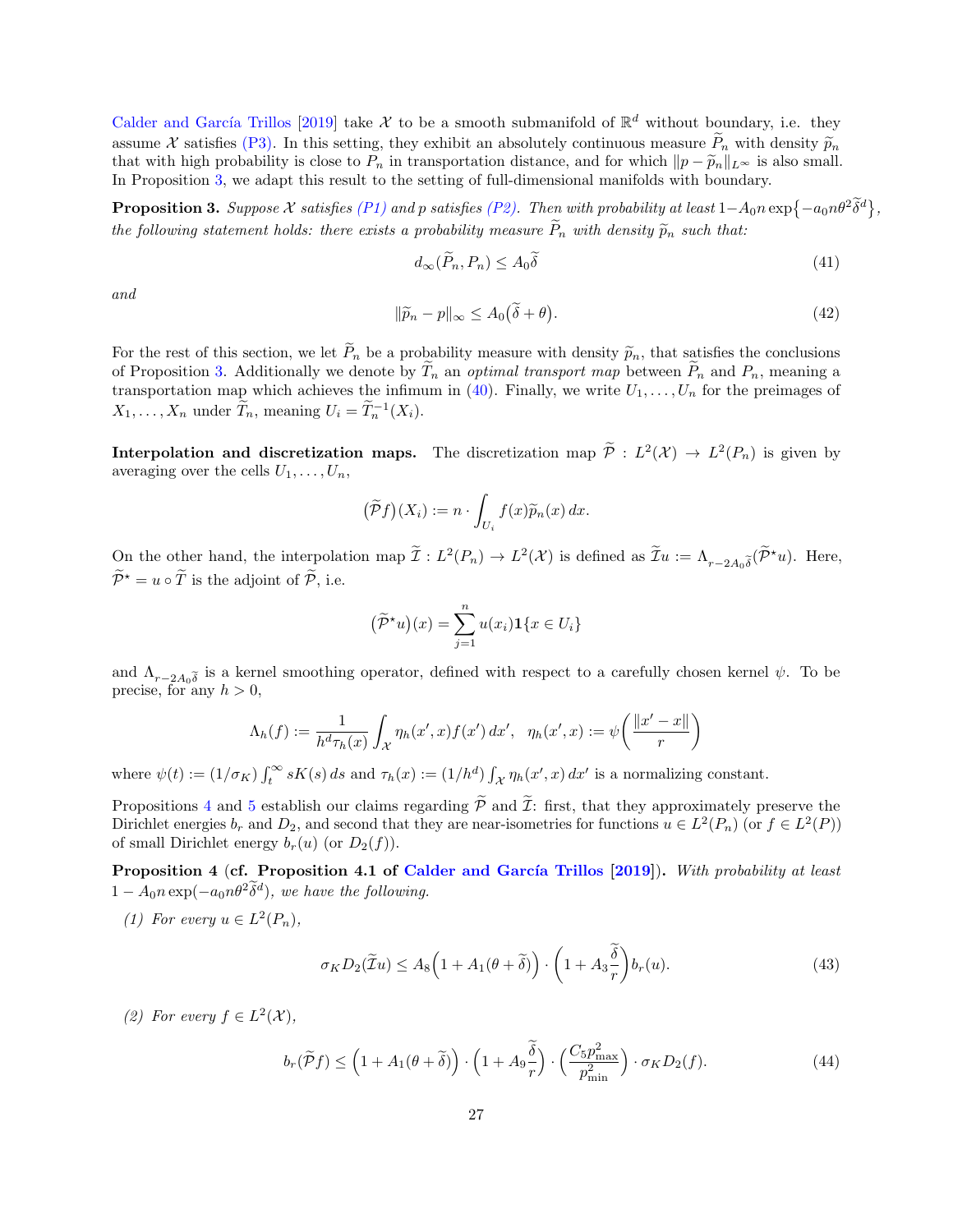<span id="page-27-0"></span>Proposition 5 (cf. Proposition 4.2 of Calder and García Trillos [\[2019\]](#page-13-9)). With probability at least  $1 - A_0 n \exp(-a_0 n \theta^2 \tilde{\delta}^d)$ , we have the following.

(1) For every  $f \in L^2(\mathcal{X}),$ 

$$
\left| \|f\|_{P}^{2} - \|\widetilde{P}f\|_{n}^{2} \right| \leq A_{5}r \|f\|_{P} \sqrt{D_{2}(f)} + A_{1}(\theta + \widetilde{\delta}) \|f\|_{P}^{2}.
$$
\n(45)

(2) For every  $u \in L^2(P_n)$ ,

<span id="page-27-1"></span>
$$
\left| \|\widetilde{I}u\|_{P}^{2} - \|u\|_{n}^{2} \right| \leq A_{6}r\|u\|_{n}\sqrt{b_{r}(u)} + A_{7}\big(\theta + \widetilde{\delta}\big)\|u\|_{n}^{2}.
$$
\n(46)

.

We will devote most of the rest of this section to the proofs of Propositions [3,](#page-26-0) [4,](#page-26-1) and [5.](#page-27-0) First, however, we use these propositions to prove Theorem [6.](#page-23-1)

**Proof of Theorem [6.](#page-23-1)** Throughout this proof, we assume that inequalities  $(43)-(46)$  $(43)-(46)$  $(43)-(46)$  are satisfied. We take A and a to be positive constants such that

$$
\frac{1}{a} \ge 2\Big(1 + A_1(\theta + \widetilde{\delta})\Big)\Big(1 + A_9\frac{\widetilde{\delta}}{r}\Big)\Big(\frac{C_5p_{\text{max}}^2}{p_{\text{min}}^2}\Big), \text{ and } A \ge \max\left\{A_1, A_5, \frac{1}{\sqrt{a}}A_6, A_7, 2A_8\Big(1 + A_1(\theta + \widetilde{\delta})\Big)\Big(1 + A_3\frac{\widetilde{\delta}}{r}\Big)\right\}
$$

Let k be any number in  $1, \ldots, \ell$ . We start with the upper bound in [\(38\)](#page-23-4), proceeding as in Proposition 4.4 of [Burago et al.](#page-13-7) [\[2014\]](#page-13-7). Let  $f_1, \ldots, f_k$  denote the first k eigenfunctions of  $\Delta_P$  and set  $W := \text{span}\{f_1, \ldots, f_k\}$ , so that by the Courant-Fischer principle  $D_2(f) \leq \lambda_k(\Delta_P) ||f||_P^2$  for every  $f \in W$ . As a result, by Part (1) of Proposition [5](#page-27-0) we have that for any  $f \in W$ ,

$$
\left\|\widetilde{\mathcal{P}}f\right\|_{n}^{2} \geq \left(1 - A_{5}r\sqrt{\lambda_{k}(\Delta_{P})} - A_{1}(\theta + \widetilde{\delta})\right) \|f\|_{P}^{2} \geq \frac{1}{2} \|f\|_{P}^{2},
$$

where the second inequality follows by assumption  $(37)$ .

Therefore  $\tilde{\mathcal{P}}$  is injective over W, and  $\tilde{\mathcal{P}}W$  has dimension  $\ell$ . This means we can invoke the Courant-Fischer Theorem, along with Proposition [4,](#page-26-1) and conclude that

$$
\frac{\lambda_k(G_{n,r})}{nr^{d+2}} \le \max_{\substack{u \in \widetilde{\mathcal{P}}W \\ u \neq 0}} \frac{b_r(u)}{\|u\|_n^2}
$$
\n
$$
= \max_{\substack{f \in W \\ f \neq 0}} \frac{b_r(\widetilde{\mathcal{P}}f)}{\|\widetilde{\mathcal{P}}f\|_n^2}
$$
\n
$$
\le 2\left(1 + A_1(\theta + \widetilde{\delta})\right) \cdot \left(1 + A_9 \frac{\widetilde{\delta}}{r}\right) \cdot \left(\frac{C_5 p_{\text{max}}^2}{p_{\text{min}}^2}\right) \sigma_K \lambda_k(\Delta_P),
$$

establishing the lower bound in [\(38\)](#page-23-4).

The upper bound follows from essentially parallel reasoning. Recalling that  $v_1, \ldots, v_k$  denote the first k eigenvectors of L, set  $U := \text{span}\{v_1, \ldots, v_k\}$ , so that  $nr^{d+2}b_r(u) \leq \lambda_k(G_{n,r})||u||_n^2$ . By Proposition [5,](#page-27-0) Part  $(2)$ , we have that for every  $u \in U$ ,

$$
\|\tilde{Z}u\|_{P}^{2} \geq \|u\|_{n}^{2} - A_{6}r\|u\|_{n}\sqrt{b_{r}(u)} - A_{7}(\theta + \tilde{\delta})\|u\|_{n}^{2}
$$
  
\n
$$
\geq \|u\|_{n}^{2} - A_{6}r\|u\|_{n}^{2}\sqrt{\frac{\lambda_{k}(G_{n,r})}{nr^{d+2}}} - A_{7}(\theta + \tilde{\delta})\|u\|_{n}^{2}
$$
  
\n
$$
\geq \|u\|_{n}^{2} - A_{6}r\|u\|_{n}^{2}\sqrt{\frac{1}{a}\lambda_{k}(\Delta_{P})} - A_{7}(\theta + \tilde{\delta})\|u\|_{n}^{2}
$$
  
\n
$$
\geq \frac{1}{2}\|u\|_{n}^{2},
$$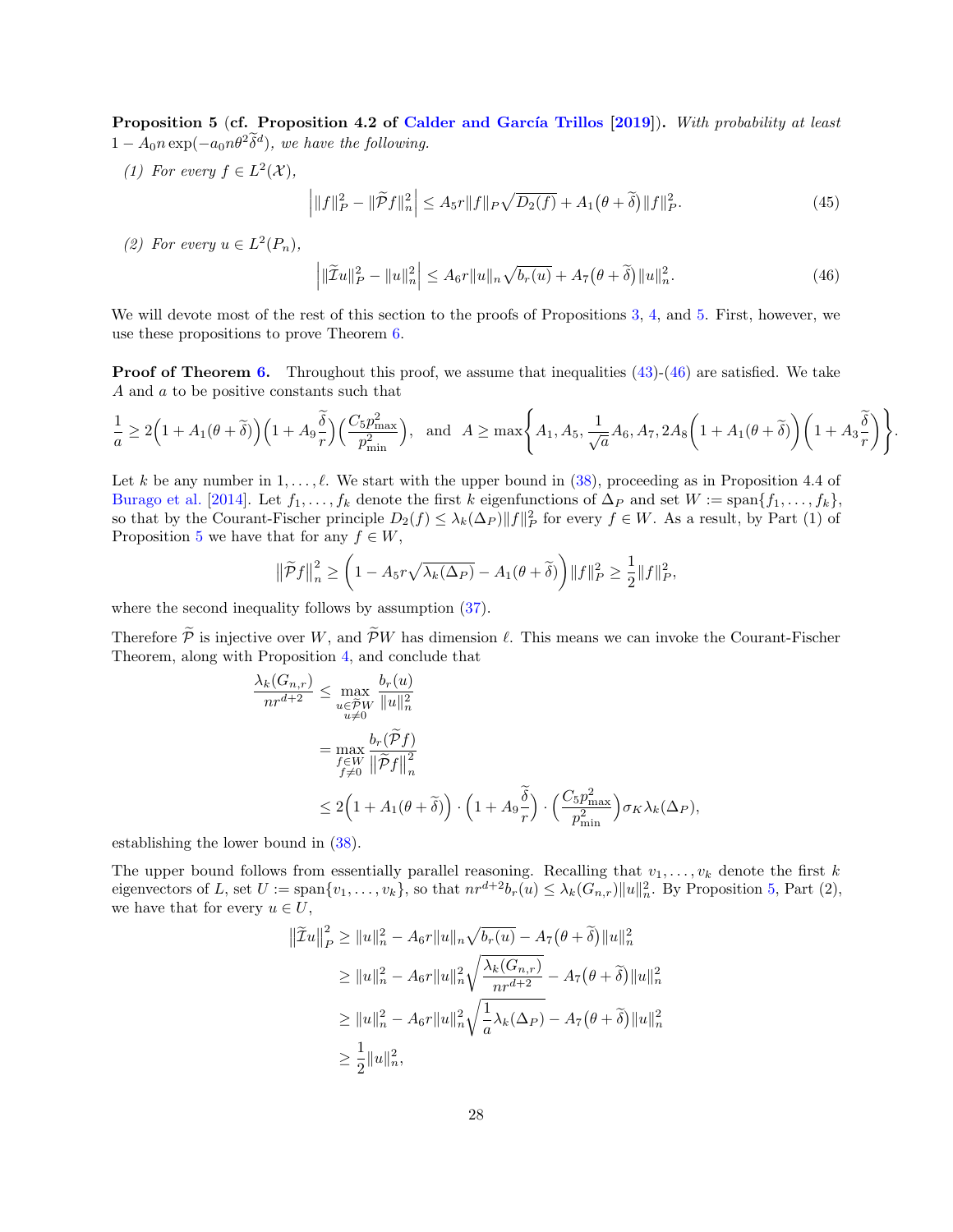where the second to last inequality follows from the lower bound  $a\lambda_k(G_{n,r}) \leq nr^{d+2}\lambda_k(\Delta_P)$  that we just derived, and the last inequality from assumption [\(37\)](#page-23-3).

Therefore  $\tilde{\mathcal{I}}$  is injective over U,  $\tilde{\mathcal{I}}U$  has dimension k, and by Proposition [4](#page-26-1) we conclude that

$$
\lambda_k(\Delta_P) \le \max_{u \in U} \frac{D_2(\tilde{\mathcal{I}}u)}{\|u\|_P^2} \le 2A_8 \left(1 + A_1(\theta + \tilde{\delta})\right) \left(1 + A_3 \frac{\tilde{\delta}}{r}\right) \max_{u \in U} \frac{b_r(u)}{\|u\|_n^2} \le 2A_8 \left(1 + A_1(\theta + \tilde{\delta})\right) \left(1 + A_3 \frac{\tilde{\delta}}{r}\right) \frac{\lambda_k(G_{n,r})}{nr^{d+2}},
$$

establishing the upper bound in [\(38\)](#page-23-4).

Organization of this section. The rest of this section will be devoted to proving Propositions [3,](#page-26-0) [4](#page-26-1) and [5.](#page-27-0) To prove the latter two propositions, it will help to introduce the intermediate energies

$$
\widetilde{E}_r(f,\eta,V) := \frac{1}{r^{d+2}} \int_V \int_{\mathcal{X}} \left( f(x') - f(x) \right)^2 \eta \left( \frac{\|x' - x\|}{r} \right) \widetilde{p}_n(x') \widetilde{p}_n(x) \, dx' \, dx
$$

and

$$
E_r(f, \eta, V) := \frac{1}{r^{d+2}} \int_V \int_{\mathcal{X}} (f(x') - f(x))^2 \eta \left( \frac{\|x' - x\|}{r} \right) p(x') p(x) \, dx' \, dx.
$$

Here  $\eta : [0, \infty) \to [0, \infty)$  is an arbitrary kernel, and  $V \subseteq \mathcal{X}$  is a measurable set. We will abbreviate  $\widetilde{E}_r(f, \eta, \mathcal{X})$ as  $\widetilde{E}_r(f,\eta)$  and  $\widetilde{E}_r(f,K) = \widetilde{E}_r(f)$  (and likewise with  $E_r$ .)

The proof of Proposition [3](#page-26-0) is given in Section [D.2.](#page-28-0) In Section [D.3,](#page-30-0) we establish relationships between the (non-random) functionals  $E_r(f)$  and  $D_2(f)$ , as well as providing estimates on some assorted integrals. In Section [D.4,](#page-33-0) we establish relationships between the stochastic functionals  $E_r(f)$  and  $E_r(f)$ , between  $E_r(\mathcal{I}(u))$ and  $b_r(u)$ , and between  $E_r(f)$  and  $b_r(\mathcal{P}f)$ . Finally, in Section [D.5](#page-36-0) we use these various relationships to prove Propositions [4](#page-26-1) and [5.](#page-27-0)

#### <span id="page-28-0"></span>D.2 Proof of Proposition [3](#page-26-0)

We start by defining the density  $\tilde{p}_n$ , which will be piecewise constant over a particular partition  $Q$  of  $\mathcal{X}$ . Specifically, for each  $Q$  in  $Q$  and every  $x \in Q$ , we set

$$
\widetilde{p}_n(x) := \frac{P_n(Q)}{\text{vol}(Q)},\tag{47}
$$

where vol( $\cdot$ ) denotes the Lebesgue measure. Then  $\tilde{P}_n(U) = \int_U \tilde{p}_n(x) dx$ .

We now construct the partition  $Q$ , in progressive degrees of generality on the domain  $X$ .

• In the special case of the unit cube  $\mathcal{X} = (0,1)^d$ , the partition will simply be a collection of cubes,

$$
\mathcal{Q} = \left\{ Q_k : k \in [\widetilde{\delta}^{-1}]^d \right\},\
$$

where  $Q_k = \tilde{\delta}([k_1 - 1, k_1] \otimes \cdots \otimes [k_d - 1, k_d])$  and we assume without loss of generality that  $\tilde{\delta}^{-1} \in \mathbb{N}$ .

• If  $X$  is an open, connected set with smooth boundary, then by Proposition 3.2 of García Trillos and Slepčev [\[2015\]](#page-13-17), there exist a finite number  $N(\mathcal{X}) \in \mathbb{N}$  of disjoint polytopes which cover X. Moreover,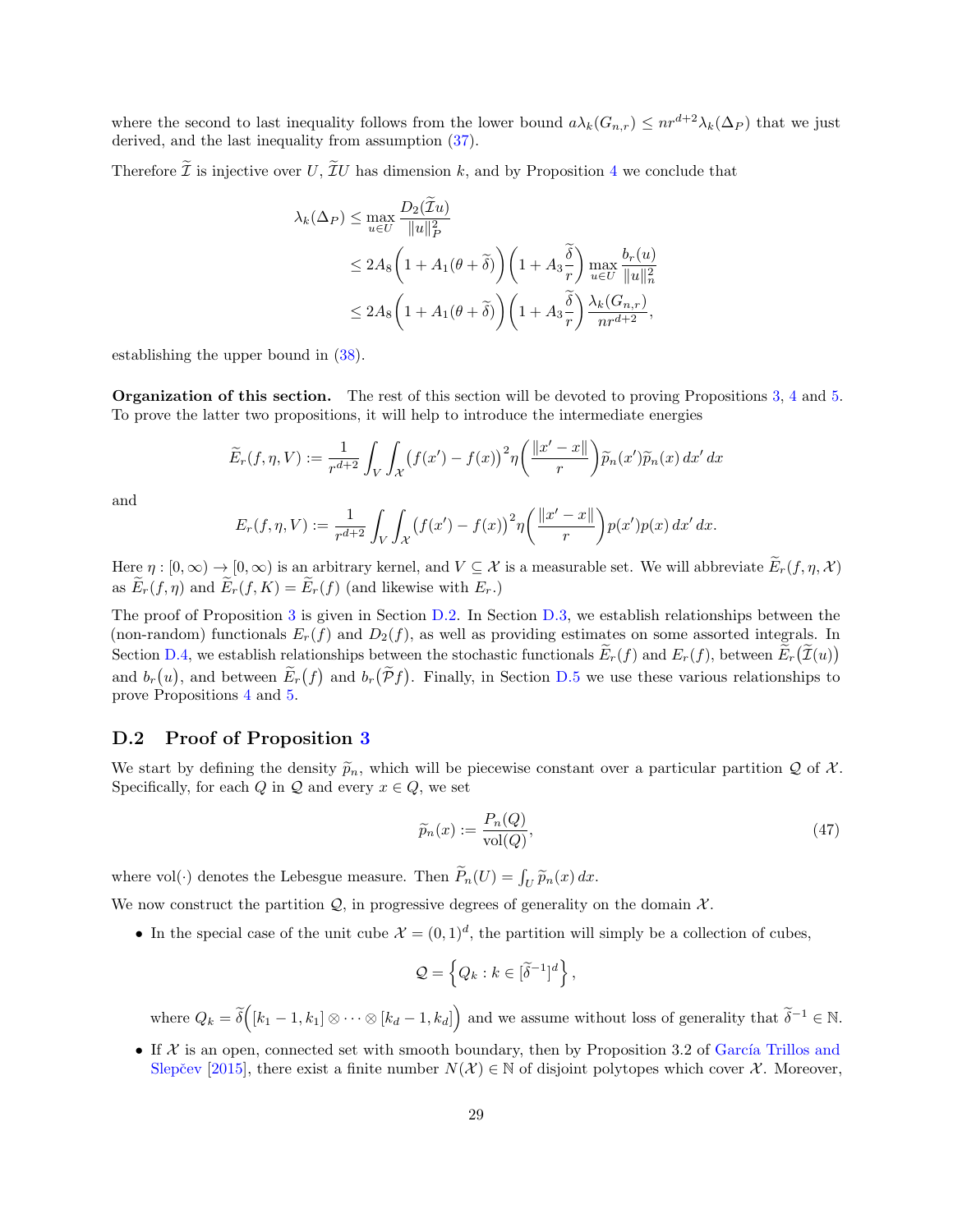letting  $U_j$  denote the intersection of the jth of these polytopes with  $\overline{\mathcal{X}}$ , this proposition establishes that for each j there exists a bi-Lipschitz homeomorphism  $\Phi_j: U_j \to [0,1]^d$ . We take the collection

$$
\mathcal{Q} = \left\{ \Phi_j^{-1}(Q_k) : j = 1, \dots, N(\mathcal{X}) \text{ and } k \in [\widetilde{\delta}^{-1}]^d \right\}
$$

to be our partition. Denote by  $L_{\Phi}$  the maximum of the bi-Lipschitz constants of  $\Phi_1, \ldots, \Phi_{N(\mathcal{X})}$ .

• Finally, in the general case where  $\mathcal X$  is an open, connected set with Lipschitz boundary, then there exists a bi-Lipschitz homeomorphism  $\Psi$  between  $X$  and a smooth, open, connected set with Lipschitz boundary. Letting  $\Phi_j$  and  $Q_{j,k}$  be as before, we take the collection

$$
\mathcal{Q} = \left\{ \widetilde{Q}_{j,k} = \left( \Psi^{-1} \circ \Phi_j^{-1} \right) (Q_k) : j = 1, \dots, N(\mathcal{X}) \text{ and } k \in [\widetilde{\delta}^{-1}]^d \right\}
$$

to be our partition. Denote by  $L_{\Psi}$  the bi-Lipschitz constant of  $\Psi$ .

Let us record a few facts which hold for all  $\tilde{Q}_{j,k} \in \mathcal{Q}$ , and which follow from the bi-Lipschitz properties of  $\Phi_j$ and  $\Psi$ : first that

$$
\text{diam}(\widetilde{Q}_{j,k}) \le L_{\Psi} L_{\Phi}\widetilde{\delta},\tag{48}
$$

and second that

$$
\text{vol}(\widetilde{Q}_{j,k}) \ge \left(\frac{1}{L_{\Psi}L_{\Phi}}\right)^{d} \widetilde{\delta}^{d}.\tag{49}
$$

We now use these facts to show that  $\widetilde{P}_n$  satisfies the claims of Proposition [3.](#page-26-0) On the one hand for every  $Q \in \mathcal{Q}$ , letting  $N(Q)$  denote the number of design points  $\{X_1, \ldots, X_k\}$  which fall in  $Q$ , we have

$$
\widetilde{P}_n(Q) = \int_Q \widetilde{p}_n(x) dx = P_n(Q) = \frac{N(Q)}{n}.
$$

Moreover, ignoring those cells for which  $N(Q) = 0$  (since  $\widetilde{P}_n(Q) = 0$  for such Q, and so they do not contribute to the essential supremum in [\(40\)](#page-25-1)), appropriately dividing each remaining cell  $Q \in \mathcal{Q}$  into  $N(Q)$  subsets  $S_1, \ldots, S_{N(Q)}$  of equal volume, and mapping each  $S_\ell$  to a different design point  $X_i \in Q$ , we can exhibit a transport map T from  $P_n$  to  $P_n$  for which

$$
||T - \mathrm{Id}||_{L^{\infty}(\widetilde{P}_n)} \le \max_{Q \in \mathcal{Q}} \mathrm{diam}(Q) \le L_{\Psi} L_{\Phi} \widetilde{\delta}.
$$

On the other hand, applying the triangle inequality we have that for  $x \in \tilde{Q}_{j,k}$ 

$$
|\widetilde{p}_n(x)-p(x)| \le \left|\frac{P_n(\widetilde{Q}_{j,k})-P(\widetilde{Q}_{j,k})}{\mathrm{vol}(\widetilde{Q}_{j,k})}\right| + \frac{1}{\mathrm{vol}(\widetilde{Q}_{j,k})}\int_{\widetilde{Q}_{j,k}}|p(x')-p(x)|\,dx,
$$

and using the Lipschitz property of  $p$  we find that

<span id="page-29-0"></span>
$$
\|\widetilde{p}_n - p\|_{L^\infty} \le \max_{j,k} \left| \frac{P_n(\widetilde{Q}_{j,k}) - P(\widetilde{Q}_{j,k})}{\text{vol}(\widetilde{Q}_{j,k})} \right| + L_p L_\Phi L_\Psi \widetilde{\delta}.\tag{50}
$$

From Hoeffding's inequality and a union bound, we obtain that

$$
\mathbb{P}\bigg(\big|P_n(\widetilde{Q}) - P(\widetilde{Q})\big| \leq \theta P(\widetilde{Q}) \quad \forall \widetilde{Q} \in \mathcal{Q}\bigg) \geq 1 - 2\sharp(\mathcal{Q}) \cdot \exp\bigg\{-\frac{\theta^2 n \min\{P(\widetilde{Q})\}}{3}\bigg\}
$$

$$
\geq 1 - \frac{2N(\mathcal{X})}{\widetilde{\delta}^d} \cdot \exp\bigg\{-\frac{\theta^2 n p_{\min}\widetilde{\delta}^d}{3(L_{\Psi}L_{\Phi})^d}\bigg\}.
$$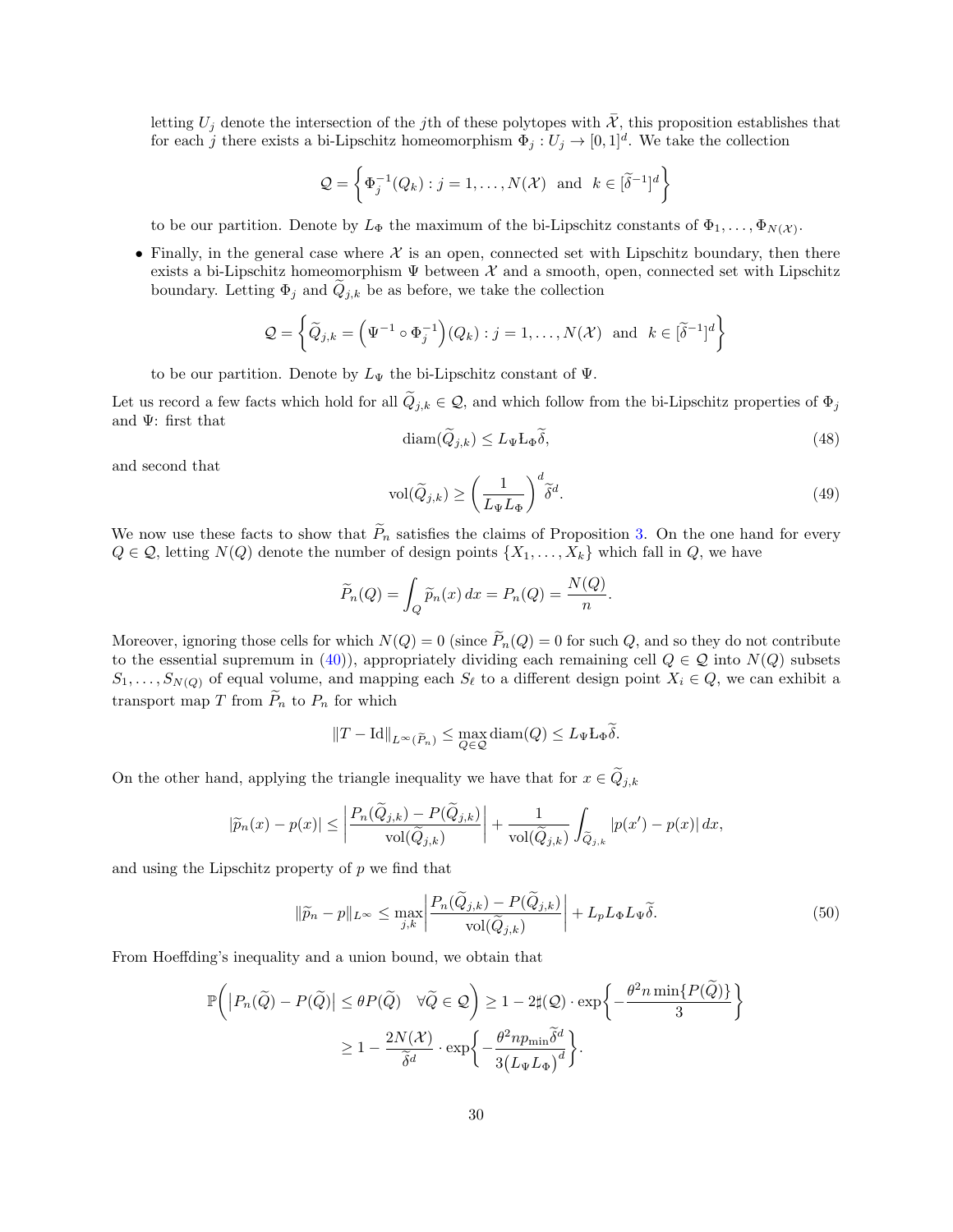Noting that by assumption  $P(\widetilde{Q}) \le p_{\max} \text{vol}(\widetilde{Q})$  and  $\widetilde{\delta}^{-d} \le n$ , the claim follows upon plugging back into [\(50\)](#page-29-0), and setting

$$
a_0 := \frac{1}{3(L_\Psi L_\Phi)^d} \text{ and } A_0 := \max\Big\{2N(\mathcal{X}), L_p L_\Psi L_\Phi, L_\Psi L_\Phi\Big\}
$$

in the statement of the proposition.

#### <span id="page-30-0"></span>D.3 Non-random functionals and integrals

Let us start by making the following observation, which we make use of repeatedly in this section. Let  $\eta : [0, \infty) \to [0, \infty)$  be an otherwise arbitrary function. As a consequence of [\(P1\),](#page-4-1) there exist constants  $c_0$ and  $a_3$  which depend on X, such that for any  $0 < \varepsilon \leq c_0$  it holds that

<span id="page-30-4"></span>
$$
\int_{B(x,\varepsilon)\cap\mathcal{X}} \eta\left(\frac{\|x'-x\|}{\varepsilon}\right) dx' \ge a_3 \cdot \int_{B(x,\varepsilon)} \eta\left(\frac{\|x'-x\|}{\varepsilon}\right) dx'
$$
\n(51)

As a special case: when  $\eta(x) = 1$ , this implies  $\text{vol}(B(x, \varepsilon) \cap \mathcal{X}) \ge a_3 \nu_d \varepsilon^d$  for any  $0 < \varepsilon \le c_0$ .

We have already upper bounded  $E_r(f)$  by (a constant times)  $D_2(f)$  in the proof of Lemma [1.](#page-10-0) In Lemma [7,](#page-30-1) we establish the reverse inequality.

<span id="page-30-1"></span>Lemma 7 (cf. Lemma 9 of García Trillos et al.  $[2019]$ , Lemma 5.5 of [Burago et al.](#page-13-7)  $[2014]$ ). For any  $f \in L^2(\mathcal{X})$ , and any  $0 < h \leq c_0$ , it holds that

$$
\sigma_K D_2(\Lambda_h f) \leq A_8 E_h(f).
$$

To prove Lemma [7,](#page-30-1) we require upper and lower bounds on  $\tau_h(x)$ , as well as an upper bound on the gradient of  $\tau_h$ . The lower bound here— $\tau_h(x) \ge a_3$ —is quite a bit a looser than what can be shown when X has no boundary. The same is the case regarding the upper bound of the size of the gradient  $\|\nabla \tau_h(x)\|$ . However, the bounds as stated here will be sufficient for our purposes.

<span id="page-30-3"></span>**Lemma 8.** For any  $0 < h \leq c_0$ , for all  $x \in \mathcal{X}$  it holds that

$$
a_3 \leq \tau_h(x) \leq 1.
$$

and

$$
\|\nabla \tau_h(x)\| \leq \frac{1}{\sqrt{d\sigma_K}h}.
$$

Finally, to prove part (2) of Proposition [5,](#page-27-0) we require Lemma [9,](#page-30-2) which gives an estimate on the error  $\Lambda_h f - f$ in  $\|\cdot\|_P^2$  norm.

<span id="page-30-2"></span>Lemma 9 (c.f Lemma 8 of García Trillos et al. [\[2019\]](#page-13-8), Lemma 5.4 of [Burago et al.](#page-13-7) [\[2014\]](#page-13-7)). For any  $0 < h \leq c_0$ ,

$$
\left\|\Lambda_h f\right\|_P^2 \le \frac{p_{\text{max}}}{a_3 p_{\text{min}}} \left\|f\right\|_P^2, \tag{52}
$$

and

<span id="page-30-5"></span>
$$
\left\|\Lambda_h f - f\right\|_P^2 \le \frac{1}{a_3 \sigma_K p_{\min}} h^2 E_h(f),\tag{53}
$$

for all  $f \in L^2(\mathcal{X})$ .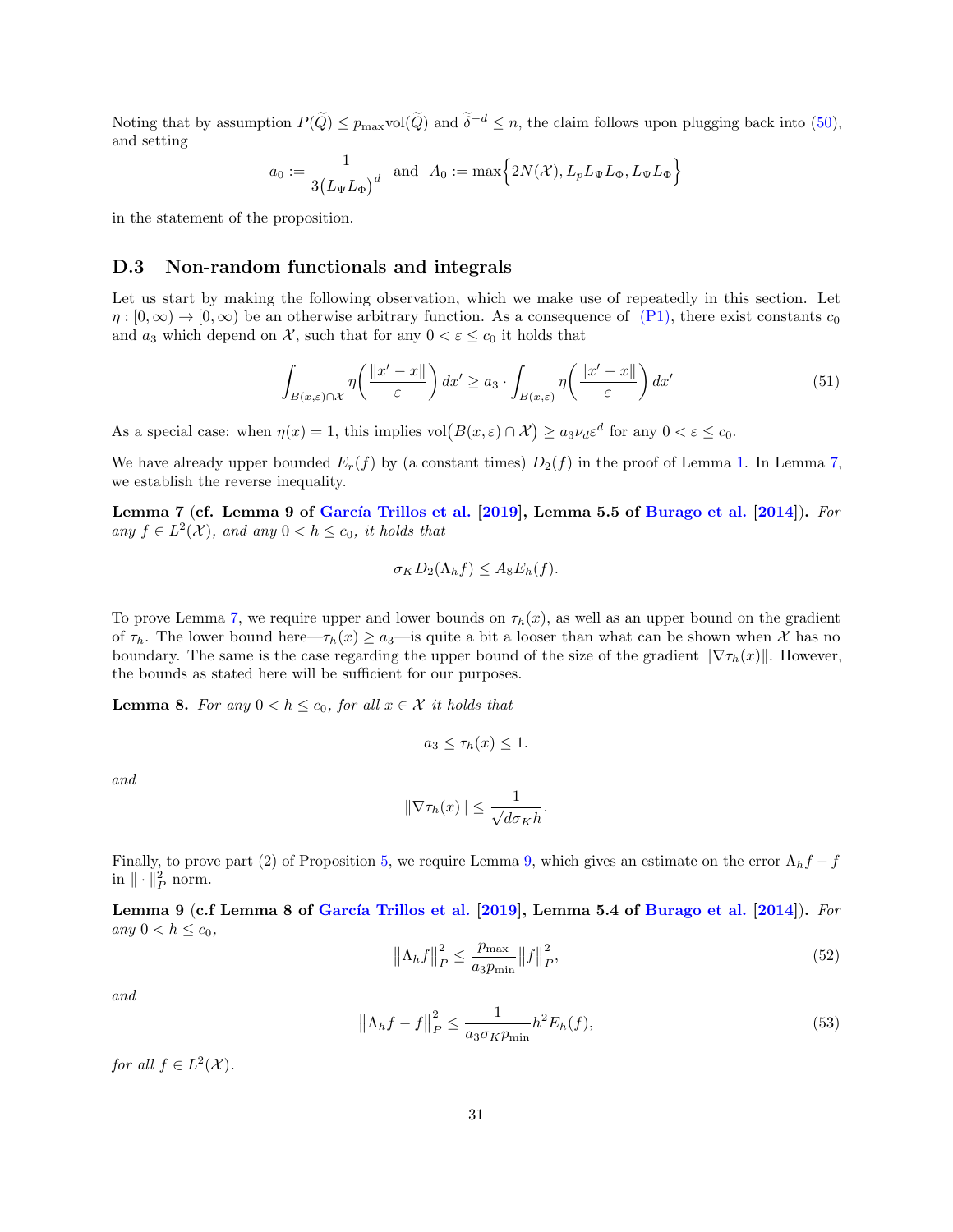**Proof of Lemma [7.](#page-30-1)** For any  $a \in \mathbb{R}$ ,  $\Lambda_h f$  satisfies the identity

$$
\Lambda_h f(x) = a + \frac{1}{h^d \tau_h(x)} \int_{\mathcal{X}} \eta_h(x', x) \big( f(x') - a \big) \, dx',
$$

and by differentiating with respect to  $x$ , we obtain

$$
\left(\nabla\Lambda_h f\right)(x) = \frac{1}{h^d \tau_h(x)} \int_{\mathcal{X}} \left(\nabla\eta_h(x',\cdot)\right)(x) \left(f(x') - a\right) dx' + \nabla\left(\frac{1}{\tau_h}\right)(x) \cdot \frac{1}{h^d} \int_{\mathcal{X}} \eta_h(x',x) \left(f(x') - a\right) dx'
$$

Plugging in  $a = f(x)$ , we get  $\nabla \Lambda_h f(x) = J_1(x)/\tau_h(x) + J_2(x)$  for

$$
J_1(x) := \frac{1}{h^d} \int_{\mathcal{X}} (\nabla \eta_h(x', \cdot))(x) \big( f(x') - f(x) \big) \, dx', \quad J_2(x) := \nabla \left( \frac{1}{\tau_h} \right) (x) \cdot \frac{1}{h^d} \int_{\mathcal{X}} \eta_h(x', x) \big( f(x') - f(x) \big) \, dx'.
$$

To upper bound  $||J_1(x)||$ <sup>2</sup>, we first compute the gradient of  $\eta_h(x', \cdot)$ ,

$$
\left(\nabla \eta_h(x',\cdot)\right)(x) = \frac{1}{h} \psi' \left(\frac{\|x'-x\|}{h}\right) \frac{(x-x')}{\|x'-x\|}
$$

$$
= \frac{1}{\sigma_K h^2} K \left(\frac{\|x'-x\|}{h}\right) (x'-x),
$$

and additionally note that  $||J_1(x)||^2 = \sup_w (\langle J_1(x), w \rangle)^2$  where the supremum is over unit norm vector. Taking  $w$  to be a unit norm vector which achieves this supremum, we have that

$$
||J_1(x)||^2 = \frac{1}{\sigma_K^2 h^{4+2d}} \left[ \int_{\mathcal{X}} (f(x') - f(x)) K\left(\frac{||x' - x||}{h}\right) (x' - x)^{\top} w \, dx' \right]^2
$$
  

$$
\leq \frac{1}{\sigma_K^2 h^{4+2d}} \left[ \int_{\mathcal{X}} K\left(\frac{||x' - x||}{h}\right) ((x' - x)^{\top} w)^2 \, dx' \right] \left[ \int_{\mathcal{X}} K\left(\frac{||x' - x||}{h}\right) (f(x') - f(x))^2 \, dx' \right].
$$

By a change of variables, we obtain

$$
\int_{\mathcal{X}} K\left(\frac{\|x'-x\|}{h}\right) \left((x'-x)^\top w\right)^2 dx' \leq h^{d+2} \int_{\mathcal{X}} K\big(\|z\|\big) \left(z^\top w\right)^2 dz \leq \sigma_K h^{d+2},
$$

with the resulting upper bound

$$
||J_1(x)||^2 \le \frac{1}{\sigma_K h^{2+d}} \int_{\mathcal{X}} K\left(\frac{||x'-x||}{h}\right) (f(x') - f(x))^2 dx'.
$$

To upper bound  $||J_2(x)||$ <sup>2</sup>, we use the Cauchy-Schwarz inequality along with the observation  $\eta_h(x',x) \leq$  $\frac{1}{\sigma_K}K\big(\|x'-x\|/h\big)$  to deduce

$$
\|J_2(x)\|^2 \le \left\|\nabla\left(\frac{1}{\tau_h}\right)(x)\right\|^2 \frac{1}{h^{2d}} \left[\int_{\mathcal{X}} \eta_h(x',x) \, dx'\right] \cdot \left[\int_{\mathcal{X}} \eta_h(x',x) \left(f(x') - f(x)\right)^2 \, dx'\right]
$$

$$
= \left\|\nabla\left(\frac{1}{\tau_h}\right)(x)\right\|^2 \frac{\tau_h(x)}{h^d} \int_{\mathcal{X}} \eta_h(x',x) \left(f(x') - f(x)\right)^2 \, dx'
$$

$$
\le \left\|\nabla\left(\frac{1}{\tau_h}\right)(x)\right\|^2 \frac{\tau_h(x)}{\sigma_K h^d} \int_{\mathcal{X}} K\left(\frac{\|x' - x\|}{h}\right) \left(f(x') - f(x)\right)^2 \, dx'
$$

$$
\le \frac{1}{da_3^2 \sigma_K^2 h^{2+d}} \int_{\mathcal{X}} K\left(\frac{\|x' - x\|}{h}\right) \left(f(x') - f(x)\right)^2 \, dx',
$$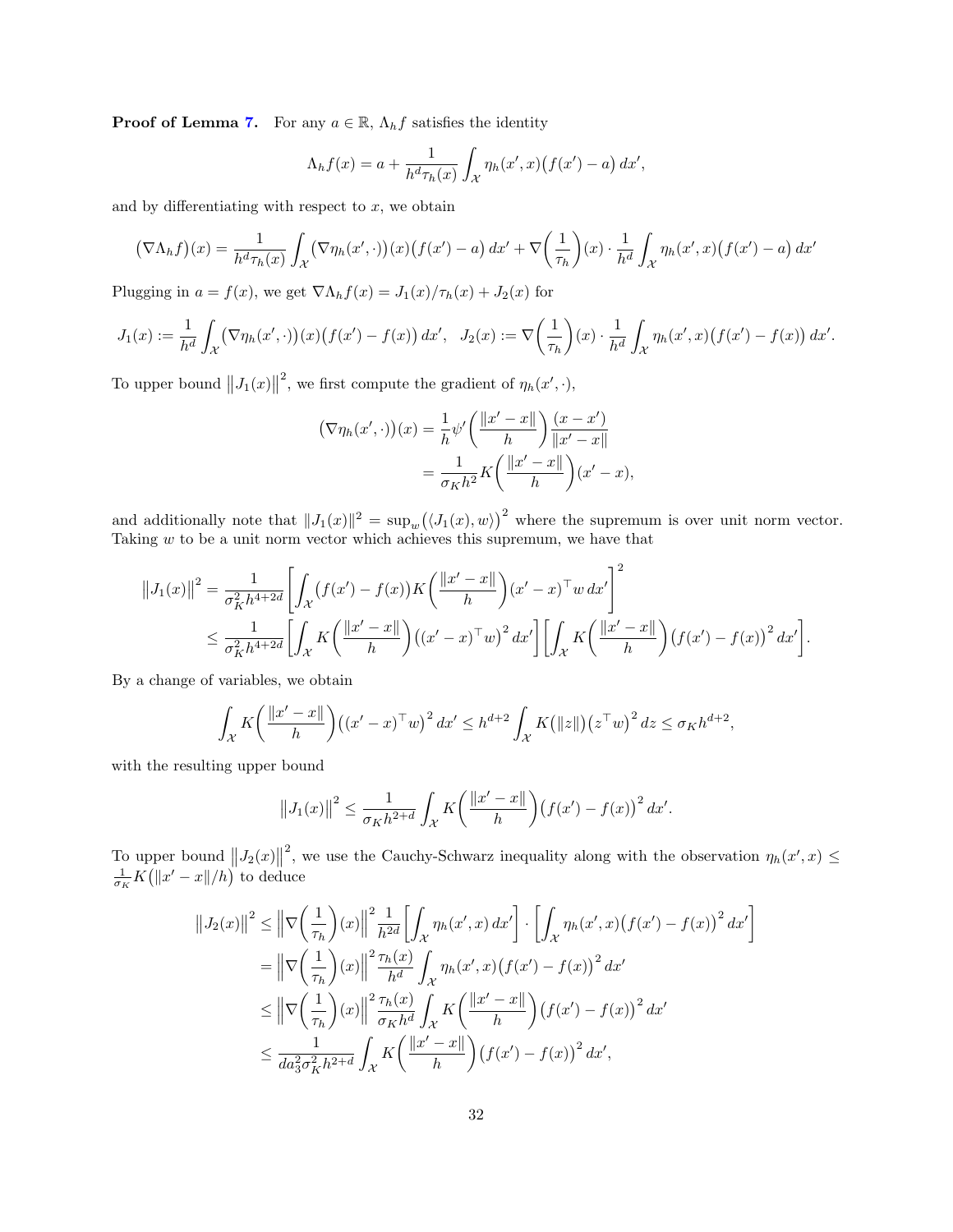where the last inequality follows from the estimates on  $\tau_h$  and  $\nabla \tau_h$  provided in Lemma [8.](#page-30-3) Combining our bounds on  $||J_1(x)||$ <sup>2</sup> and  $||J_2(x)||$ <sup>2</sup> along with the lower bound on  $\tau_h(x)$  in Lemma [8](#page-30-3) and integrating over  $\mathcal{X}$ , we have

$$
\sigma_K D_2(\Lambda_h f) = \sigma_K \int_{\mathcal{X}} \left\| \left( \nabla \Lambda_h f \right)(x) \right\|^2 p^2(x) dx
$$
  
\n
$$
\leq 2 \sigma_K \int_{\mathcal{X}} \left( \frac{\|J_1(x)\|^2}{\tau_h^2(x)} + \|J_2(x)\|^2 \right) p^2(x) dx
$$
  
\n
$$
\leq \left( \frac{1}{a_3^2} + \frac{1}{da_3^2 \sigma_K} \right) \frac{2}{h^{d+2}} \int_{\mathcal{X}} \int_{\mathcal{X}} K \left( \frac{\|x' - x\|}{h} \right) \left( f(x') - f(x) \right)^2 p^2(x) dx' dx
$$
  
\n
$$
\leq 2 \left( 1 + \frac{L_p h}{p_{\min}} \right) \left( \frac{1}{a_3^2} + \frac{1}{da_3^2 \sigma_K} \right) E_h(f),
$$

and taking  $A_8 := 2 \left( 1 + \frac{L_p c_0}{p_{\min}} \right) \left( \frac{1}{a_3^2} + \frac{1}{da_3^2 \sigma_K} \right)$ completes the proof of Lemma [7.](#page-30-1)

**Proof of Lemma [8.](#page-30-3)** We first establish our estimates of  $\tau_h(x)$ , and then upper bound  $\|\nabla \tau_h(x)\|$ . Using  $(51)$ , we have that

$$
\tau_h(x) = \frac{1}{h^d} \int_{\mathcal{X} \cap B(x,h)} \psi\left(\frac{\|x' - x\|}{h}\right) dx'
$$

$$
\geq \frac{a_3}{h^d} \int_{B(x,h)} \psi\left(\frac{\|x' - x\|}{h}\right) dx'
$$

$$
= a_3 \int_{B(0,1)} \psi(\|z\|) dz,
$$

and it follows from similar reasoning that  $\tau_h(x) \leq \int_{B(0,1)} \psi(||z||) dz$ .

We will now show that  $\int_{B(0,1)} \psi(||z||) dz = 1$ , from which we derive the estimates  $a_3 \leq \tau_h(x) \leq 1$ . To see the identity, note that on the one hand, by converting to polar coordinates and integrating by parts we obtain

$$
\int_{B(0,1)} \psi(||z||) dz = d\nu_d \int_0^1 \psi(t) t^{d-1} dt = -\nu_d \int_0^1 \psi'(t) t^d dt = \frac{\nu_d}{\sigma_K} \int_0^1 t^{d+1} K(t) dt;
$$

on the other hand, again converting to polar coordinates, we have

$$
\sigma_K = \frac{1}{d} \int_{\mathbb{R}^d} ||x||^2 K(||x||) dx = \nu_d \int_0^1 t^{d+1} K(t) dt,
$$

and so  $\int_{B(0,1)} \psi(||z||) dz = 1.$ 

Now we upper bound  $\|\nabla \tau_h(x)\|^2$ . Exchanging derivative and integral, we have

$$
\nabla \tau_h(x) = \frac{1}{h^d} \int_{\mathcal{X}} (\nabla \eta_h(x', \cdot))(x) dx' = \frac{1}{\sigma_K h^{d+2}} \int_{\mathcal{X}} K\left(\frac{\|x' - x\|}{h}\right) (x' - x) dx',
$$

whence by the Cauchy-Schwarz inequality,

$$
\|\nabla\tau_h(x)\|^2 \le \frac{1}{\sigma_K^2 h^{2d+4}} \left[ \int_{\mathcal{X}} K\left( \frac{\|x'-x\|}{h} \right) dx' \right] \left[ \int_{\mathcal{X}} K\left( \frac{\|x'-x\|}{h} \right) \|x'-x\|^2 dx', \right] \le \frac{1}{d\sigma_K h^2},
$$
ing the proof of Lemma 8

concluding

We remark that while  $\nabla \tau(x) = 0$  when  $B(x, r) \in \mathcal{X}$ , near the boundary the upper bound we derived by using Cauchy-Schwarz appears tight.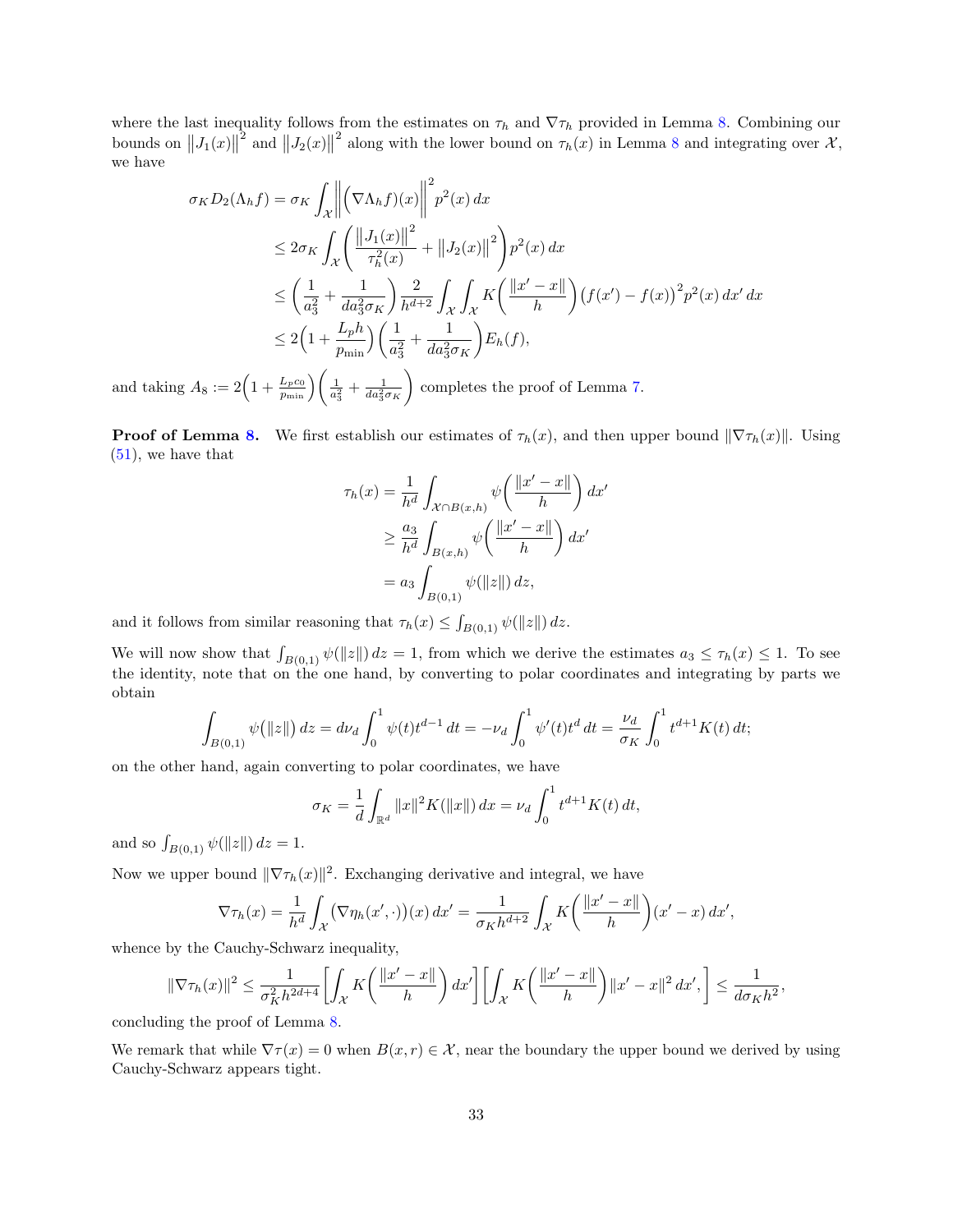Proof of Lemma [9.](#page-30-2) By Jensen's inequality and Lemma [8,](#page-30-3)

$$
\left|\Lambda_h f(x)\right|^2 \leq \frac{1}{h^d \tau_h(x)} \int_{\mathcal{X}} \eta_h(x', x) \left[f(x')\right]^2 dx'
$$
  

$$
\leq \frac{1}{a_3 h^d p_{\min}} \int_{\mathcal{X}} \eta_h(x', x) \left[f(x')\right]^2 p(x') dx'.
$$

Then, integrating over x, and recalling that  $\int_{B(0,1)} \psi(||z||) = 1$  as shown in the proof of Lemma [8,](#page-30-3) we have

$$
\begin{split} \left\| \Lambda_h f \right\|_P^2 &\leq \frac{1}{a_3 h^d p_{\min}} \int_{\mathcal{X}} \int_{\mathcal{X}} \eta_h(x', x) \left[ f(x') \right]^2 p(x') p(x) \, dx' \, dx \\ &\leq \frac{p_{\max}}{a_3 h^d p_{\min}} \int_{\mathcal{X}} \left[ f(x') \right]^2 p(x') \bigg( \int_{\mathcal{X}} \eta_h(x', x) \, dx \bigg) \, dx' \\ &\leq \frac{p_{\max}}{a_3 p_{\min}} \int_{\mathcal{X}} \left[ f(x') \right]^2 p(x') \bigg( \int_{B(0, 1)} \psi(\|z\|) \, dz \bigg) \, dx' \\ &= \frac{p_{\max}}{a_3 p_{\min}} \|f\|_P^2. \end{split}
$$

To establish [\(53\)](#page-30-5), noting that  $\Lambda_h a = a$  for any  $a \in \mathbb{R}$ , we have that

$$
\left|\Lambda_r f(x) - f(x)\right|^2 = \left[\frac{1}{h^d \tau_h(x)} \int_{\mathcal{X}} \eta_h(x', x) \left(f(x') - f(x)\right) dx'\right]^2
$$
  
\n
$$
\leq \frac{1}{h^{2d} \tau_h^2(x)} \left[\int_{\mathcal{X}} \eta_h(x', x) dx'\right] \cdot \left[\int_{\mathcal{X}} \eta_h(x', x) \left(f(x') - f(x)\right)^2 dx'\right]
$$
  
\n
$$
= \frac{1}{h^d \tau_h(x)} \int_{\mathcal{X}} \eta_h(x', x) \left(f(x') - f(x)\right)^2 dx'.
$$
  
\n
$$
\leq \frac{1}{h^d \tau_h(x) p_{\min}} \int_{\mathcal{X}} \eta_h(x', x) \left(f(x') - f(x)\right)^2 p(x') dx'.
$$

From here, we can use the lower bound  $\tau_h(x) \ge a_3$  stated in Lemma [8,](#page-30-3) as well as the upper bound  $\eta_h(x',x) \leq (1/\sigma_K)K(||x'-x||/h)$ , to deduce

$$
\left|\Lambda_r f(x) - f(x)\right|^2 \le \frac{1}{h^d a_3 \sigma_K p_{\min}} \int_{\mathcal{X}} K\left(\frac{\|x' - x\|}{h}\right) \left(f(x') - f(x)\right)^2 p(x') dx'.
$$

Then integrating over  $\mathcal X$  with respect to p yields [\(53\)](#page-30-5).

### <span id="page-33-0"></span>D.4 Random functionals

We will use Lemma [10](#page-33-1) in the proof of Proposition [5.](#page-27-0)

<span id="page-33-1"></span>Lemma 10 (cf. Lemma 3.4 of [Burago et al.](#page-13-7) [\[2014\]](#page-13-7)). Let  $U \subseteq \mathcal{X}$  be a measurable subset such that  $vol(U) > 0$ , and  $\text{diam}(U) \leq 2A_0\tilde{\delta}$ . Then, letting  $a = (\tilde{P}_n(U))^{-1} \cdot \int_U f(x)\tilde{p}_n(x) dx$  be the average of f over U,  $idA$  holds that it holds that

$$
\int_U \left| f(x) - a \right|^2 \widetilde{p}_n(x) \, dx \leq A_3 r^2 \widetilde{E}_r(f, U).
$$

Now we relate  $\widetilde{E}_r(f)$  and  $E_r(f)$ . Some standard calculations show that for  $A_1 := 3A_0/p_{\text{min}}$ ,

<span id="page-33-2"></span>
$$
(1 - A_1(\theta + \delta))E_r(f) \le \tilde{E}_r(f) \le (1 + A_1(\theta + \delta))E_r(f), \tag{54}
$$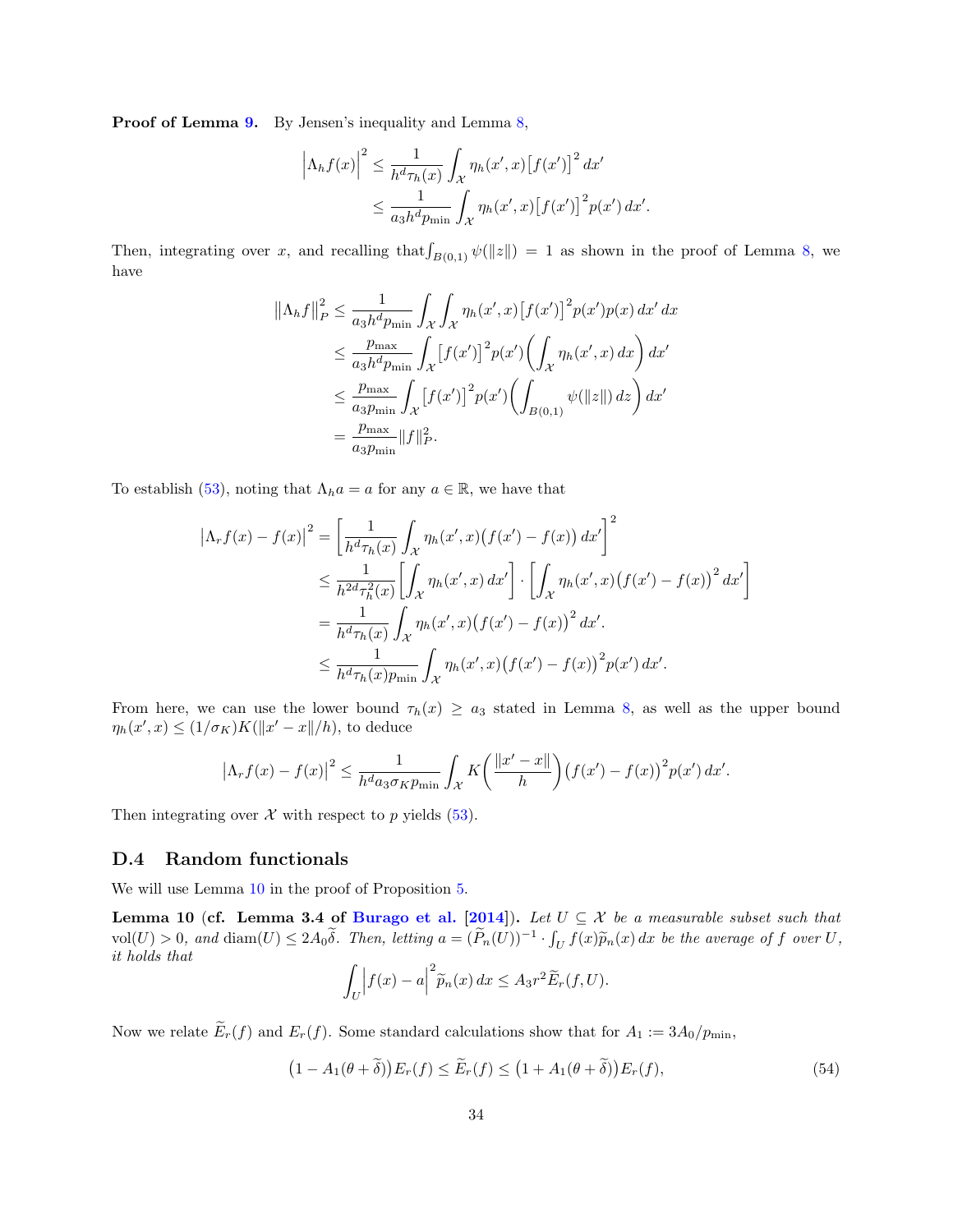as well as implying that the norms  $||f||_P$  and  $||f||_p$  satisfy

<span id="page-34-4"></span>
$$
(1 - A_1(\theta + \tilde{\delta})) \|f\|_P^2 \le \|f\|_{\tilde{P}_n}^2 \le (1 + A_1(\theta + \tilde{\delta})) \|f\|_P^2.
$$
 (55)

Lemma [11](#page-34-0) relates the graph Sobolev semi-norm  $b_r(\widetilde{\mathcal{P}}f)$  to the non-local energy  $\widetilde{E}_r(f)$ .

<span id="page-34-0"></span>Lemma 11 (cf. Lemma 13 of García Trillos et al.  $[2019]$ , Lemma 4.3 of [Burago et al.](#page-13-7)  $[2014]$ ). For any  $f \in L^2(\mathcal{X}),$ 

$$
b_r(\widetilde{\mathcal{P}}f) \le \left(1 + A_9 \frac{\delta}{r}\right) \widetilde{E}_{r+2A_0 \widetilde{\delta}}(f).
$$

In Lemma [12,](#page-34-1) we establish the reverse of Lemma [11.](#page-34-0)

<span id="page-34-1"></span>Lemma 12 (cf. Lemma 14 of García Trillos et al. [\[2019\]](#page-13-8)). For any  $u \in L^2(P_n)$ ,

$$
\widetilde{E}_{r-2A_0\widetilde{\delta}}(\widetilde{\mathcal{P}}^{\star}u)\leq \bigg(1+A_3\frac{\widetilde{\delta}}{r}\bigg)b_r(u).
$$

Proof of Lemma [10.](#page-33-1) A symmetrization argument implies that

<span id="page-34-3"></span>
$$
\int_{U} \left| f(x) - a \right|^2 \widetilde{p}_n(x) dx = \frac{1}{2\widetilde{P}_n(U)} \int_{U} \int_{U} \left| f(x') - f(x) \right|^2 \widetilde{p}_n(x') \widetilde{p}_n(x) dx' dx \tag{56}
$$

Now, since  $x'$  and x belong to U, we have that  $||x' - x|| \le 2A_0\tilde{\delta}$ . Set  $V = B(x, r) \cap B(x', r)$ , and note that  $B(x, r - 2A_0\delta) \subseteq V$ . Moreover,  $r - 2A_0\delta \le r \le c_0$  by assumption. Therefore by [\(51\)](#page-30-4),

$$
\text{vol}(V \cap \mathcal{X}) \ge \text{vol}(B(x, r - 2A_0 \tilde{\delta}) \cap \mathcal{X}) \ge a_3 \nu_d (r - 2A_0 \tilde{\delta})^d \ge \frac{a_3 \nu_d}{2^d} r^d
$$

where the last inequality follows since  $\tilde{\delta} \leq \frac{1}{4A_0}r$ . Using the triangle inequality

$$
|f(x') - f(x)|^{2} \le 2(|f(x') - f(z)|^{2} + |f(z) - f(x)|^{2})
$$

we have that for any x and  $x'$  in U,

$$
\left| f(x') - f(x) \right|^2 \le \frac{2}{\text{vol}(V \cap \mathcal{X})} \int_{V \cap \mathcal{X}} \left| f(x') - f(z) \right|^2 + \left| f(z) - f(x) \right|^2 dz
$$
  

$$
\le \frac{2^{d+1}}{a_3 \nu_d r^d} \int_{V \cap \mathcal{X}} \left| f(x') - f(z) \right|^2 + \left| f(z) - f(x) \right|^2 dz
$$
  

$$
\le \frac{2^{d+2}}{K(1) a_3 \nu_d r^d p_{\text{min}}} \left( F(x') + F(x) \right), \tag{57}
$$

where in the last inequality we set

<span id="page-34-2"></span>
$$
F(x) := \int_{\mathcal{X}} K\left(\frac{\|z-x\|}{r}\right) \left(f(z) - f(x)\right)^2 \widetilde{p}_n(x) \, dx,
$$

and use the facts that  $\widetilde{p}_n(x) \ge p_{\min}/2$ , that  $K(\|z - x\|/r) \ge K(1)$  for all  $z \in B(x, r)$ . Plugging the upper bound  $(57)$  back into  $(56)$ , we have that

$$
\int_{U} \left| f(x) - a \right|^2 \widetilde{p}_n(x) dx \le \frac{2^{d+2}}{K(1)a_3 \nu_d r^d} \int_{U} F(x) \widetilde{p}_n(x) dx
$$

$$
= \frac{2^{d+2}}{K(1)a_3 \nu_d} r^2 \widetilde{E}_r(f, U),
$$

and Lemma [10](#page-33-1) follows by taking  $A_3 := 2^{d+2}/(K(1)a_3\nu_d)$ .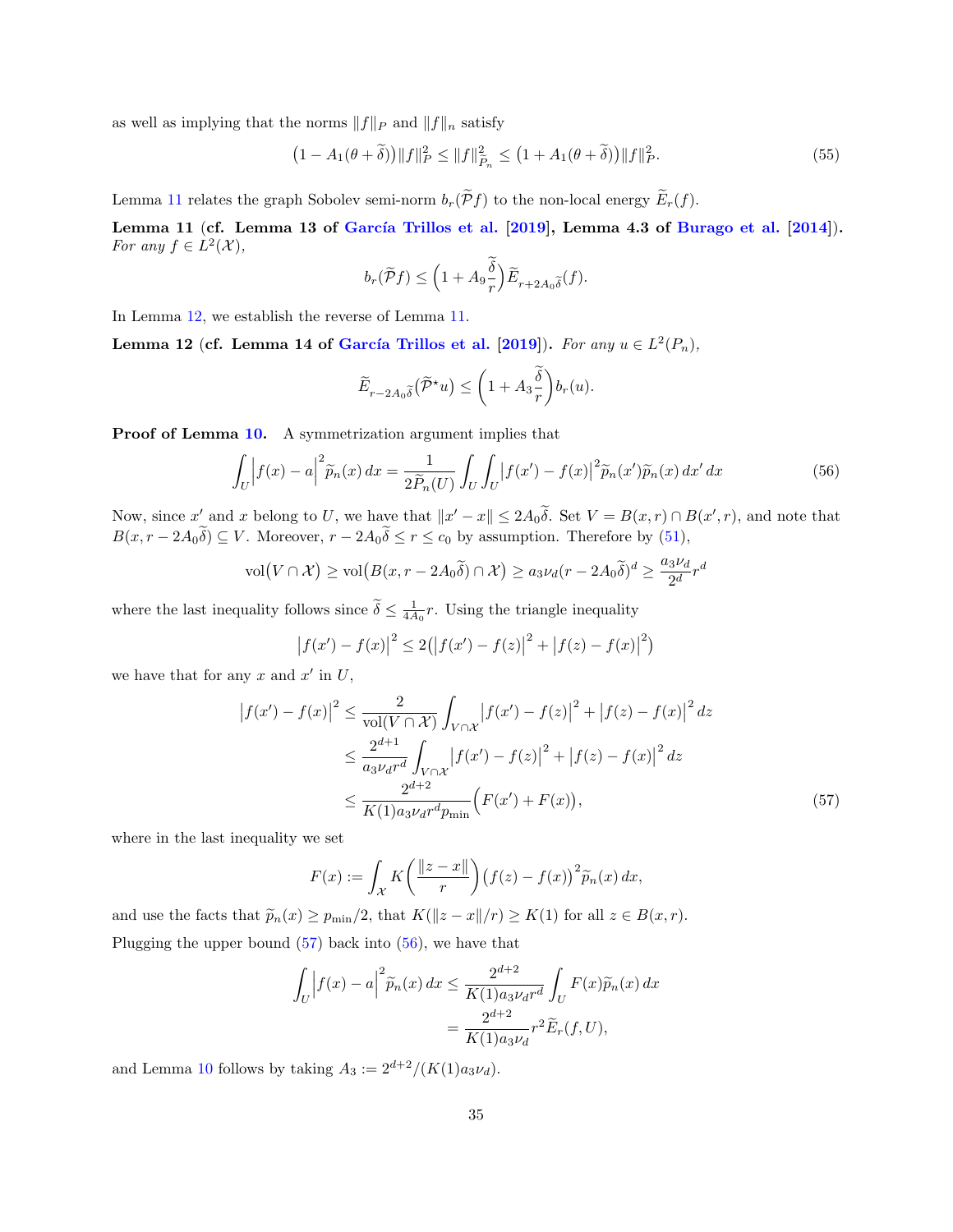**Proof of Lemma [11.](#page-34-0)** Recalling that  $(\tilde{P}f)(X_i) = n \cdot \int_{U_i} f(x) \tilde{p}_n(x) dx$ , by Jensen's inequality,

$$
\left( (\widetilde{\mathcal{P}}f)(X_i) - (\widetilde{\mathcal{P}}f)(X_j) \right)^2 \leq n^2 \cdot \int_{U_i} \int_{U_j} \left( f(x') - f(x) \right)^2 \widetilde{p}_n(x') \widetilde{p}_n(x) \, dx' \, dx.
$$

Additionally, the non-increasing and Lipschitz properties of K imply that for any  $x \in U_i$  and  $x' \in U_j$ ,

$$
K\left(\frac{\|X_i-X_j\|}{r}\right)\leq K\left(\frac{\left(\|x'-x\|-2A_0\widetilde{\delta}\right)_+}{r}\right)\leq K\left(\frac{\|x'-x\|}{r+2A_0\widetilde{\delta}}\right)+\frac{2L_KA_0\widetilde{\delta}}{r}\mathbf{1}\left\{\|x'-x\|\leq r+2A_0\widetilde{\delta}\right\}.
$$

As a result, the graph Dirichlet energy is upper bounded as follows:

$$
b_r(\widetilde{P}f) = \frac{1}{n^2r^{d+2}} \sum_{i,j=1}^n \left( (\widetilde{P}f)(X_i) - (\widetilde{P}f)(X_j) \right)^2 K \left( \frac{\|X_i - X_j\|}{r} \right)
$$
  
\n
$$
\leq \frac{1}{r^{d+2}} \sum_{i,j=1}^n \int_{U_i} \int_{U_j} \left( f(x') - f(x) \right)^2 \widetilde{p}_n(x') \widetilde{p}_n(x) K \left( \frac{\|X_i - X_j\|}{r} \right) dx' dx
$$
  
\n
$$
\leq \frac{1}{r^{d+2}} \sum_{i,j=1}^n \int_{U_i} \int_{U_j} \left( f(x') - f(x) \right)^2 \widetilde{p}_n(x') \widetilde{p}_n(x) \left[ K \left( \frac{\|x' - x\|}{r + 2A_0 \widetilde{\delta}} \right) + \frac{2L_K A_0 \widetilde{\delta}}{r} \mathbf{1} \left\{ \|x' - x\| \leq r + 2\widetilde{\delta} \right\} \right] dx' dx
$$
  
\n
$$
= \left( 1 + 2A_0 \frac{\widetilde{\delta}}{r} \right)^{d+2} \left[ \widetilde{E}_{r+2A_0 \widetilde{\delta}}(f) + \frac{2L_K A_0 \widetilde{\delta}}{r} \widetilde{E}_{r+2A_0 \widetilde{\delta}}(f; \mathbf{1}_{[0,1]}) \right],
$$

for  $\mathbf{1}_{[0,1]}(t) = \mathbf{1}\{0 \le t \le 1\}$ . But by assumption  $E_{r+2A_0\tilde{\delta}}(f; \mathbf{1}_{[0,1]}) \le 1/(K(1))E_{r+2A_0\tilde{\delta}}(f)$ , and so we obtain

$$
b_r(\widetilde{\mathcal{P}}f) \le \left(1 + 2A_0 \frac{\delta}{r}\right)^{d+2} \left(1 + \frac{2L_K A_0 \delta}{rK(1)}\right) \widetilde{E}_{r+2A_0 \widetilde{\delta}}(f);
$$

the Lemma follows upon choosing  $A_9 := A_0(2^{d+4} + \frac{4L_K}{K(1)})$ .

**Proof of Lemma [12.](#page-34-1)** For brevity, we write  $\tilde{r} := r - 2A_0\tilde{\delta}$ . We begin by expanding the energy  $\tilde{E}_{\tilde{r}}(\tilde{\mathcal{P}}^{\star}u)$ as a double sum of double integrals,

$$
\widetilde{E}_{\widetilde{r}}(\widetilde{\mathcal{P}}^{\star}u)=\frac{1}{\widetilde{r}^{d+2}}\sum_{i=1}^{n}\sum_{j=1}^{n}\int_{U_{i}}\int_{U_{j}}\left(u(X_{i})-u(X_{j})\right)^{2}K\left(\frac{\|x'-x\|}{\widetilde{r}}\right)\widetilde{p}_{n}(x')\widetilde{p}_{n}(x)\,dx'\,dx.
$$

We next use the Lipschitz property of the kernel K—in particular that for  $x \in U_i$  and  $x' \in U_j$ ,

$$
K\bigg(\frac{\|x'-x\|}{\widetilde{r}}\bigg) \le K\bigg(\frac{\|X_i-X_j\|}{r}\bigg) + \frac{2A_0L_K\widetilde{\delta}}{\widetilde{r}}\cdot \mathbf{1}\bigg\{\frac{\|x'-x\|}{\widetilde{r}} \le 1\bigg\},\
$$

—to conclude that

$$
\widetilde{E}_{\widetilde{r}}(\widetilde{\mathcal{P}}^*u) \leq \frac{1}{n^2 \widetilde{r}^{d+2}} \sum_{i=1}^n \sum_{j=1}^n \left( u(X_i) - u(X_j) \right)^2 K\left( \frac{\|X_i - X_j\|}{r} \right) + \frac{2A_0 L_K \widetilde{\delta}}{\widetilde{r}} \widetilde{E}_{\widetilde{r}}(\widetilde{\mathcal{P}}^*u, \mathbf{1}_{[0,1]})
$$
\n
$$
\leq \left( 1 + 2^{d+2} A_0 \frac{\widetilde{\delta}}{r} \right) b_r(u) + \frac{2A_0 L_K \widetilde{\delta}}{\widetilde{r}} \widetilde{E}_{\widetilde{r}}(\widetilde{\mathcal{P}}^*u, \mathbf{1}_{[0,1]})
$$
\n
$$
\leq \left( 1 + 2^{d+2} A_0 \frac{\widetilde{\delta}}{r} \right) b_r(u) + \frac{4A_0 L_K \widetilde{\delta}}{K(1)r} \widetilde{E}_{\widetilde{r}}(\widetilde{\mathcal{P}}^*u).
$$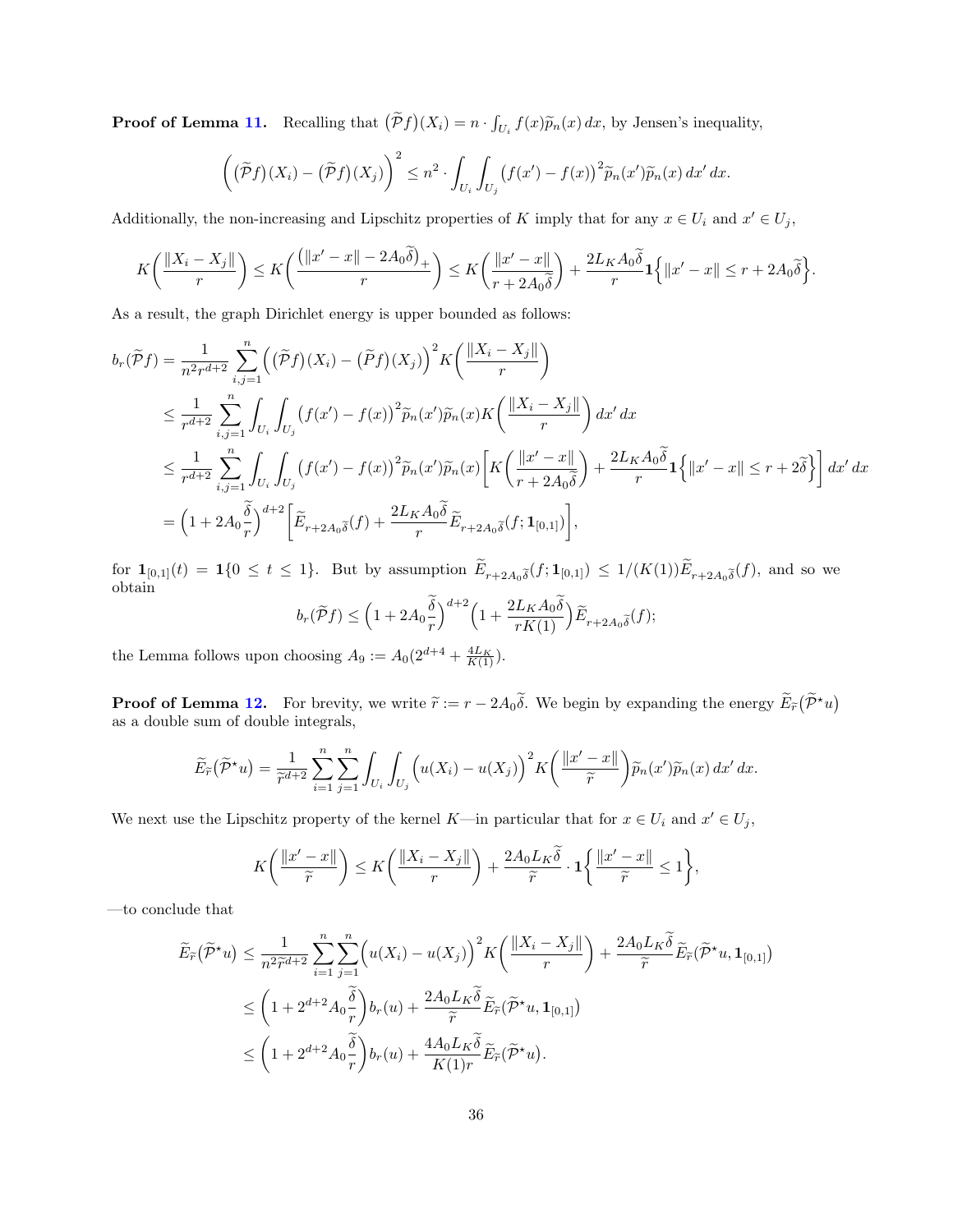In other words,

$$
\widetilde{E}_{\widetilde{r}}(\widetilde{\mathcal{P}}^{\star}u) \leq \left(1 - \frac{4A_0 L_K \widetilde{\delta}}{K(1)r}\right)^{-1} \left(1 + 2^{d+2} A_0 \frac{\widetilde{\delta}}{r}\right) b_r(u)
$$
\n
$$
\leq \left(1 + \frac{\widetilde{\delta}}{r} \left(\frac{8A_0 L_K}{K(1)} + 2^{d+3}\right)\right) b_r(u),
$$

where the second inequality follows from the algebraic identities  $(1-t)^{-1} \le (1+2t)$  for any  $0 < t < 1/2$ and  $(1 + s)(1 + t) < 1 + 2s + t$  for any  $0 < t < 1$  and  $s > 0$ . The Lemma follows upon choosing  $A_3 := \frac{8A_0L_K}{K(1)} + 2^{d+3}.$ 

#### <span id="page-36-0"></span>D.5 Proof of Propositions [4](#page-26-1) and [5](#page-27-0)

Proof of Proposition [4.](#page-26-1) Part (1) of Proposition [4](#page-26-1) follows from

$$
\begin{aligned} \sigma_K D_2(\Lambda_{r-2A_0\widetilde{\delta}}\widetilde{\mathcal{P}}^\star u)&\stackrel{(i)}{\leq}A_8E_{r-2A_0\widetilde{\delta}}(\widetilde{\mathcal{P}}^\star u)\\ &\stackrel{(ii)}{\leq}A_8\Big(1+A_1(\theta+\widetilde{\delta})\Big)\widetilde{E}_{r-2A_0\widetilde{\delta}}(\widetilde{\mathcal{P}}^\star u)\\ &\stackrel{(iii)}{\leq}A_8\Big(1+A_1(\theta+\widetilde{\delta})\Big)\cdot\bigg(1+A_3\frac{\widetilde{\delta}}{r}\bigg)b_r(u), \end{aligned}
$$

where  $(i)$  follows from Lemma [7,](#page-30-1)  $(ii)$  follows from  $(54)$ , and  $(iii)$  follows from Lemma [12.](#page-34-1)

Part  $(2)$  of Proposition [4](#page-26-1) follows from

$$
b_r(\widetilde{P}f) \stackrel{(iv)}{\leq} \left(1 + A_9 \frac{\widetilde{\delta}}{r}\right) \widetilde{E}_{r+2A_0 \widetilde{\delta}}(f)
$$
  

$$
\stackrel{(v)}{\leq} \left(1 + A_1(\theta + \widetilde{\delta})\right) \left(1 + A_9 \frac{\widetilde{\delta}}{r}\right) E_{r+2A_0 \widetilde{\delta}}(f)
$$
  

$$
\stackrel{(vi)}{\leq} \left(1 + A_1(\theta + \widetilde{\delta})\right) \cdot \left(1 + A_9 \frac{\widetilde{\delta}}{r}\right) \cdot \left(\frac{C_5 p_{\text{max}}^2}{p_{\text{min}}^2}\right) \cdot \sigma_K D_2(f),
$$

where  $(iv)$  follows from Lemma [11,](#page-34-0)  $(v)$  follows from  $(54)$ , and  $(vi)$  follows from the proof of Lemma [1.](#page-10-0)

**Proof of Proposition [5.](#page-27-0)** Proof of (1). We begin by upper bounding  $\|\tilde{\mathcal{P}}f\|_n$ . By the Cauchy-Schwarz inequality and the bound on  $\|\widetilde{p}_n - p\|_{\infty}$  in [\(42\)](#page-26-3),

$$
\left| \tilde{\mathcal{P}} f(X_i) \right|^2 = n^2 \Big| \int_{U_i} f(x) \tilde{p}_n(x) \, dx \Big|^2
$$
  
\n
$$
\leq n \int_{U_i} \Big| f(x) \Big|^2 \tilde{p}_n(x) \, dx
$$
  
\n
$$
\leq n \Big( 1 + A_1(\theta + \tilde{\delta}) \Big) \Big[ \int_{U_i} \Big| f(x) \Big|^2 p(x) \, dx + A_1(\theta + \tilde{\delta}) \int_{U_i} \Big| f(x) \Big|^2 p(x) \, dx \Big],
$$

and summing over  $i = 1, \ldots, n$ , we obtain

<span id="page-36-1"></span>
$$
\left\|\widetilde{\mathcal{P}}f\right\|_{n}^{2} \leq \left(1 + A_{1}(\theta + \widetilde{\delta})\right) \left\|f\right\|_{P}^{2}.
$$
\n(58)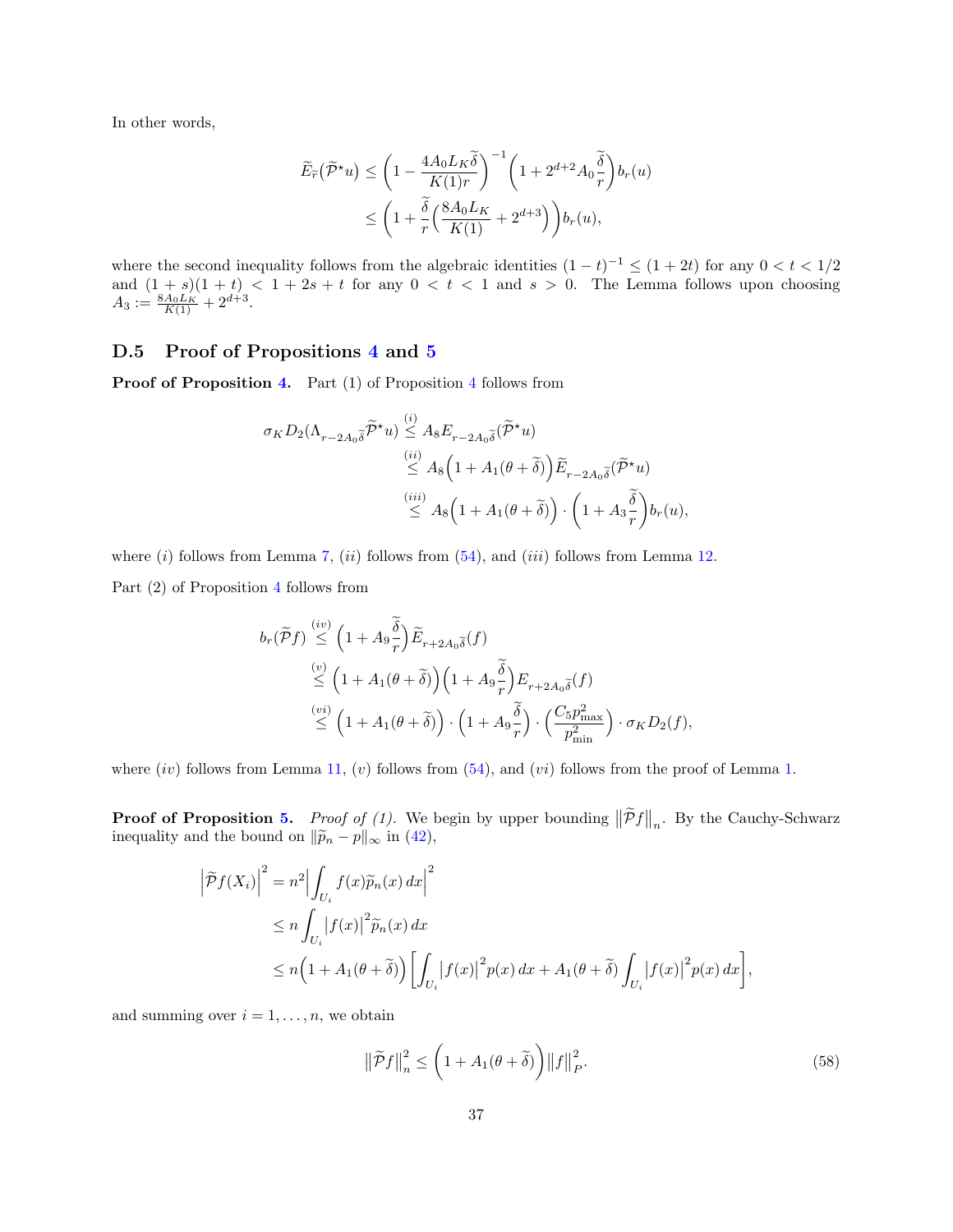Now, noticing that  $\|\tilde{\mathcal{P}}f\|_n = \|\tilde{P}^{\star}\tilde{P}f\|_{\tilde{P}_n}$ , we can use the upper bound [\(58\)](#page-36-1) to show that

$$
\left| \|\tilde{\mathcal{P}}f\|_{n}^{2} - \|f\|_{P}^{2} \right| \leq \left| \|\tilde{\mathcal{P}}f\|_{n}^{2} - \|f\|_{\tilde{P}_{n}}^{2} \right| + \left| \|f\|_{\tilde{P}_{n}}^{2} - \|f\|_{P}^{2} \right|
$$
\n
$$
\stackrel{(i)}{\leq} \left| \|\tilde{\mathcal{P}}f\|_{n}^{2} - \|f\|_{\tilde{P}_{n}}^{2} \right| + A_{1}(\theta + \tilde{\delta}) \|f\|_{P}^{2}
$$
\n
$$
\stackrel{(ii)}{\leq} 2\sqrt{1 + A_{1}(\theta + \tilde{\delta})} \left| \|\tilde{\mathcal{P}}f\|_{n} - \|f\|_{\tilde{P}_{n}} \right| \cdot \|f\|_{P} + A_{1}(\theta + \tilde{\delta}) \|f\|_{P}^{2}
$$
\n
$$
\leq 2\sqrt{1 + A_{1}(\theta + \tilde{\delta})} \left\| \tilde{\mathcal{P}}f\|_{n} - \|f\|_{\tilde{P}_{n}} \cdot \|f\|_{P} + A_{1}(\theta + \tilde{\delta}) \|f\|_{P}^{2}, \tag{60}
$$

where  $(i)$  follows from  $(55)$  and  $(ii)$  follows from  $(55)$  and  $(58)$ .

It remains to upper bound  $\|\widetilde{\mathcal{P}}^{\star}\widetilde{\mathcal{P}}f - f\|$ 2  $\sum_{i=1}^{2} P_{n_i}$ . Noting that  $\widetilde{\mathcal{P}}^{\star}\widetilde{\mathcal{P}}f$  is piecewise constant over the cells  $U_i$ , we have

<span id="page-37-0"></span>
$$
\|\widetilde{\mathcal{P}}^{\star}\widetilde{\mathcal{P}}f - f\|_{\widetilde{P}_n}^2 = \sum_{i=1}^n \int_{U_i} \left( f(x) - n \cdot \int_{U_i} f(x')\widetilde{p}_n(x') dx' \right)^2 \widetilde{p}_n(x) dx.
$$

From Lemma [10,](#page-33-1) we have that for each  $i = 1, \ldots, n$ ,

$$
\int_{U_i} \left( f(x) - n \cdot \int_{U_i} f(x') \widetilde{p}_n(x') dx' \right)^2 \widetilde{p}_n(x) dx \leq A_3 r^2 \widetilde{E}_r(f, U_i).
$$

Summing up over  $i$  on both sides of the inequality gives

$$
\|\widetilde{\mathcal{P}}^{\star}\widetilde{\mathcal{P}}f - f\|_{\widetilde{P}_n}^2 \le A_3 r^2 \widetilde{E}_r(f,\mathcal{X}) \le A_3 \Big(1 + A_1(\theta + \widetilde{\delta})\Big) \cdot \Big(\frac{C_5 p_{\text{max}}^2}{p_{\text{min}}^2}\Big) \cdot \sigma_K r^2 D_2(f),
$$

where the latter inequality follows from the proof of Proposition  $4$ , Part  $(2)$ . Then Proposition  $5$ , Part  $(1)$ follows by plugging this inequality into [\(60\)](#page-37-0) and taking

<span id="page-37-2"></span>
$$
A_5 := 2\sqrt{A_3} \Big(1 + A_1(\theta + \widetilde{\delta})\Big) \Big(\frac{\sqrt{C_5}p_{\max}}{p_{\min}}\Big) \cdot \sqrt{\sigma_K}.
$$

*Proof of (2)*. By the triangle inequality and  $(55)$ ,

$$
\left| \|\widetilde{\mathcal{I}}u\|_{P}^{2} - \|u\|_{n}^{2} \right| \leq \left| \|\widetilde{\mathcal{I}}u\|_{P}^{2} - \|\widetilde{\mathcal{I}}u\|_{\widetilde{P}_{n}}^{2} \right| + \left| \|\widetilde{\mathcal{I}}u\|_{\widetilde{P}_{n}}^{2} - \|u\|_{n}^{2} \right| \n\leq A_{1}(\theta + \widetilde{\delta})\|\widetilde{\mathcal{I}}u\|_{\widetilde{P}_{n}}^{2} + \left| \|\widetilde{\mathcal{I}}u\|_{\widetilde{P}_{n}}^{2} - \|u\|_{n}^{2} \right| \n= A_{1}(\theta + \widetilde{\delta})\|\widetilde{\mathcal{I}}u\|_{\widetilde{P}_{n}}^{2} + \left( \|\widetilde{\mathcal{I}}u\|_{\widetilde{P}_{n}} + \|u\|_{n} \right) \cdot \left| \|\widetilde{\mathcal{I}}u\|_{\widetilde{P}_{n}} - \|u\|_{n} \right|
$$
\n(61)

To upper bound the second term in the above expression, we first note that  $||u||_n = ||\tilde{\mathcal{P}}^{\star}u||_{\tilde{P}_n}$ , and thus

<span id="page-37-1"></span>
$$
\left| \|\widetilde{\mathcal{I}}u\|_{\widetilde{P}_n} - \|u\|_n \right| = \left| \|\widetilde{\mathcal{I}}u\|_{\widetilde{P}_n} - \|\widetilde{P}^{\star}u\|_{\widetilde{P}_n} \right|
$$
  
\n
$$
\overset{(iii)}{\leq} \|\Lambda_{\widetilde{r}}\widetilde{P}^{\star}u - \widetilde{P}^{\star}u\|_{\widetilde{P}_n}
$$
  
\n
$$
\overset{(iv)}{\leq} \widetilde{r}\sqrt{\frac{1}{a_3\sigma_K p_{\min}} E_{\widetilde{r}}(\widetilde{P}^{\star}u)}
$$
  
\n
$$
\overset{(v)}{\leq} \widetilde{r}\sqrt{\frac{1 + A_1(\theta + \widetilde{\delta})}{a_3\sigma_K p_{\min}}} \left(1 + A_3 \frac{\widetilde{\delta}}{r}\right) b_r(u),
$$
  
\n(62)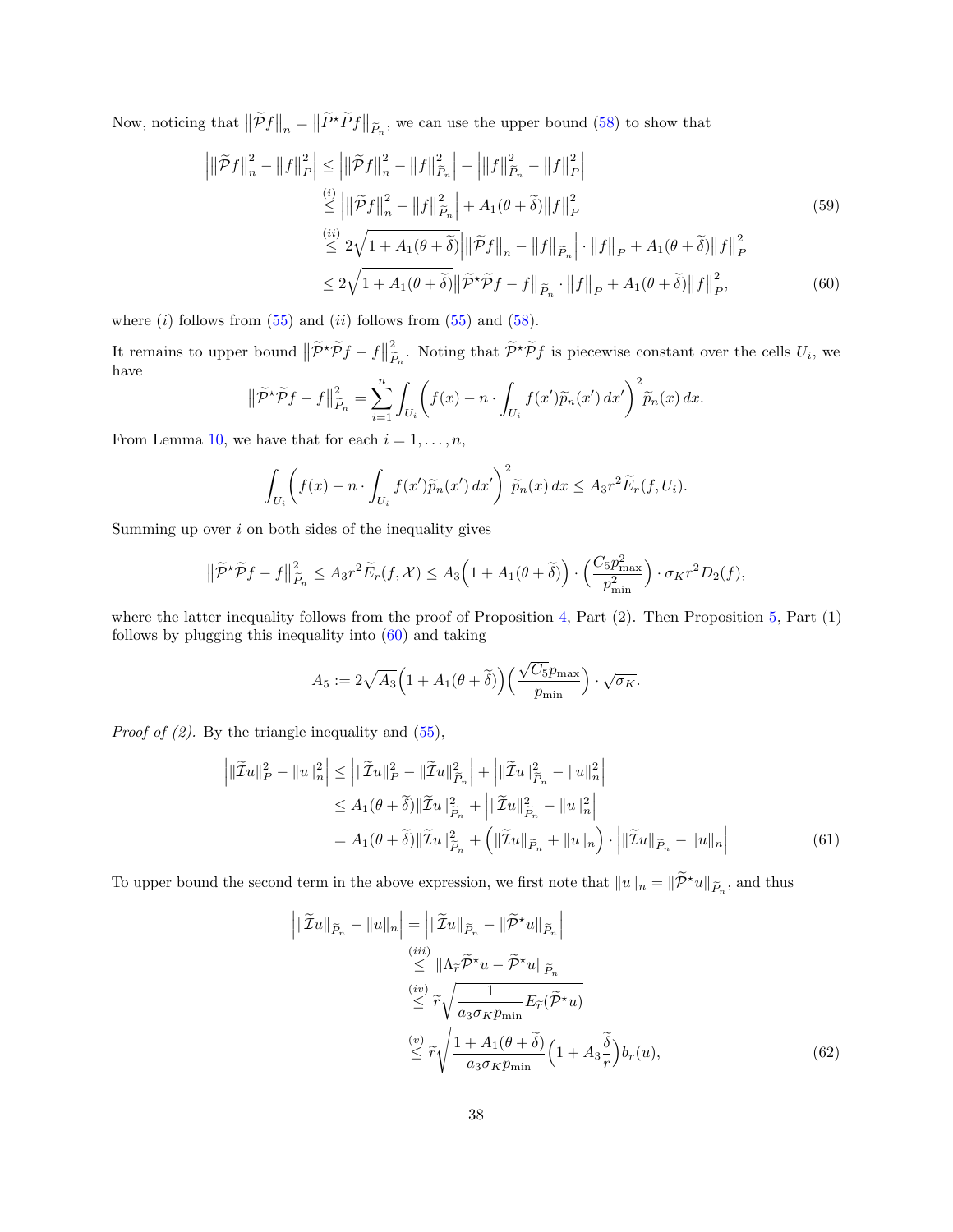where (iii) follows by the triangle inequality, (iv) follows from Lemma [9,](#page-30-2) and (v) follows from [\(54\)](#page-33-2) and Lemma  $12$ . On the other hand, by  $(55)$  and Lemma  $9$ ,

$$
\begin{split} \|\widetilde{\mathcal{I}}u\|_{\widetilde{P}_n}^2 &\leq \left(1 + A_1(\theta + \widetilde{\delta})\right) \|\widetilde{\mathcal{I}}u\|_P^2 \\ &\leq \frac{p_{\text{max}}}{a_3 p_{\text{min}}} \cdot \left(1 + A_1(\theta + \widetilde{\delta})\right) \|\widetilde{\mathcal{P}}^\star u\|_P^2 \\ &\leq \frac{p_{\text{max}}}{a_3 p_{\text{min}}} \cdot \left(1 + A_1(\theta + \widetilde{\delta})\right)^2 \|\widetilde{\mathcal{P}}^\star u\|_{\widetilde{P}_n}^2 \\ &= \frac{p_{\text{max}}}{a_3 p_{\text{min}}} \cdot \left(1 + A_1(\theta + \widetilde{\delta})\right)^2 \|u\|_n^2. \end{split}
$$

Plugging this estimate along with [\(62\)](#page-37-1) back into [\(61\)](#page-37-2), we obtain part (2) of Proposition [5,](#page-27-0) upon choosing

$$
A_6:=\bigg(3\sqrt{\frac{2p_{\max}}{p_{\min}}}+1\bigg)\sqrt{\frac{4}{a_3\sigma_K p_{\min}}},\quad A_7:=4A_1\frac{p_{\max}}{a_3 p_{\min}}.
$$

## <span id="page-38-0"></span>E Bound on the empirical norm

In Lemma [13,](#page-38-1) we lower bound  $||f_0||_n^2$  by (a constant times) the  $L^2(\mathcal{X})$  norm of f.

<span id="page-38-1"></span>**Lemma 13.** Fix  $\delta \in (0,1)$  Suppose P satisfies [\(P2\).](#page-4-2) If  $f \in H^1(\mathcal{X}, M)$  is lower bounded in  $L^2(\mathcal{X})$  norm,

<span id="page-38-3"></span>
$$
||f||_{L^{2}(\mathcal{X})} \ge \frac{C_{6}M}{\delta} \cdot \max\left\{n^{-1/2}, n^{-1/d}\right\}.
$$
\n(63)

Then with probability at least  $1 - 5\delta$ ,

<span id="page-38-2"></span>
$$
||f||_n^2 \ge \delta \cdot \mathbb{E}\Big[||f||_n^2\Big].\tag{64}
$$

**Proof of Lemma [13.](#page-38-1)** In this proof, we will find it more convenient to deal with the parameterization  $b = 1/\delta$ . To establish [\(64\)](#page-38-2), it is sufficient to show that

$$
\mathbb{E}\big[\|f\|_n^4\big] \le \left(1 + \frac{1}{b^2}\right) \cdot \left(\mathbb{E}\big[\|f\|_n^2\big]\right)^2;
$$

then [\(64\)](#page-38-2) follows from the Paley-Zygmund inequality (Lemma [17\)](#page-45-2). Since  $p \le p_{\text{max}}$  is uniformly bounded, we can relate  $\mathbb{E}\big[\|f\|_n^4\big]$  to the  $L^4(\mathcal{X})$ -norm,

$$
\mathbb{E}\big[\|f\|_n^4\big] = \frac{(n-1)}{n} \left(\mathbb{E}\big[\|f\|_n^2\big]\right)^2 + \frac{\mathbb{E}\big[\big(f(X_1)\big)^4\big]}{n} \le \left(\mathbb{E}\big[\|f\|_n^2\big]\right)^2 + p_{\max} \frac{\|f\|_{L^4(\mathcal{X})}^4}{n}.
$$

We will use the Sobolev inequalities as a tool to show that  $||f||_{L^4(\mathcal{X})}^4/n \leq (\mathbb{E}[||f||_n^2])^2/(b^2p_{\max})$ , whence the claim of the Lemma is shown. The nature of the inequalities we use depend on the value of  $d$ . In particular, we will use the following relationships between norms: for any  $f \in H^1(\mathcal{X}; M)$ ,

$$
\sup_{x \in \mathcal{X}} |f(x)|, \quad d = 1
$$
  
\n
$$
||f||_{L^q(\mathcal{X})}, \qquad d = 2, \text{ for all } 0 < q < \infty
$$
  
\n
$$
||f||_{L^q(\mathcal{X})}, \qquad d \ge 3, \text{ for all } 0 < q \le 2d/(d-2)
$$
\n
$$
\left| \int_{-\infty}^{\infty} |f(x)|^q \, dx \right|
$$

(See Theorem 6 in Section 5.6.3 of [Evans](#page-13-3) [\[2010\]](#page-13-3) for a complete statement and proof of the various Sobolev inequalities.)

As a result, we divide our analysis into three cases: (i) the case where  $d < 2$ , (ii) the case where  $d > 2$ , and (iii) the borderline case  $d = 2$ .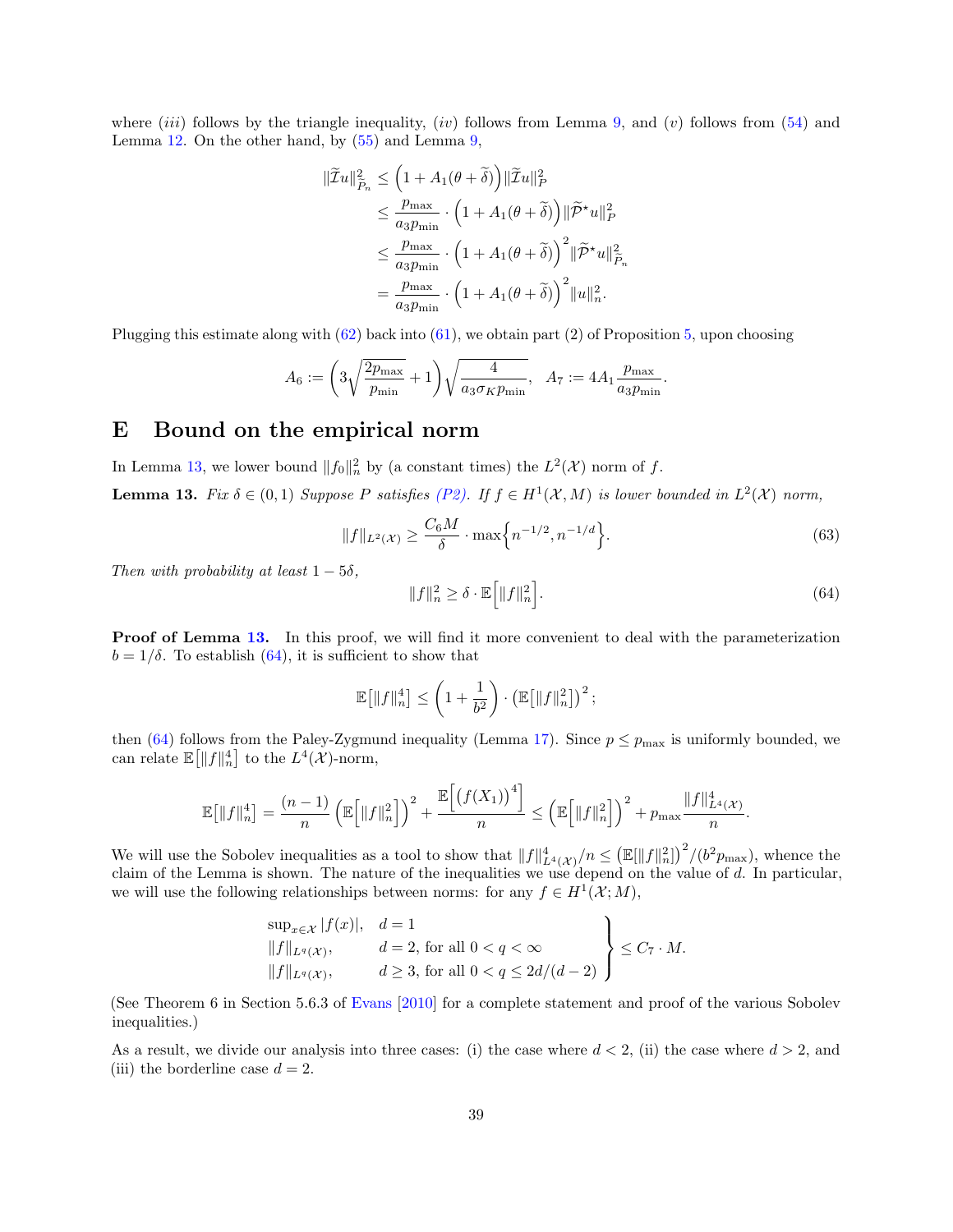Case 1:  $d < 2$ . The  $L^4(\mathcal{X})$ -norm of f can be bounded in terms of the  $L^2(\mathcal{X})$  norm,

$$
||f||_{L^{4}(\mathcal{X})}^{4} \leq \left(\sup_{x \in \mathcal{X}} |f(x)|\right)^{2} \cdot \int_{\mathcal{X}} [f(x)]^{2} dx \leq C_{7}^{2} M^{2} \cdot ||f||_{L^{2}(X)}^{2}.
$$

Since by assumption

$$
||f||_{L^{2}(\mathcal{X})}^{2} \geq C_{6}^{2} \cdot b^{2} \cdot M^{2} \cdot \frac{1}{n},
$$

we have

$$
p_{\max} \frac{\|f\|_{L^4(\mathcal{X})}^4}{n} \leq C_7^2 M^2 p_{\max} \cdot \frac{\|f\|_{L^2(\mathcal{X})}^2}{n} \leq \frac{C_7 p_{\max}}{C_6^2 b^2} \|f\|_{L^2(\mathcal{X})}^4 \leq \frac{\left(\mathbb{E}\big[\|f\|_n^2\big]\right)^2}{b^2},
$$

where the last inequality follows by taking  $C_6 \geq C_7 \sqrt{p_{\text{max}}/p_{\text{min}}}.$ 

Case 2:  $d > 2$ . Let  $\theta = 2 - d/2$  and  $q = 2d/(d-2)$ . Noting that  $4 = 2\theta + (1 - \theta)q$ , Lyapunov's inequality implies

$$
||f||_{L^{4}(\mathcal{X})}^{4} \leq ||f||_{L^{2}(\mathcal{X})}^{2\theta} \cdot ||f||_{L^{q}(\mathcal{X})}^{(1-\theta)q} \leq ||f||_{L^{2}(\mathcal{X})}^{4} \cdot \left(\frac{C_{7}||f||_{H^{1}(\mathcal{X})}}{||f||_{L^{2}(\mathcal{X})}}\right)^{d}.
$$

By assumption,  $||f||_{L^2(\mathcal{X})} \geq C_6 b ||f||_{H^1(\mathcal{X})} n^{-1/d}$ , and therefore

$$
p_{\max} \frac{\|f\|_{L^4(\mathcal{X})}^4}{n} \le \|f\|_{L^2(\mathcal{X})}^4 p_{\max} \cdot \left(\frac{C_7 \|f\|_{H^1(\mathcal{X})}}{n^{1/d} \|f\|_{L^2(\mathcal{X})}}\right)^d \le \frac{C_7^d p_{\max} \|f\|_{L^2(\mathcal{X})}^4}{C_6^db^d} \le \frac{\left(\mathbb{E}\big[\|f\|_n^2\big]\right)^2}{b^2}.
$$

where the last inequality follows by taking  $C_6 \geq C_7(p_{\text{max}}/p_{\text{min}})^{1/d}$ , and keeping in mind that  $d > 2$  and  $b \geq 1$ .

Case 3:  $d = 2$ . Fix  $t \in (1/2, 1)$ , and suppose that

<span id="page-39-1"></span>
$$
||f||_{L^{2}(\mathcal{X})} \ge \frac{C_{6}M}{\delta} \cdot n^{-t/2}.
$$
\n(65)

Putting  $q = 2/(1-t)$ , we have that  $||f||_{L^q(\mathcal{X})} \leq C_7 \cdot M$ , and it follows from derivations similar to those in Case 2 that  $||f||_{L^4(\mathcal{X})}^4/n \leq ( \mathbb{E}[||f||_n^2])^2/(b^2 p_{\text{max}})$  when  $C_6 \geq C_7 \sqrt{p_{\text{max}}/p_{\text{min}}}.$ 

Now, suppose  $f \in L^4(\mathcal{X})$  satisfies [\(65\)](#page-39-1) only when  $t = 1$ . For each  $k = 1, 2, \ldots$  let  $f_k := n^{1/(2k)}f$ , so that each  $f_k$  satisfies [\(65\)](#page-39-1) with respect to  $t = 1 - 1/k$ . Clearly  $||f_k - f||_{L^4(\mathcal{X})} \to 0$  as  $k \to \infty$ , and therefore

$$
\frac{1}{n}||f||_{L^{4}(\mathcal{X})}^{4} = \frac{1}{n} \lim_{k \to \infty} ||f_{k}||_{L^{4}(\mathcal{X})}^{4} \leq \frac{1}{b^{2}p_{\max}} \lim_{k \to \infty} (\mathbb{E}[||f_{k}||_{n}^{2}])^{2} = \frac{1}{b^{2}p_{\max}} (\mathbb{E}[||f||_{n}^{2}])^{2}.
$$

This establishes the claim when  $d = 2$ , and completes the proof of Lemma [13.](#page-38-1)

## <span id="page-39-0"></span>F Graph functionals under the manifold hypothesis

In this section, we restate a few results of García Trillos et al. [\[2019\]](#page-13-9), Calder and García Trillos [2019], which are analogous to Lemmas [1](#page-10-0) and [2](#page-10-1) but cover the case where  $\mathcal X$  is an m-dimensional submanifold without boundary. As such, the results in this section will hold under the assumption  $(P3)$ . We refer to García Trillos [et al.](#page-13-8) [\[2019\]](#page-13-9), Calder and García Trillos [2019] for the proofs of these results.

Proposition [6](#page-39-2) follows from Lemma 5 of García Trillos et al.  $[2019]$  and Markov's inequality.

<span id="page-39-2"></span>**Proposition 6.** For any  $f \in H^1(\mathcal{X})$ , with probability at least  $1 - \delta$ ,

$$
f^{\top}Lf \leq \frac{C}{\delta}n^2r^{m+2}|f|_{H^1(\mathcal{X})}^2.
$$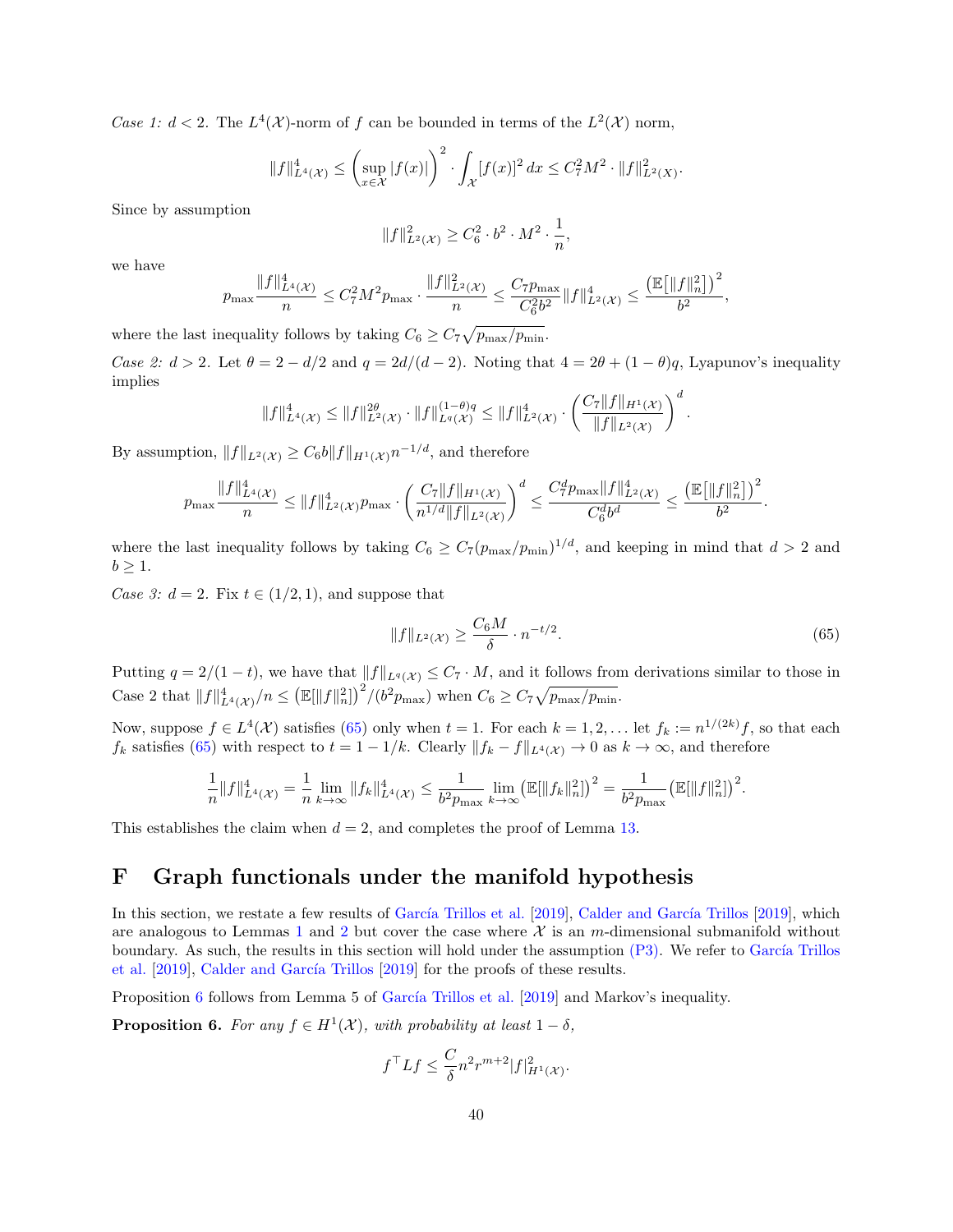In Proposition [7,](#page-40-2) it is assumed that r,  $\tilde{\delta}$  and  $\theta$  satisfy the following smallness conditions.

(S1)

$$
n^{-1/m} < \widetilde{\delta} \leq \frac{1}{4}r \ \text{ and } \ C(\theta+\widetilde{\delta}) \leq \frac{1}{2}p_{\min} \ \text{ and } \ C_4\bigl(\log(n)/n\bigr)^{1/m} \leq r \leq \min\{c_4,1\}.
$$

<span id="page-40-2"></span>Proposition 7 (c.f Theorem 2.4 of Calder and García Trillos [\[2019\]](#page-13-9)). With probability at least  $1 - Cn \exp(-cn\theta^2 \tilde{\delta}^m)$ , the following statement holds. For any  $k \in \mathbb{N}$  such that

$$
\sqrt{\lambda_k(\Delta_P)}r + C(\theta + \widetilde{\delta}) \le \frac{1}{2},
$$

it holds that

$$
nr^{m+2}\lambda_k(\Delta_P)\bigg(1-C\Big(r(\sqrt{\lambda_k(\Delta_P)}+1)+\frac{\widetilde{\delta}}{r}+\theta\Big)\bigg)\leq \lambda_k(G_{n,r})\leq nr^{m+2}\lambda_k(\Delta_P)\bigg(1+C\Big(r(\sqrt{\lambda_k(\Delta_P)}+1)+\frac{\widetilde{\delta}}{r}+\theta\Big)\bigg).
$$

Proposition [8](#page-40-3) follows from Lemma 3.1 of Calder and García Trillos [\[2019\]](#page-13-9), along with a union bound.

<span id="page-40-3"></span>**Proposition 8.** With probability at least  $1 - 2Cn \exp(-cp_{\max}nr^m)$ , it holds that

$$
D_{\max}(G_{n,r}) \leq Cnr^m.
$$

Finally, we note that a Weyl's Law holds for Riemmanian manifolds without boundary, i.e.

$$
\lambda_k(\Delta_P) \asymp k^{2/m}.
$$

Put  $B_{n,r}(k) := \min\{nr^{m+2}k^{2/m}, nr^m\}$ . Following parallel steps to the proof of Lemma [2,](#page-10-1) one can derive from Propositions [7](#page-40-2) and [8,](#page-40-3) and Weyl's Law, that with probability at least  $1 - Cn \exp(-cn r^m)$ ,

<span id="page-40-4"></span>
$$
cB_{n,r}(k) \le \lambda_k \le CB_{n,r}(k), \quad \text{for all } 2 \le k \le n. \tag{66}
$$

### <span id="page-40-1"></span>G Proofs of main results

We are now in a position to prove Theorems [1-](#page-6-0)[5,](#page-11-0) as well as a few other claims from our main text. In Section [G.1](#page-40-0) we prove all of our results regarding estimation and in Section [G.2](#page-43-0) we prove all of our results regarding testing; in Section [G.3,](#page-44-0) Lemmas [14](#page-44-1) and [15,](#page-44-2) we provide some useful estimates on a particular pair of sums that appear repeatedly in our proofs. Throughout, it will be convenient for us to deal with the normalization  $\tilde{\rho} := \rho n r^{d+2}$ . We note that in each of our Theorems, the prescribed choice of  $\rho$  will always result in  $\tilde{\rho} \leq 1$ .

#### <span id="page-40-0"></span>G.1 Proof of estimation results

**Proof of Theorem [1.](#page-6-0)** We have shown that the inequalities [\(14\)](#page-10-2) and [\(15\)](#page-10-3) are satisfied with probability at least  $1 - \delta - C_1 n \exp(-c_1 nr^d)$ , and throughout this proof we take as granted that both of these inequalities hold.

Now, set  $\tilde{\rho} = M^{-4/(2+d)} n^{-2/(2+d)}$  as prescribed in Theorem [1,](#page-6-0) and note that  $\tilde{\rho}^{-d/2} \leq n$  is implied by the essumption  $M \leq n^{1/d}$ . Therefore from (15) and Lemma 14 it follows that assumption  $M \leq n^{1/d}$ . Therefore from [\(15\)](#page-10-3) and Lemma [14,](#page-44-1) it follows that

$$
\sum_{k=1}^{n} \left(\frac{1}{\rho \lambda_k + 1}\right)^2 \ge 1 + \frac{1}{C_3^2} \sum_{k=2}^{n} \left(\frac{1}{\tilde{\rho} k^{2/d} + 1}\right)^2 \ge \frac{1}{8C_3^2} \tilde{\rho}^{-d/2}.
$$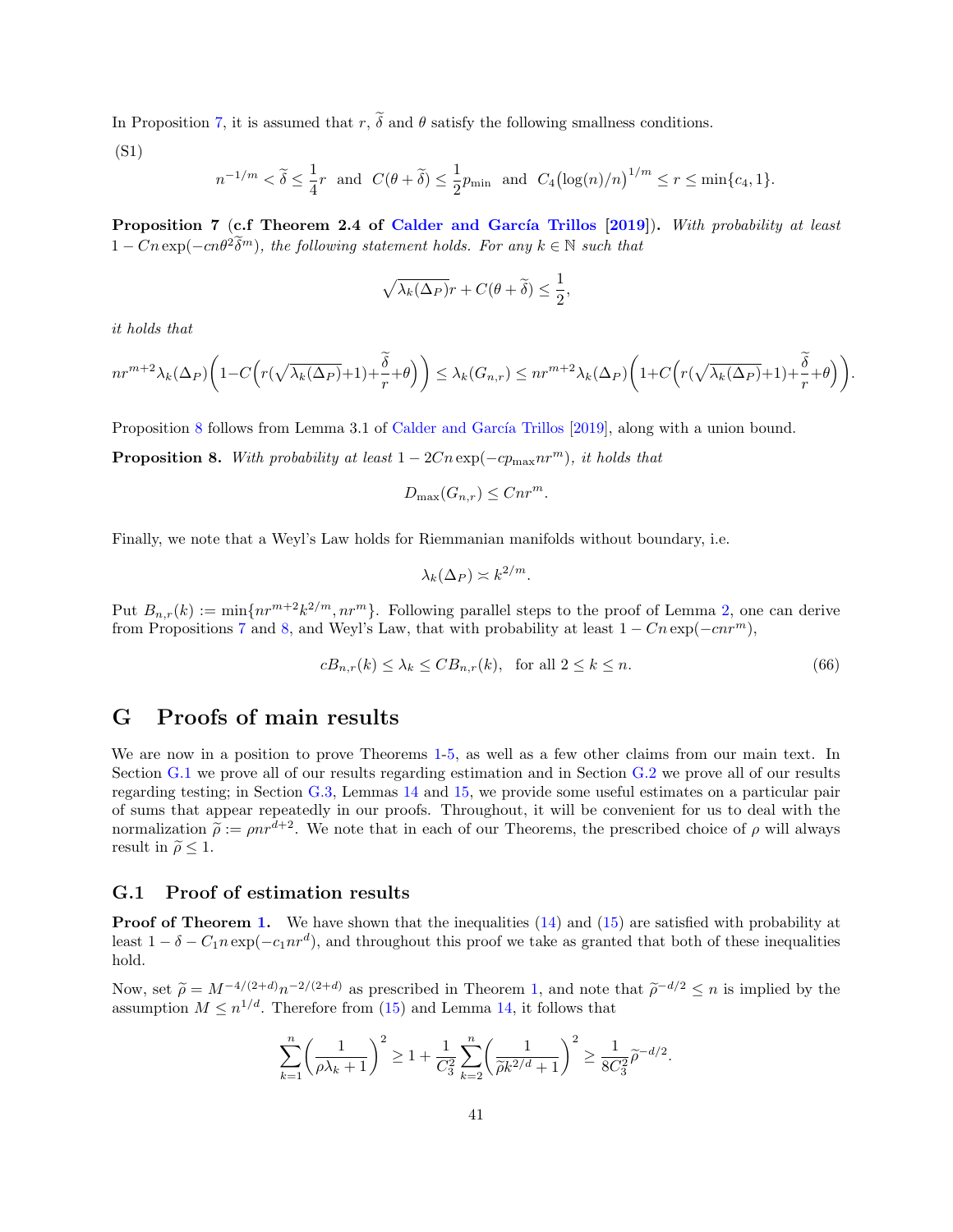As a result, by Lemma [5](#page-19-0) along with [\(14\)](#page-10-2) and [\(15\)](#page-10-3), with probability at least  $1 - \delta - C_1 n \exp(-c_1 nr^d)$  $\exp(-\tilde{\rho}^{-d/2}/8C_3^2)$  it holds that,

$$
\|\hat{f} - f_0\|_n^2 \le \frac{C_2}{\delta} \tilde{\rho} M^2 + \frac{10}{n} + \frac{10}{n} \sum_{k=2}^n \left(\frac{1}{c_3 \tilde{\rho} \min\{k^{2/d}, r^{-2}\} + 1}\right)^2
$$
  

$$
\le \frac{C_2}{\delta} \tilde{\rho} M^2 + \frac{10}{n} + \frac{10}{nc_3^2} \sum_{k=2}^n \left(\frac{1}{\tilde{\rho} k^{2/d} + 1}\right)^2 + \frac{10r^4}{c_3^2 \tilde{\rho}^2}.
$$
 (67)

The first term on the right hand side of [\(67\)](#page-41-0) is a bias term, while the second, third, and fourth terms each contribute to the variance. Of these, under our assumptions the third term dominates, as we show momentarily. First, we use Lemma [14](#page-44-1) to get an upper bound on this variance term,

<span id="page-41-0"></span>
$$
\sum_{k=2}^{n} \left( \frac{1}{\tilde{\rho} k^{2/d} + 1} \right)^2 \le 4 \tilde{\rho}^{-d/2}.
$$

Then plugging this upper bound back into  $(67)$ , we have that

$$
\begin{split} \|\widehat{f} - f_0\|_n^2 &\leq \frac{C_2}{\delta} \widetilde{\rho} M^2 + \frac{10}{n} + \frac{40 \widetilde{\rho}^{-d/2}}{c_3^2 n} + \frac{10r^4}{c_3^2 \widetilde{\rho}^2} \\ &= \left(\frac{C_2}{\delta} + \frac{40}{c_3^2}\right) M^{2d/(2+d)} n^{-2/(2+d)} + \frac{10}{n} + \frac{10}{c_3^2} r^4 M^{8/(2+d)} n^{4/(2+d)} \\ &\leq \left(\frac{C_2}{\delta} + \frac{50}{c_3^2}\right) M^{2d/(2+d)} n^{-2/(2+d)}, \end{split}
$$

with the last inequality following from  $(R1)$  and the assumption  $M \geq n^{-1/2}$ . This completes the proof of Theorem [1.](#page-6-0)

**Proof of Theorem [2.](#page-7-1)** We first establish that  $\hat{f}$  achieves nearly-optimal rates when  $d = 4$ , and then establish the claimed sub-optimal rates when  $d > 4$ .

Nearly-optimal rates when  $d = 4$ .

Continuing on from  $(67)$ , from Lemma [14](#page-44-1) we have that

$$
\|\widehat{f} - f_0\|_n^2 \le \frac{C_2}{\delta} \widetilde{\rho} M^2 + \frac{10}{n} + \frac{10}{nc_3^2 \widetilde{\rho}^2} + \frac{10 \log n}{nc_3^2 \widetilde{\rho}^2} + \frac{10r^4}{c_3^2 \widetilde{\rho}^2}.
$$

Setting  $r = (C_0 \log(n)/n)^{1/4}$ , we obtain

$$
\|\widehat{f} - f_0\|_n^2 \le \frac{C_2}{\delta} \widetilde{\rho} M^2 + \frac{10}{n} + \frac{10}{nc_3^2 \widetilde{\rho}^2} + \frac{10 \log n}{nc_3^2 \widetilde{\rho}^2} + \frac{10 C_0 \log n}{nc_3^2 \widetilde{\rho}^2},
$$

and choosing  $\tilde{\rho} = M^{-2/3} (\log n/n)^{1/3}$  yields

$$
\|\widehat{f} - f_0\|_n^2 \le \left(\frac{C_2}{\delta} + \frac{20}{c_3^2} + \frac{10C_0}{c_3^2}\right) M^{4/3} \left(\frac{\log n}{n}\right)^{1/3} + \frac{10}{n}.
$$

Suboptimal rates when  $d > 4$ .

Once again continuing on from [\(67\)](#page-41-0), from Lemma [14](#page-44-1) we have that

$$
\|\widehat{f} - f_0\|_n^2 \le \frac{C_2}{\delta} \widetilde{\rho} M^2 + \frac{10}{n} + \frac{10}{nc_3^2 \widetilde{\rho}^{d/2}} + \frac{10}{n^{4/d} \widetilde{\rho}^2 c_3^2} + \frac{10r^4}{\widetilde{\rho}^2 c_3^2}
$$

.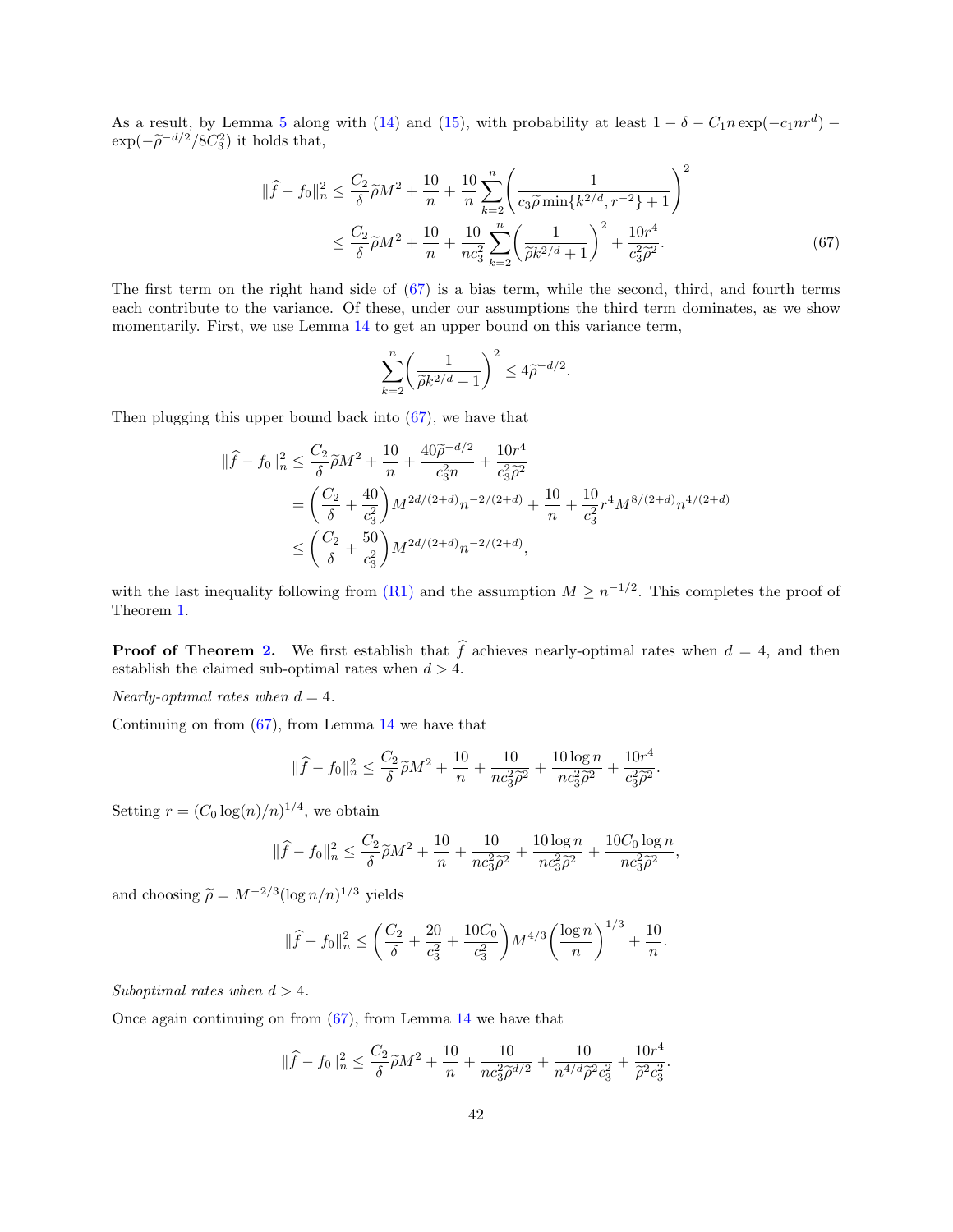Setting  $r = (C_0 \log n/n)^{1/d}$ , we obtain

$$
\|\widehat{f} - f_0\|_n^2 \le \frac{C_2}{\delta} \widetilde{\rho} M^2 + \frac{10}{n} + \frac{10}{n \widetilde{\rho}^{d/2} c_3^2} + \frac{10}{n^{4/d} \widetilde{\rho}^2 c_3^2} + \frac{10 C_0^{4/d} (\log n)^{4/d}}{n^{4/d} \widetilde{\rho}^2 c_3^2},
$$

and choosing  $\tilde{\rho} = M^{-2/3} n^{-4/(3d)}$  yields

$$
\|\widehat{f} - f_0\|_n^2 \le \left(\frac{C_2}{\delta} + \frac{10}{c_3^2} + \frac{10C_0^{4/d}}{c_3^2}\right) M^{4/3} \left(\frac{\log n}{n^{1/3}}\right)^{4/d} + \frac{10}{c_3^{d/2}} M^{d/3} n^{-1/3} + \frac{10}{n}.
$$

Bounds on  $L^2(\mathcal{X})$  error under Lipschitz assumption. Let  $V_1, \ldots, V_n$  denote the Voronoi tesselation of X with respect to  $X_1, \ldots, X_n$ . Extend  $\widehat{f}$  over X by taking it piecewise constant over the Voronoi cells, i.e.

$$
\widehat{f}(x) := \sum_{i=1}^{n} \widehat{f}_i \cdot \mathbf{1}\{x \in V_i\}.
$$

Note that we are abusing notation slightly by also using  $\hat{f}$  to refer to this extension.

In Proposition [9,](#page-42-0) we establish that the out-of-sample error  $\|\hat{f} - f_0\|_{L^2(\mathcal{X})}$  will not be too much larger than the in-sample error  $\|\widehat{f} - f_0\|_n$ .

<span id="page-42-0"></span>**Proposition 9.** Suppose  $f_0$  satisfies  $|f_0(x') - f_0(x)| \le M||x' - x||$  for all  $x', x \in \mathcal{X}$ . Then for all n sufficiently large, with probability at least  $1 - \delta$  it holds that

$$
\|\widehat{f} - f_0\|_{L^2(\mathcal{X})}^2 \le C \log(1/\delta) \bigg(\log(n) \cdot \|\widehat{f} - f_0\|_n^2 + M^2 \Big(\frac{\log n}{n}\Big)^{2/d}\bigg).
$$

Note that  $n^{-2/d} \ll n^{-2/(2+d)}$ . Therefore Proposition [9](#page-42-0) together with Theorem [1](#page-6-0) implies that with high probability,  $\hat{f}$  achieves the nearly-optimal (up to a factor of log n) estimation rates out-of-sample error—that is,  $\|\widehat{f} - f_0\|_{L^2(\mathcal{X})}^2 \leq C \log(n) M^{2d/(2+d)} n^{-2/(2+d)}$ —as long as  $M \leq C n^{1/d}$ . This justifies one of our remarks after Theorem [1.](#page-6-0)

**Proof of Proposition [9.](#page-42-0)** Suppose  $x \in V_i$ , so that we can upper bound the pointwise squared error  $|\widehat{f}(x) - f(x)|^2$  using the triangle inequality:

$$
(\widehat{f}(x) - f_0(x))^2 = (\widehat{f}(X_i) - f_0(x))^2 \le 2(\widehat{f}(X_i) - f_0(X_i))^2 + 2(f_0(X_i) - f_0(x))^2.
$$

Integrating both sides of the inequality, we have

$$
\int_{\mathcal{X}} (\widehat{f}(x) - f_0(x))^2 dx \le 2 \sum_{i=1}^n \int_{V_i} (\widehat{f}(X_i) - f_0(X_i))^2 dx + 2 \sum_{i=1}^n \int_{V_i} (f_0(X_i) - f_0(x))^2 dx
$$
  
= 
$$
2 \sum_{i=1}^n \text{vol}(V_i) (\widehat{f}(X_i) - f_0(X_i))^2 + 2 \sum_{i=1}^n \int_{V_i} (f_0(X_i) - f_0(x))^2 dx,
$$

and so by invoking the Lipschitz property of  $f_0$ , we obtain

<span id="page-42-1"></span>
$$
\|\widehat{f} - f\|_{L^2(\mathcal{X})}^2 \le 2 \sum_{i=1}^n \text{vol}(V_i) \Big(\widehat{f}(X_i) - f_0(X_i)\Big)^2 + 2M^2 \sum_{i=1}^n \Big(\text{diam}(V_i)\Big)^2. \tag{68}
$$

Here we have written  $\text{diam}(V)$  for the diameter of a set V.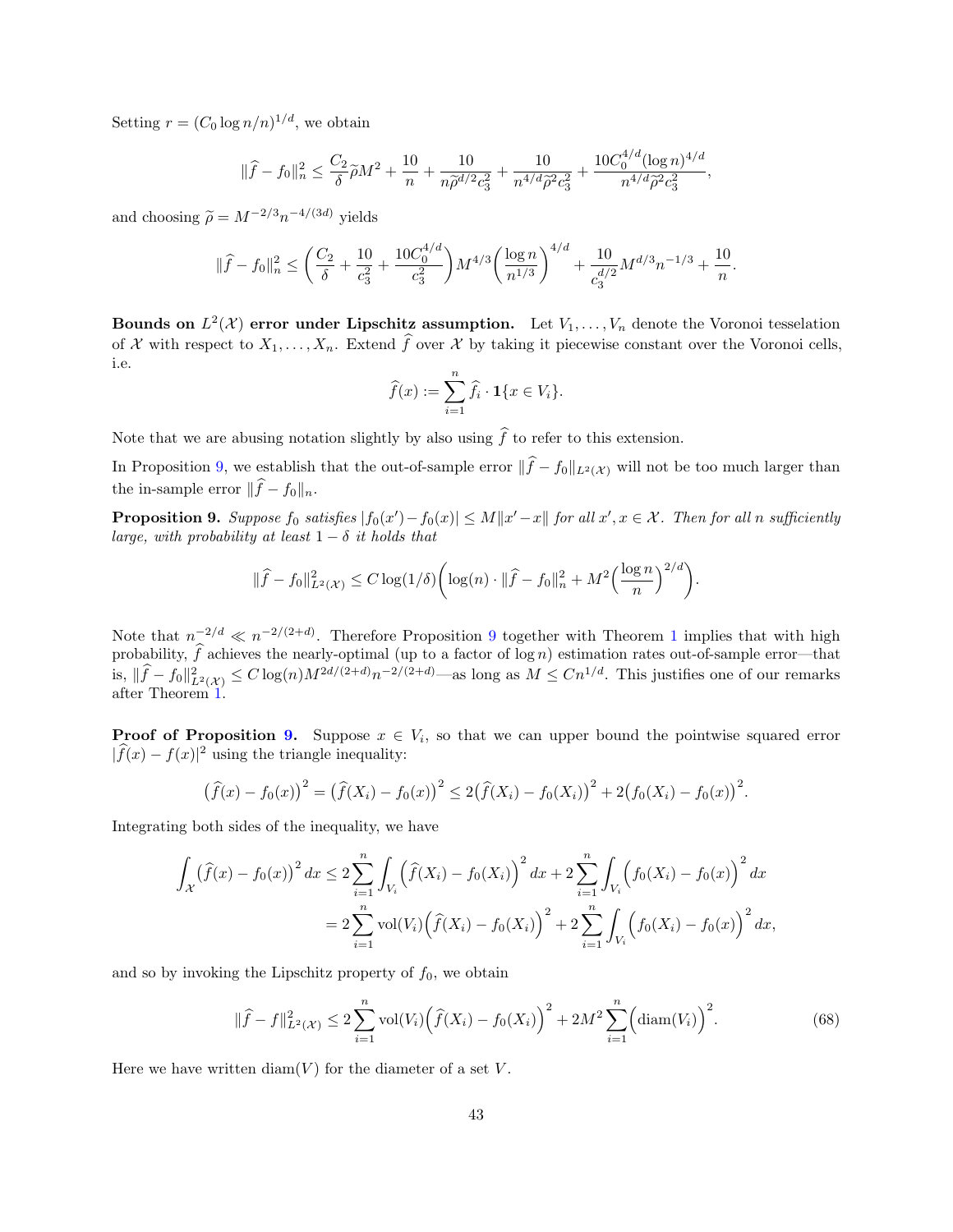Now we will use some results of [Chaudhuri and Dasgupta](#page-13-18) [\[2010\]](#page-13-18) regarding uniform concentration of empirical counts, to upper bound diam $(V_i)$  Set

$$
\varepsilon_n := \left(\frac{2C_o \log(1/\delta) d \log n}{\nu_d p_{\min} a_3 n}\right)^{1/d},
$$

where  $C<sub>o</sub>$  is a constant given in Lemma 16 of [Chaudhuri and Dasgupta](#page-13-18) [\[2010\]](#page-13-18). Note that for n sufficiently large,  $\varepsilon_n \leq c_0$ , and therefore by [\(51\)](#page-30-4) we have that for every  $x \in \mathcal{X}$ ,  $P(B(x, \varepsilon_n)) \geq 2C_o \log(1/\delta) d \frac{\log n}{n}$ . Consequently, by Lemma 16 of [Chaudhuri and Dasgupta](#page-13-18) [\[2010\]](#page-13-18) it holds that with probability at least  $1 - \delta$ ,

<span id="page-43-1"></span>for all 
$$
x \in \mathcal{X}
$$
,  $B(x, \varepsilon_n) \cap \{X_1, \dots, X_n\} \neq \emptyset$ . (69)

But if  $(69)$  is true, it must also be true that for each  $i = 1, \ldots, n$  and for every  $x \in V_i$ , the distance  $||x - X_i|| \leq \varepsilon_n$ . Thus by the triangle inequality,  $\max_{i=1,\dots,n} \text{diam}(V_i) \leq 2\varepsilon_n$ . Plugging back in to [\(68\)](#page-42-1), and using the upper bound volume  $vol(V_i) \leq \nu_d \big(\text{diam}(V_i)\big)^d$ , we obtain the desired upper bound on  $\|\widehat{f} - f\|_{L^2(\mathcal{X})}^2$ .

Proof of Theorem [4.](#page-11-5) The proof of Theorem [4](#page-11-5) follows exactly the same steps as the proof of Theorem [1,](#page-6-0) replacing the references to Lemma [1](#page-10-0) and [2](#page-10-1) by references to Proposition [6](#page-39-2) and [\(66\)](#page-40-4), and the ambient dimension d by the intrinsic dimension  $m$ .

#### <span id="page-43-0"></span>G.2 Proofs of testing results

**Proof of Theorem [3.](#page-8-1)** Let  $\delta = 1/b$ . Recall that we have shown that the inequalities [\(14\)](#page-10-2) and [\(15\)](#page-10-3) are satisfied with probability at least  $1 - 1/b - C_1 n \exp(-c_1 n r^d)$ , and throughout this proof we take as granted that both of these inequalities hold.

Now, we would like to invoke Lemma  $6$ , and in order to do so, we must show that the inequality  $(30)$  is satisfied with respect to  $G = G_{n,r}$ . First, we upper bound the right hand side of this inequality. Setting  $\widetilde{\rho} = M^{-8/(4+d)} n^{-4/(4+d)}$  as prescribed by Theorem [3,](#page-8-1) it follows from [\(14\)](#page-10-2) and [\(15\)](#page-10-3) that

$$
\frac{2\rho}{n}(f_0^{\top}Lf_0) + \frac{2\sqrt{2/\alpha} + 2b}{n} \left(\sum_{k=1}^n \frac{1}{(\rho\lambda_k + 1)^4}\right)^{1/2} \le C_2 b \widetilde{\rho} M^2 + \frac{2\sqrt{2/\alpha} + 2b}{n} \left[1 + \frac{1}{c_3^2} \left(\sum_{k=2}^n \frac{1}{(\widetilde{\rho} k^{2/d} + 1)^4}\right)^{1/2} + \frac{r^4 n^{1/2}}{c_3^2 \widetilde{\rho}^2}\right]
$$
  

$$
\le C_2 b \widetilde{\rho} M^2 + \frac{2\sqrt{2/\alpha} + 2b}{n} \left(1 + \frac{\sqrt{2}}{c_3^2} \widetilde{\rho}^{-d/4} + \frac{r^4 n^{1/2}}{c_3^2 \widetilde{\rho}^2}\right)
$$
  

$$
\le \left(C_2 + 2 + \frac{2\sqrt{2}}{c_3^2} + \frac{2}{c_3^2}\right) \cdot \left(\sqrt{\frac{2}{\alpha}} + b\right) \cdot M^{2d/(4+d)} n^{-4/(4+d)}.
$$

The second inequality in the above is justified by Lemma [15,](#page-44-2) keeping in mind that  $M \leq M_{\text{max}}(d)$  implies that  $\tilde{\rho}^{-d/2} \leq n$ . The third inequality follows from the upper bound on r assumed in [\(R2\)](#page-7-0) as well as the fact that  $M > n^{-1/2}$ that  $M \geq n^{-1/2}$ .

Next we lower bound the left hand side of the inequality  $(30)$ —i.e. we lower bound the empirical norm  $||f_0||_n^2$ —using Lemma [13.](#page-38-1) Recall that by assumption,  $M \leq M_{\text{max}}(d)$ . Therefore, taking  $C \geq C_6$  in [\(11\)](#page-8-2) implies that the lower bound on  $||f||_{L^2(\mathcal{X})}$  in [\(63\)](#page-38-3) is satisfied. As a result, it follows from [\(64\)](#page-38-2) that

$$
||f||_n^2 \ge \frac{\mathbb{E}[||f||_n^2]}{b} \ge \frac{p_{\min}}{b} ||f||_{L^2(\mathcal{X})}^2 \ge C\Big(\sqrt{\frac{1}{\alpha}} + b\Big)M^{2d/(4+d)}n^{-4/(4+d)},
$$

with probability at least  $1 - 5/b$ . Taking  $C \ge C_2 + 2 + (2\sqrt{2})/c_3^2 + 2/c_3^2$  in [\(11\)](#page-8-2) thus implies [\(30\)](#page-19-3), and we may therefore use Lemma [6](#page-19-1) to upper bound the type II error the Laplacian smoothing test  $\hat{\varphi}$ . Observe that by [\(15\)](#page-10-3) and the lower bound in Lemma [15,](#page-44-2)

$$
\sum_{k=1}^n \left(\frac{1}{\rho \lambda_k + 1}\right)^4 \ge 1 + \frac{1}{C_3^4} \sum_{k=2}^n \left(\frac{1}{\tilde{\rho} k^{2/d} + 1}\right)^4 \ge \frac{1}{32C_3^4} \tilde{\rho}^{-d/2}.
$$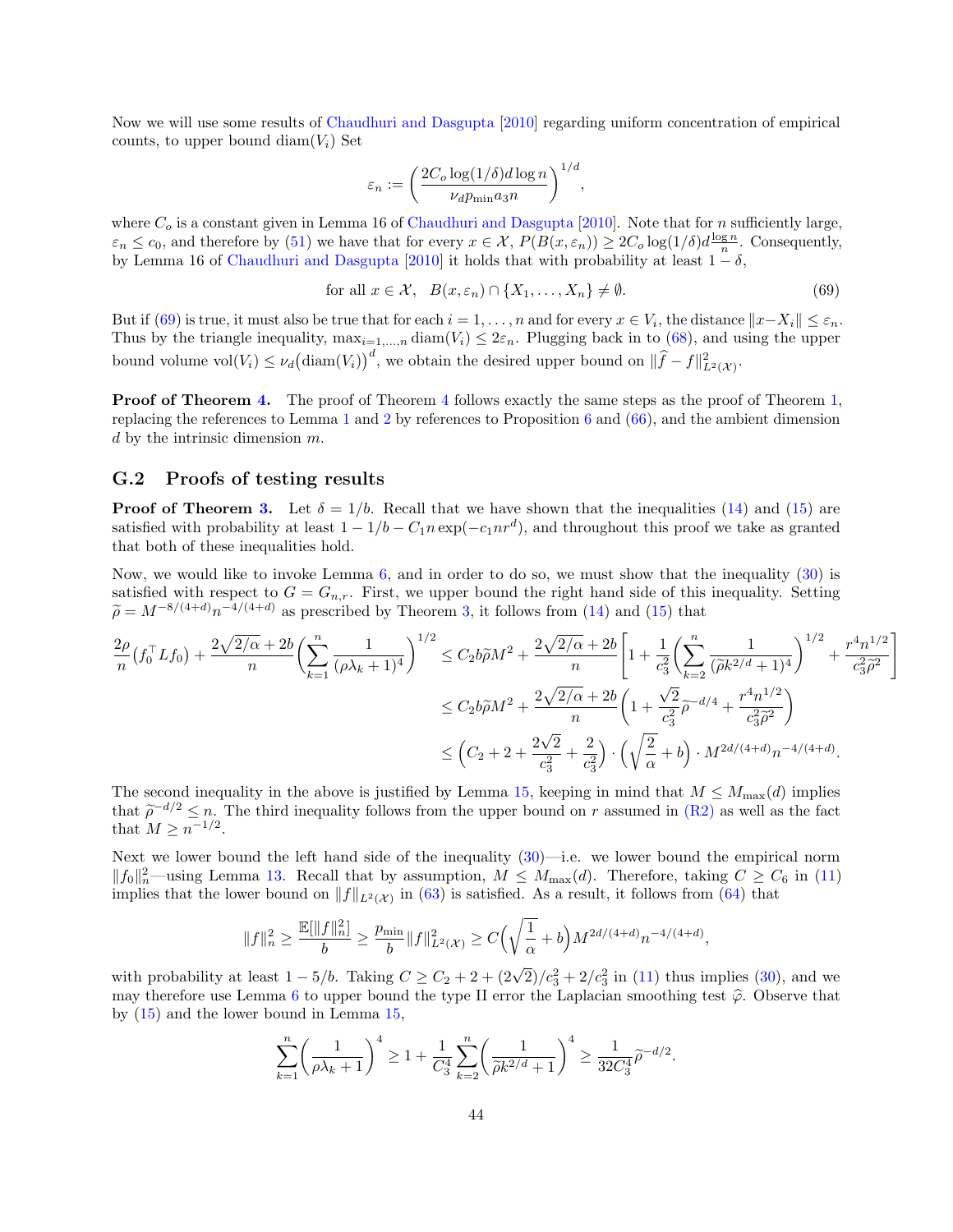We conclude that

$$
\mathbb{P}_{f_0}(\widehat{T} \le \widehat{t}_\alpha) \le \frac{6}{b} + \frac{1}{b^2} + \frac{16}{b} \left( \sum_{k=1}^n \frac{1}{(\rho \lambda_k + 1)^4} \right)^{-1/2} + C_1 n \exp(-c_1 n r^d)
$$
  

$$
\le \frac{7}{b} + \frac{64\sqrt{2}}{b} C_3^2 \widehat{\rho}^{d/4} + C_1 n \exp(-c_1 n r^d),
$$

establishing the claim of Theorem [3.](#page-8-1)

**Proof of Theorem [5.](#page-11-0)** The proof of Theorem [5](#page-11-0) follows exactly the same steps as the proof of Theorem [3,](#page-8-1) replacing the references to Lemma [1](#page-10-0) and [2](#page-10-1) by references to Propositions [6](#page-39-2) and [\(66\)](#page-40-4), and the ambient dimension  $d$  by the intrinsic dimension  $m$ .

**Proof of** [\(12\)](#page-8-3). When  $\rho = 0$ , the Laplacian smoother  $\hat{f} = \mathbf{Y}$ , the test statistic  $\hat{T} = \frac{1}{n} ||\mathbf{Y}||_2^2$ , and the threshold  $\hat{t}_{\alpha} = 1 + n^{-1/2}\sqrt{2/\alpha}$ . The expectation of  $\hat{T}$  is

$$
\mathbb{E}\big[\widehat{T}\big] = \mathbb{E}\big[f_0^2(X)\big] + 1 \ge p_{\min} \|f_0\|_{L^2(\mathcal{X})}^2 + 1.
$$

When  $f_0 \in L^4(\mathcal{X}, M)$ , the variance can be upper bounded

$$
\operatorname{Var}\big[\widehat{T}\big] \leq \frac{1}{n} \Big(3 + p_{\max} M^4 + p_{\max} \|f_0\|_{L^2(\mathcal{X})}^2\Big).
$$

Now, let us assume that

$$
||f_0||_{L^2(X)}^2 \ge \frac{2\sqrt{2/\alpha} + 2b}{p_{\min}} n^{-1/2},
$$

so that  $E[\hat{T}] - \hat{t}_{\alpha} \ge E[f_0^2(X)]/2$ . Hence, by Chebyshev's inequality

$$
\mathbb{P}_{f_0}\left(\widehat{T} \leq \widehat{t}_\alpha\right) \leq 4 \frac{\text{Var}_{f_0}\left[\widehat{T}\right]}{\mathbb{E}[f_0^2(X)]^2} \n\leq \frac{4}{n} \cdot \frac{3 + p_{\text{max}}\left(M^4 + \|f_0\|_{L^2(\mathcal{X})}^2\right)}{p_{\text{min}}^2 \|f_0\|_{L^2(\mathcal{X})}^4} \n\leq \frac{1}{b^2} \left(3 + \frac{4bp_{\text{max}}}{p_{\text{min}}n^{1/2}} + p_{\text{max}}M^4\right).
$$

#### <span id="page-44-0"></span>G.3 Two convenient estimates

The following Lemmas provides convenient upper and lower bounds on our estimation variance term (Lemma [14\)](#page-44-1) and testing variance term (Lemma [15\)](#page-44-2).

<span id="page-44-1"></span>**Lemma 14.** For any  $t > 0$  such that  $1 \le t^{-d/2} \le n$ ,

$$
\frac{1}{8}t^{-d/2}-1\leq \sum_{k=2}^n \biggl(\frac{1}{tk^{2/d}+1}\biggr)^2\leq t^{-d/2}+\begin{cases} 3t^{-d/2},&\text{if } d<4\\ \frac{1}{t^2}\log n,&\text{if } d=4\\ \frac{1}{t^2}n^{1-4/d},&\text{if } d>4. \end{cases}
$$

<span id="page-44-2"></span>**Lemma 15.** Suppose  $d \leq 4$ . Then for any  $t > 0$  such that  $1 \leq t^{-d/2} \leq n$ ,

$$
\frac{1}{32}t^{-d/2} - 1 \le \sum_{k=2}^{n} \left(\frac{1}{tk^{2/d} + 1}\right)^4 \le 2t^{-d/2}.
$$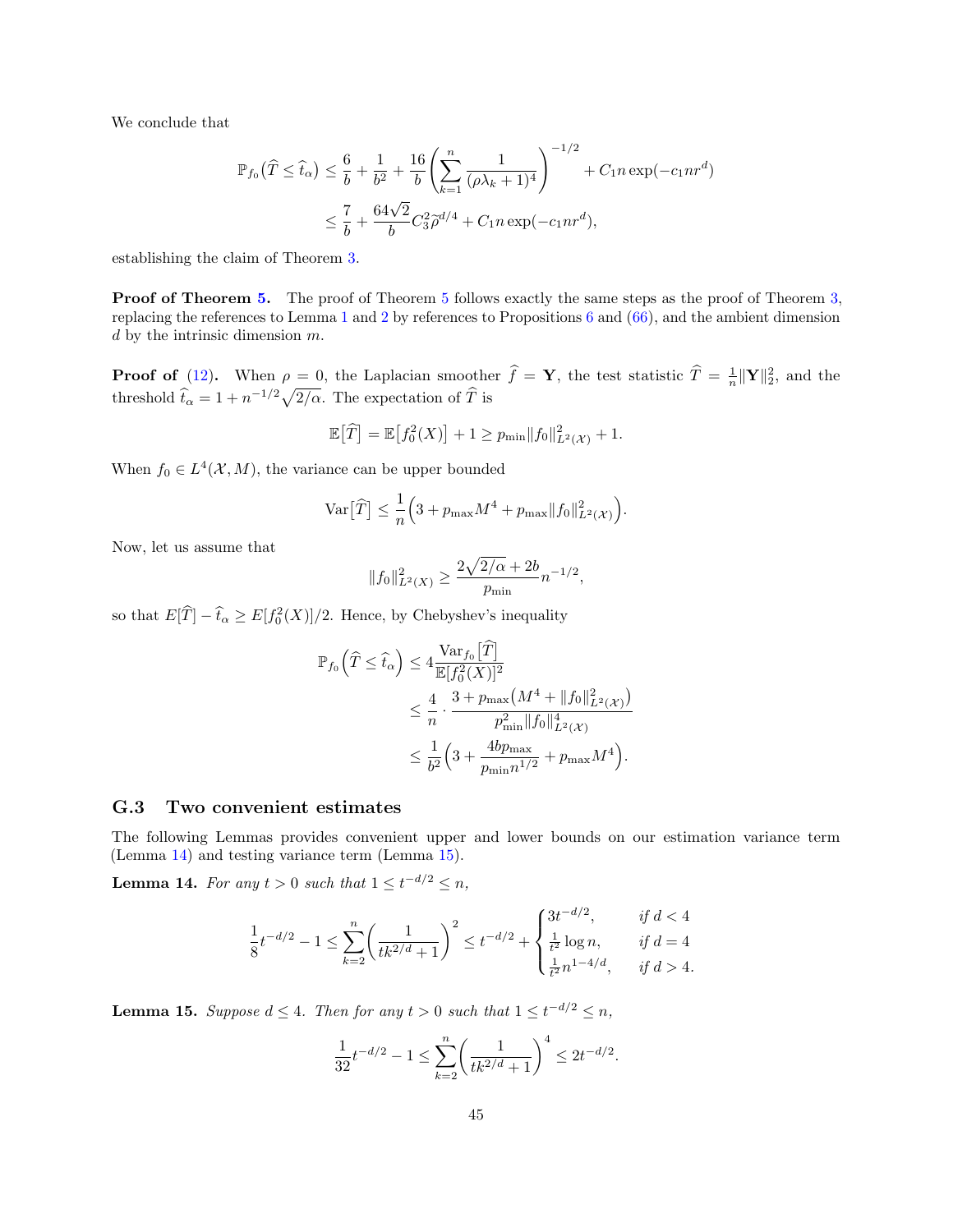**Proof of Lemma [14.](#page-44-1)** We begin by proving the upper bounds. Treating the sum over  $k$  as a Riemann sum of a non-increasing function, we have that

$$
\sum_{k=2}^{n} \left(\frac{1}{tk^{2/d}+1}\right)^2 \le \int_1^n \left(\frac{1}{tx^{2/d}+1}\right)^2 dx \le t^{-d/2} + \int_{t^{-d/2}}^n \left(\frac{1}{tx^{2/d}+1}\right)^2 dx \le t^{-d/2} + \frac{1}{t^2} \int_{t^{-d/2}}^n x^{-4/d} dx.
$$

The various upper bounds (for  $d < 4$ ,  $d = 4$ , and  $d > 4$ ) then follow upon computing the integral.

For the lower bound, we simply recognize that for each  $k = 2, \ldots, n$  such that  $k \leq |t^{-d/2}|$ , it holds that  $1/(tk^{2/d}+1)^2 \geq 1/4$ , and there are at least  $\min\left\{\left\lfloor t^{-d/2}\right\rfloor - 1, n-1\right\} > \frac{1}{2}t^{-d/2} - 1$  such values of k.

Proof of Lemma [15.](#page-44-2) The upper bound follows similarly to that of Lemma [14:](#page-44-1)

$$
\sum_{k=1}^n \biggl(\frac{1}{tk^{2/d}+1}\biggr)^4 \le t^{-d/2} + \frac{1}{t^4} \sum_{k=t^{-d/2}+1}^n \frac{1}{k^{8/d}} \le t^{-d/2} + \frac{1}{t^4} \int_{t^{-d/2}}^n x^{-8/d} \, dx \le 2t^{-d/2}.
$$

The lower bound follows from the same logic as we used to derive the lower bound in Lemma [14.](#page-44-1)

## <span id="page-45-0"></span>H Concentration inequalities

<span id="page-45-1"></span>**Lemma 16.** Let  $\xi_1,\ldots,\xi_N$  be independent  $N(0,1)$  random variables, and let  $U := \sum_{k=1}^N a_k(\xi_k^2 - 1)$ . Then for any  $t > 0$ , √

$$
\mathbb{P}\Big[U\geq 2\|a\|_2\sqrt{t}+2\|a\|_\infty t\Big]\leq \exp(-t).
$$

In particular if  $a_k = 1$  for each  $k = 1, ..., N$ , then

$$
\mathbb{P}\Big[ U \ge 2\sqrt{Nt} + 2t \Big] \le \exp(-t).
$$

The proof of Lemma [13](#page-38-1) relies on (a variant of) the Paley-Zygmund Inequality.

<span id="page-45-2"></span>**Lemma 17.** Let f satisfy the following moment inequality for some  $b \geq 1$ :

<span id="page-45-4"></span>
$$
\mathbb{E}\big[\|f\|_n^4\big] \le \left(1 + \frac{1}{b^2}\right) \cdot \left(\mathbb{E}\big[\|f\|_n^2\big]\right)^2. \tag{70}
$$

Then,

$$
\mathbb{P}\left[\|f\|_{n}^{2} \ge \frac{1}{b}\mathbb{E}\left[\|f\|_{n}^{2}\right]\right] \ge 1 - \frac{5}{b}.\tag{71}
$$

*Proof.* Let Z be a non-negative random variable such that  $\mathbb{E}(Z^q) < \infty$ . The Paley-Zygmund inequality says that for all  $0 \leq \lambda \leq 1$ ,

<span id="page-45-3"></span>
$$
\mathbb{P}(Z > \lambda \mathbb{E}(Z^p)) \ge \left[ (1 - \lambda^p) \frac{\mathbb{E}(Z^p)}{(\mathbb{E}(Z^q))^{p/q}} \right]^{\frac{q}{q-p}}.
$$
\n(72)

Applying [\(72\)](#page-45-3) with  $Z = ||f||_n^2$ ,  $p = 1$ ,  $q = 2$  and  $\lambda = \frac{1}{b}$ , by assumption [\(70\)](#page-45-4) we have

$$
\mathbb{P}\Big(\|f\|_n^2 > \frac{1}{b}\mathbb{E}[\|f\|_n^2]\Big) \ge \Big(1-\frac{1}{b}\Big)^2\cdot \frac{\big(\mathbb{E}[\|f\|_n^2]\big)^2}{\mathbb{E}[\|f\|_n^4]} \ge \frac{\Big(1-\frac{2}{b}\Big)}{\Big(1+\frac{1}{b^2}\Big)} \ge 1-\frac{5}{b}.
$$

 $\Box$